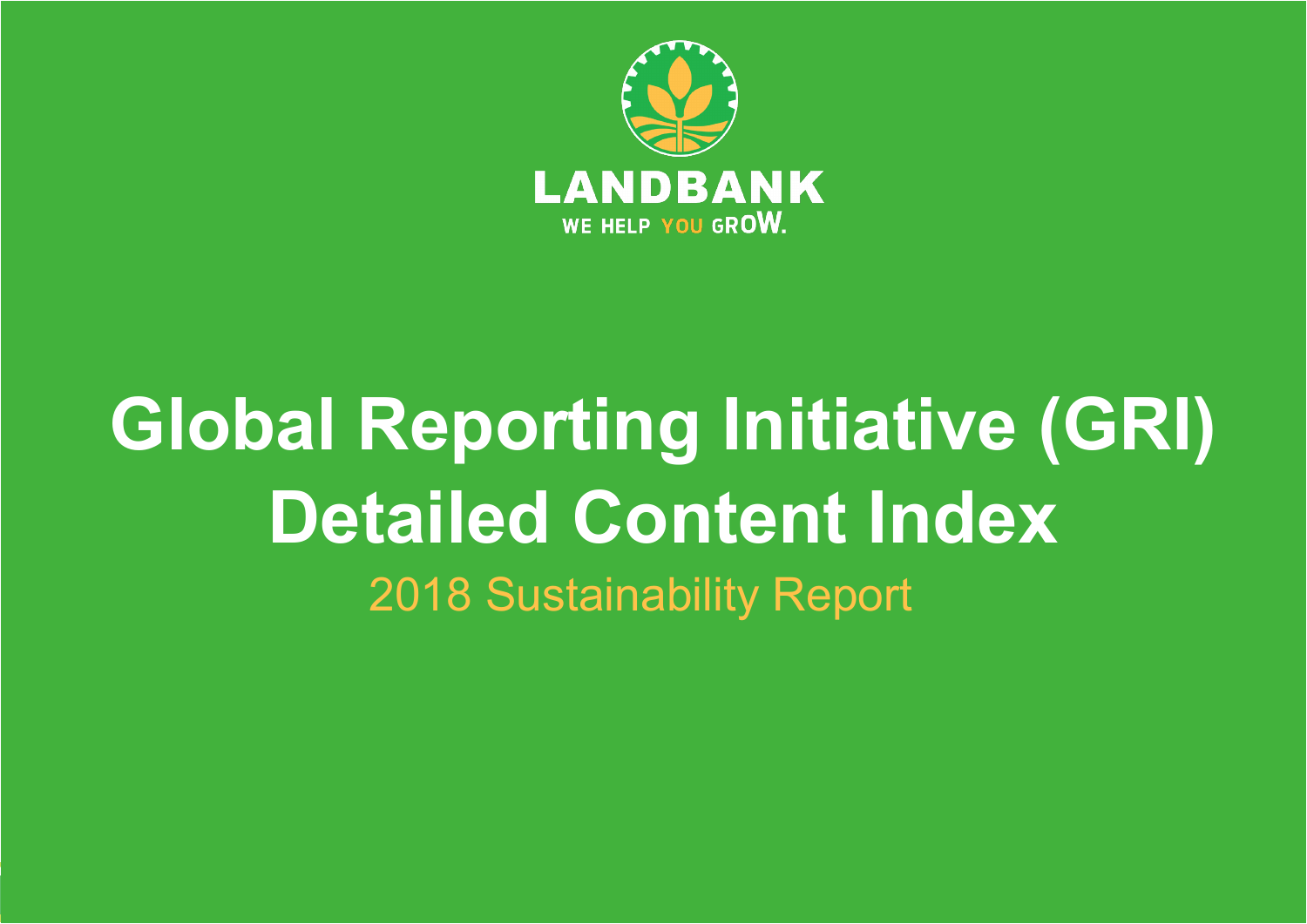# **Table of Contents**

|                                         | 14 |
|-----------------------------------------|----|
|                                         |    |
| Financial Services Sector Disclosure 43 |    |
|                                         | 45 |

**18 LANDBANK 2016-2017** Sustainability Report **19**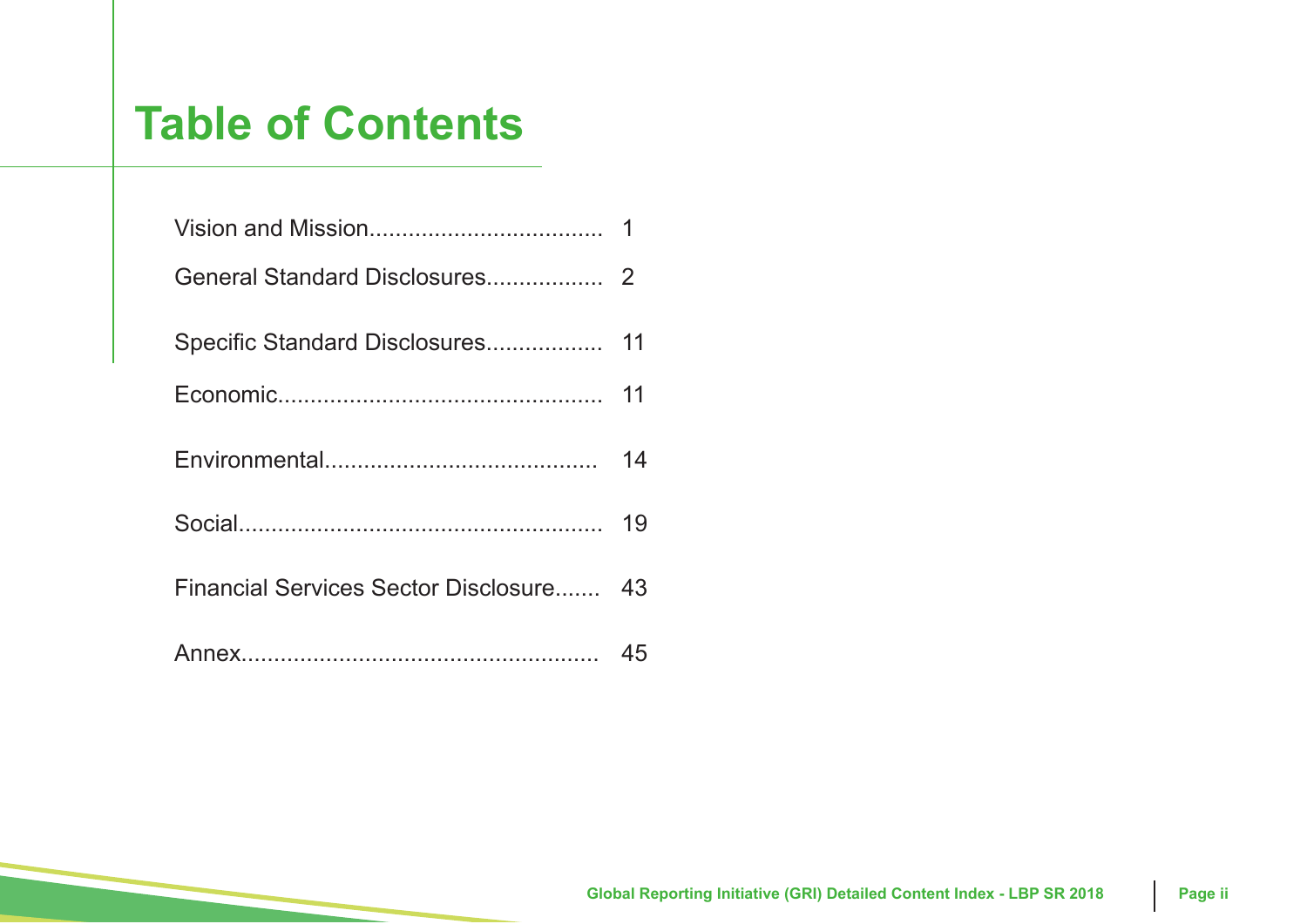# VISION

**GENERAL**  $\alpha$ ,  $\alpha$  and  $\alpha$  and  $\alpha$ growth, especially in the unbanked and underserved areas, through the delivery of e financial products and services powered by digital banking **EMPLOYEE DEVELOPMEnT** By 2023, LANDBANK shall be the leading universal bank that promotes inclusive innovative financial products and services powered by digital banking platforms.

# **MISSION**

## **To Our Clients and Publics:**

nort services to meet the needs of our clients, especially Small Farmers and Fishers  $\overline{\phantom{a}}$  $P<sub>PI</sub>$   $O<sub>1</sub>$   $O<sub>1</sub>$   $O<sub>1</sub>$ (CFIs), Local Government Units (LGUs) and government agencies, while promoting  $\,$  sustainable  $\,$ development anchored on good governance.  $\bullet$  Processes  $\bullet$  $\ddot{\mathbf{r}}$ (SFFs), Micro, Small and Medium Enterprises (MSMEs), Countryside Financial Institutions and support services to meet the needs of our clients, especially Small Farmers and Fishers We provide accessible and best technology solutions to deliver timely and responsive financial

## **To our Employees:**

We are the employer of choice. We develop and nurture talents who exemplify the highest Summar Satisfaction Satisfaction Satisfaction Satisfaction Satisfaction Satisfaction Satisfaction Satisfaction Sa tandards of ethics, social responsibility and service excellence. We support diversity and cultivate  $\mathcal{L}^{\text{max}}$ a healthy work environment with equal opportunity for professional growth and advancement.  $\mu$ collongo  $M$ equat standards of ethics, social responsibility and service excellence. We support diversity and cultivate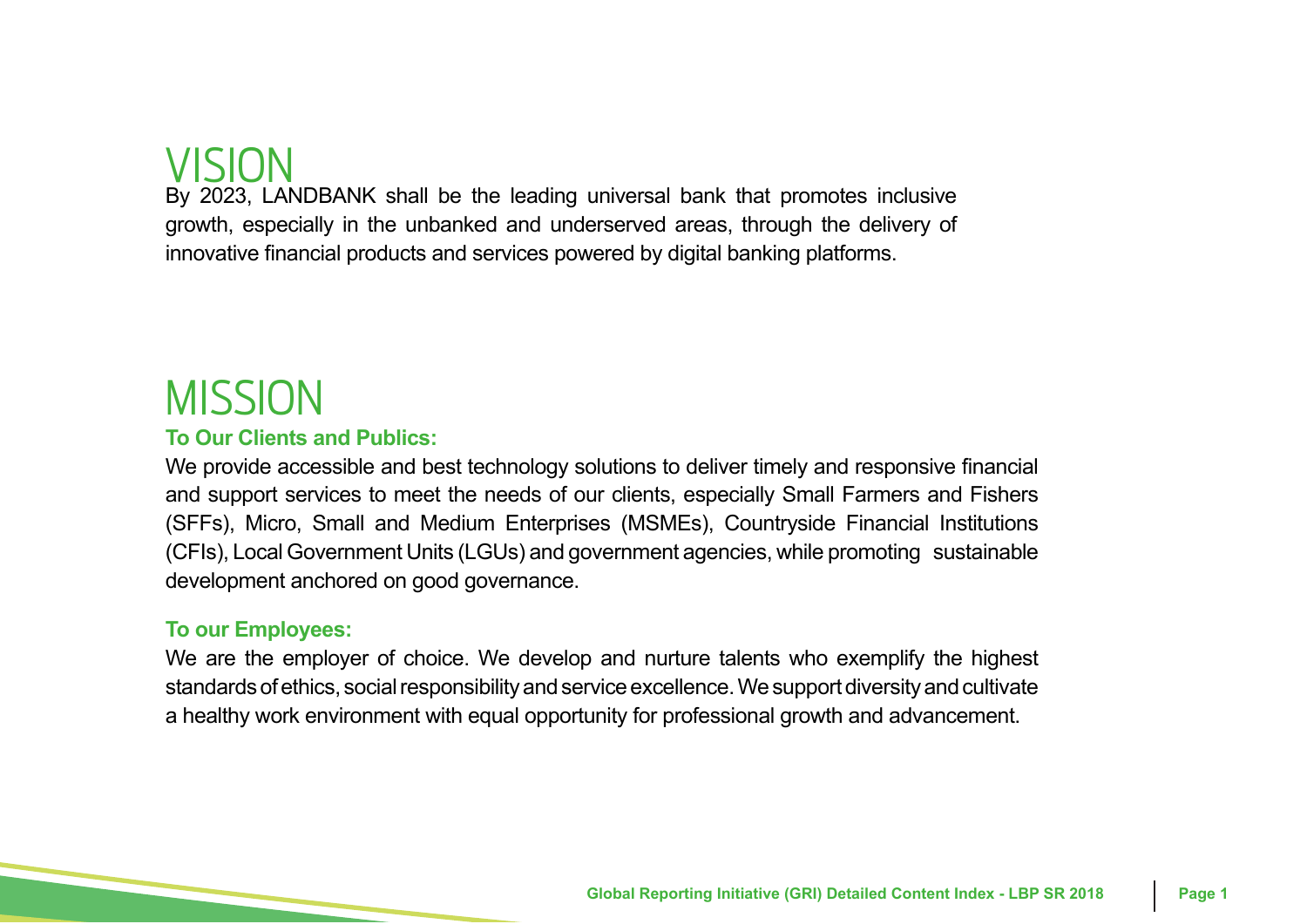## **GRI General Standard Disclosures**

#### **Material Topics Identified by Stakeholders Organizational Profile**

### **GEnERAL 102-1 Organization name**

Land Bank of the Philippines (LANDBANK)

#### $\mathcal{P}=\{p_1,\ldots,p_n\}$ • Corporate Governance **102-2 Primary brands, products, and services**

nd financial pro e social manuale, EANDDANN<br>letailed as follows: services and programs detailed as follows:  $\mathcal{F}^{\text{max}}_{\text{max}}$ As a universal bank with a social mandate, LANDBANK provides its retail and institutional clients with a wide variety of banking and financial products,

- Deposit Products
- Loan Products
- Card Products
- E-banking Products

*For a complete list of Bank's products and services, please see Annex B.* 

#### **102-3 Headquarters location**

**ECOnOMIC DEVELOPMEnT** The Head Office of the Land Bank of the Philippines is located at: er Dr. L. Quintos, Streets 1598 M.H. del Pilar corner Dr. J. Quintos Streets<br>Melete, Manile 1004 LANDBANK Plaza Malate, Manila 1004

#### 102-4 Where the organization operates

bank present in all 81 • Financial Assistance to LGUs LANDBANK is the only bank present in all 81 provinces of the country. Its extensive network reaches out across the Philippines, continuously expanding year on year. In 2010, EXNDBANK has a total of 350 branches/LOS, 45 LLAFS, 1,509 ATMS, 44 Frovincial Lending Centers, and 5 Fread<br>Office-based lending units. Apart from its branch network, the Bank also operates hearing and communicationsexpanding year on year. In 2018, LANDBANK has a total of 396 branches/EOs, 49 LEAFs, 1,969 ATMs, 44 Provincial Lending Centers, and 9 Head additional banking services.

Bank continued to have strong correspondent banking relationships with 232 foreign banks and maintained deposit accounts with 24 The year, are Bank commode to here caving concepting the banking relationships with 158 foreign banks and maintance deposit decedrite that ET<br>top-tier banks in 11 countries. Likewise, the Bank nurtures healthy partnerships  $\sim$  Online and Mobile Banking Software rop-der Danks in TYP countries. Eikewise, the Dan<br>and overseas manpower deployment businesses. This year, the Bank continued to have strong correspondent banking relationships with 232 foreign banks and maintained deposit accounts with 24

.<br>B, the Bank already had 31 partner paying agents composed of commercial banks, rural banks and pawnshops. Including LANDBANK As of end 2018, the Bank already had 31 partner paying agents composed of commercial banks, rural banks and pawnshops. Including LANDBANK<br>handless the naviout naturalise commerced of 4.935 sutlate branches, the pay-out network is composed of 4,935 outlets.

#### **102-5 Nature of ownership and legal form**

102-44, 102-46, 102-47 201-1, 201-4 Government-Owned and Controlled Corporations (GOCCs)

- $\bullet$  Investment Products • Investment Products and Services
	- Remittance Products
	- $\bullet$  Agrarian Services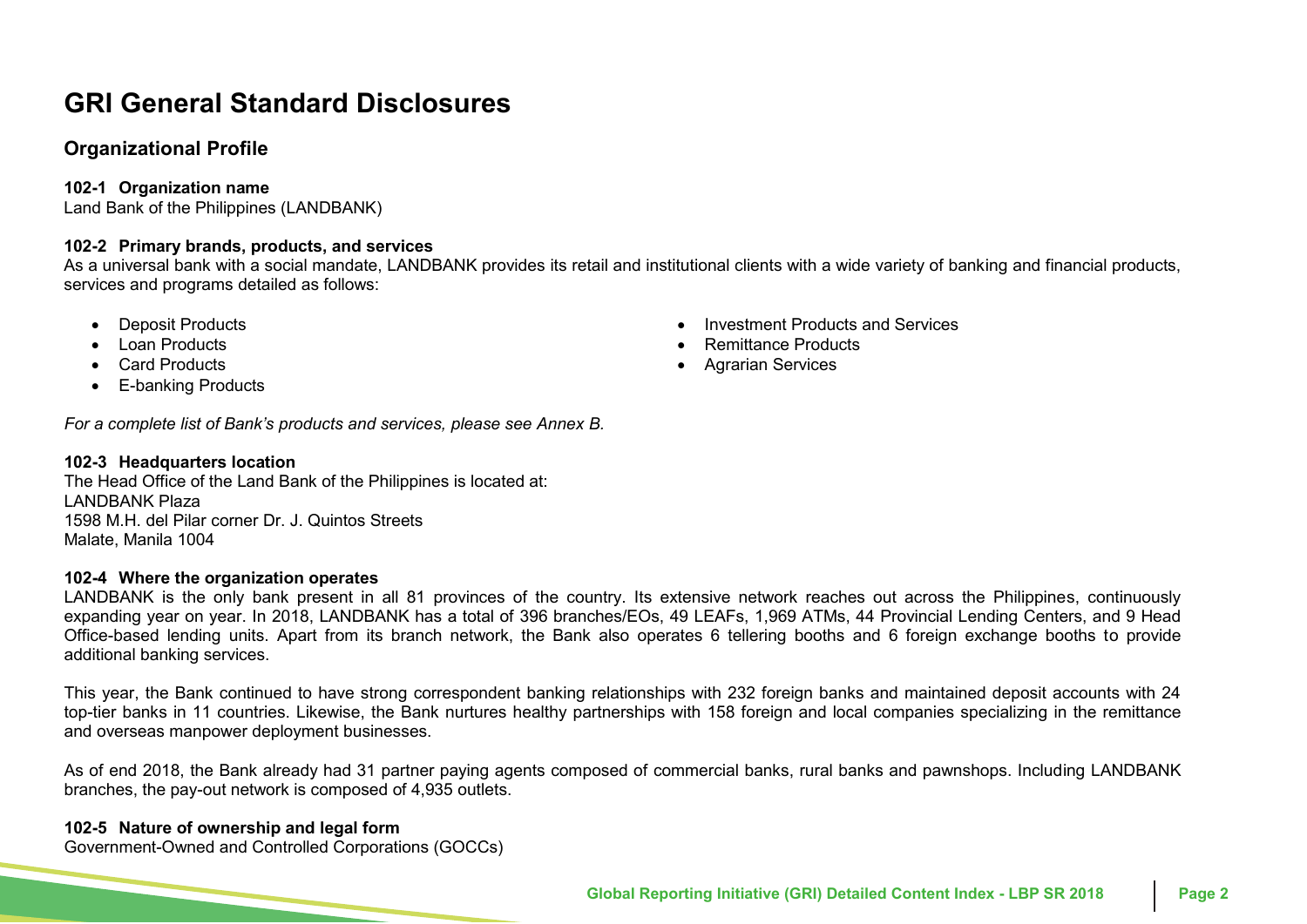#### **Markets served**

LANDBANK serves the following markets / sectors:

- Mandated Sectors: Small Farmer including Agrarian Reform Beneficiaries (ARB) and Small Fishers, and their associations
- **•** Agriculture and Fisheries: Agri-business, Aqua-business and Agri-Aqua-related projects of Local Government Units (LGUs) and Government-Owned and Controlled Corporations (GOCCs)
- Communications, Transportation, Housing (socialized, low-cost, and medium-cost), Education, Health Care, Environment-related projects, Tourism , Utilities, and Livelihood Loans Other National Government Priority Programs (including Public-Private Partnership Projects): Micro, Small and Medium Enterprises (MSMEs),

 $\mathcal{L}^{\text{max}}$ *For the geographic breakdown of markets served, please refer to LANDBANK Loans to All Sectors (Annex A).*<br>.

#### **102-7** Scale of the organization  $\frac{1}{2}$

New Branches as of 2018:

- 1. Samal Island Branch
- 2. San Juan Southern Leyte Branch
- 3. Moalboal Branch
- 4. Tuao Cagayan EO
- 5. Cabagan Isabela Branch
- 6. Calamba Misamis Occidental Branch
- 7. Muñoz Science City Branch
- 8. Cataingan Masbate Branch
- **EXAMPLE DEVELOPMENT**  $\kappa$  *Diamon* 9. Claver Surigao Del Norte Branch
- 10. San Andres Catanduanes Branch TU. Sali Aliules C.
	- 11. Aurora Zamboanga Del Sur Branch
	- 12. Limay Branch
- 12. Einlay Branch<br>13. Kapatagan Lanao Del Norte Branch
	- 15. Rapatagan Lanao Berrior<br>14. Atimonan Quezon Branch
	- 15. Romblon Branch
	- 16. Catanauan Quezon Branch
- 17. Quezon Bukidnon Branch

| Total number of employees                 | 9883 regular and contractual employees                                                               |
|-------------------------------------------|------------------------------------------------------------------------------------------------------|
| Total number of operations                | 396 Branches/EOs, 1,969 ATMs, 44 provincial Lending Centers and 9 Head Office-based<br>lending units |
| Net income                                | Parent - P 16.59 Billion                                                                             |
| Total Paid-up capital                     | Parent (unaudited) – P 26, 290, 777, 708.00 Million                                                  |
| Quantity of products or services provided | Please refer to 102-2                                                                                |

#### **Total number of employees by type**

crimate compressed by type<br>r 31, 2018, LANDRANK has 9,883 requiar and contractual employees broken down as fol As of December 31, 2018, LANDBANK has 9,883 regular and contractual employees broken down as follows:

#### • Waste Management **Total workforce by employees and supervised workers and by gender**

| Total workforce by employees and supervised workers and by gender |        |       |       |
|-------------------------------------------------------------------|--------|-------|-------|
| <b>Appointment Status</b>                                         | Female | Male  | Total |
| <b>Employees</b>                                                  | 5,797  | 2,802 | 8,599 |
| Supervised Workers (Service Company Workers - SCWs)               | 787    | 497   | .284  |
| Grand Total                                                       | 6,584  | 3,299 | 9,883 |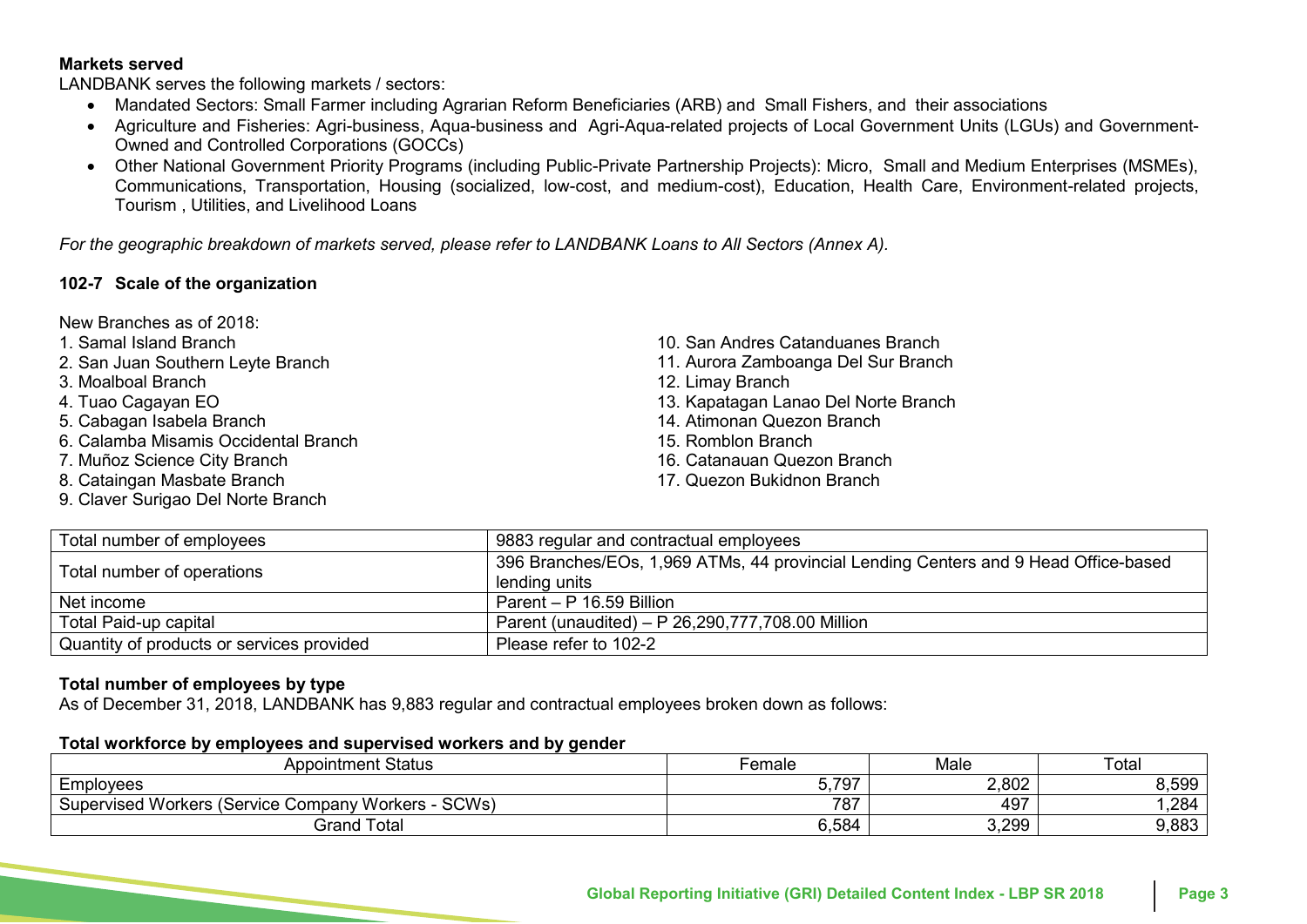#### **Total number of employees by employment contract and gender**

| <b>Appointment Status</b> | Female | Male                 | Total |
|---------------------------|--------|----------------------|-------|
| Permanent                 | 5,780  | 2,780                | 8,560 |
| Co-terminous              |        | $\Omega$<br><u>_</u> | 38    |
| Temporary                 |        |                      |       |
| <b>Grand Total</b>        | 5,797  | 2,802                | 8,599 |
|                           |        |                      |       |

## **Total number of permanent employees by employment type and gender**

| 1.11                   |        |       |       |
|------------------------|--------|-------|-------|
| <b>Employment Type</b> | Female | Male  | Total |
| Full-Time              | 5,797  | 2,802 | 8,599 |
| Part-Time              |        |       |       |
| Grand Total            | 5,797  | 2,802 | 8,599 |
|                        |        |       |       |

#### **Total workforce by region and gender**

| <b>Geographical Location</b> | Female | Male  | Total |
|------------------------------|--------|-------|-------|
| $1 - NCR$                    | 2,121  | 1,109 | 3,230 |
| $2 - CAR$                    | 84     | 37    | 121   |
| 3 - Ilocos Region            | 230    | 96    | 326   |
| 4 - Cagayan Valley           | 221    | 135   | 356   |
| 5 - Central Luzon            | 508    | 210   | 718   |
| 6 - CALABARZON               | 502    | 189   | 691   |
| 7 - MIMAROPA                 | 146    | 64    | 210   |
| 8 - Bicol Region             | 243    | 102   | 345   |
| 9 - Western Visayas          | 344    | 150   | 494   |
| 10 - Central Visayas         | 244    | 111   | 355   |
| 11 - Eastern Visayas         | 184    | 72    | 256   |
| 12 - Zamboanga Peninsula     | 148    | 99    | 247   |
| 13 - Northern Mindanao       | 251    | 110   | 361   |
| 14 - Davao Region            | 212    | 109   | 321   |
| 15 - SOCCSKSARGEN            | 242    | 139   | 381   |
| <b>16 - ARMM</b>             | 38     | 29    | 67    |
| 17 - Caraga                  | 79     | 41    | 120   |
| <b>GRAND TOTAL</b>           | 5,797  | 2,802 | 8,599 |

#### **102-41 Collective bargaining agreements**

7,458 or 100% of rank-and-file employees or 86.73% of the total LANDBANK population are covered by the Collective Negotiation Agreement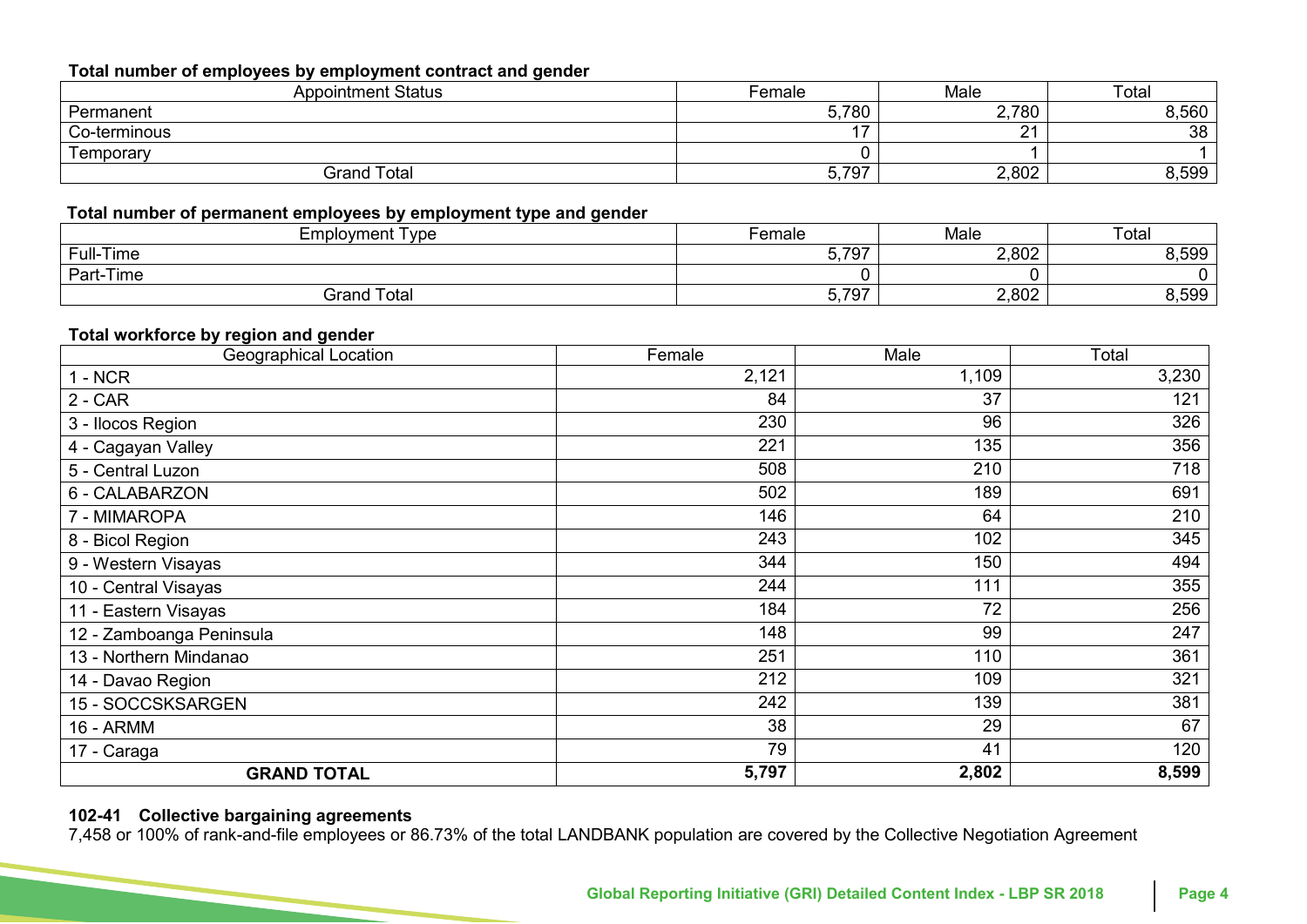#### **102-10 Supply chain description**

Financial intermediation is a business activity whereby a bank or any formal financial institution pools funds from various sources and these are used for loans and investments.

**Material Topics Identified by Stakeholders** Among the sources of funds are depositors or savers and investors. The depositors earn income from interest rate by letting other people use their excess funds. On the other hand, the users of funds are loan availers. The fund availers or borrowers pay corresponding interest for expending other people's money.

financial resources. As a  $\mathbf{r}$  and  $\mathbf{r}$  and  $\mathbf{r}$  and  $\mathbf{r}$  and  $\mathbf{r}$  and  $\mathbf{r}$  and  $\mathbf{r}$  and  $\mathbf{r}$ ابان العام اليان<br>Loial intermedia government-owned financial intermediary, LANDBANK ensures that this role is effectively carried out.<br>. Funds channelled through banks provide for an organized structure for a more efficient and optimum utilization of financial resources. As a

#### 102-10 Organizational changes during the reporting period  $\overline{a}$

None

#### **102-11 Precautionary principle**

Collective Bargaining The Bank takes a precautionary approach in its operations, as well as the innovation and development of new products and technologies. It strictly Fire Bank lakes a preseduorially approach in its operations, as well as the innovation and development of now products and technologies. It cliedly entitive through a strep the preparational engaging in previously, then constraining the mathematic interaction  $\sim$  3  $\sim$ 

#### **102-12 External charters, principles, or other initiatives**

- Sustainable Development Goals (SDGs)
- **EQUIPMENT**<br>The Contract of Contract of Contract of Contract of Contract of Contract of Contract of Contract of Contract of Contract of Contract of Contract of Contract of Contract of Contract of Contract of Contract of Co • Global Reporting Initiative (GRI)
- $\bullet$   $\,$  World Resources Institute (WRI)  $\,$

## **102-13 Membership associations**

- Association of Development Financing Institutions in Asia and the Pacific (ADFIAP)  $\overline{\phantom{a}}$
- Asia Pacific Rural and Agricultural Credit Association
- Association of Government Accountants of the Philippines
- Association of Government Internal Auditors
- Bankers Institute of the Philippines
- Bank Marketing Association of the Philippines
- **LEGEN MELLOWING TO CONSIGN THE PRIME STATE**
- Development Communication Coordinating Network (DevComNet)
- Government Corporations Athletic Association
- Internet and Mobile Marketing Association of the Philippines (IMMAP)
- International Association of Business Communicators
- World Business Council on Sustainable Development (WBCSD)
- **•** United Nations Framework Convention on Climate Change **PROTECTIOn** (UNFCCC)
- Institute of Internal Auditors
	- Information Systems Audit and Control Association
- IT Interaction Philippines
- People Management Association of the Philippines
- $\mathsf{ent}$ • Philippine Business for the Environment
- Philippine Marketing Association
	- Philippine Statistical Association, Inc.
	- Philippine Statistical Accordation, the change of Philippine Society for Training and Development
		- Trimppine Society for Training and Bevelopment<br>• Public Relations Society of the Philippines
- Trust Officers Association of the Philippines
- • Water consumption within the UN Global Compact
	- United Nations Environment Programme Finance Initiative (UNEPFI)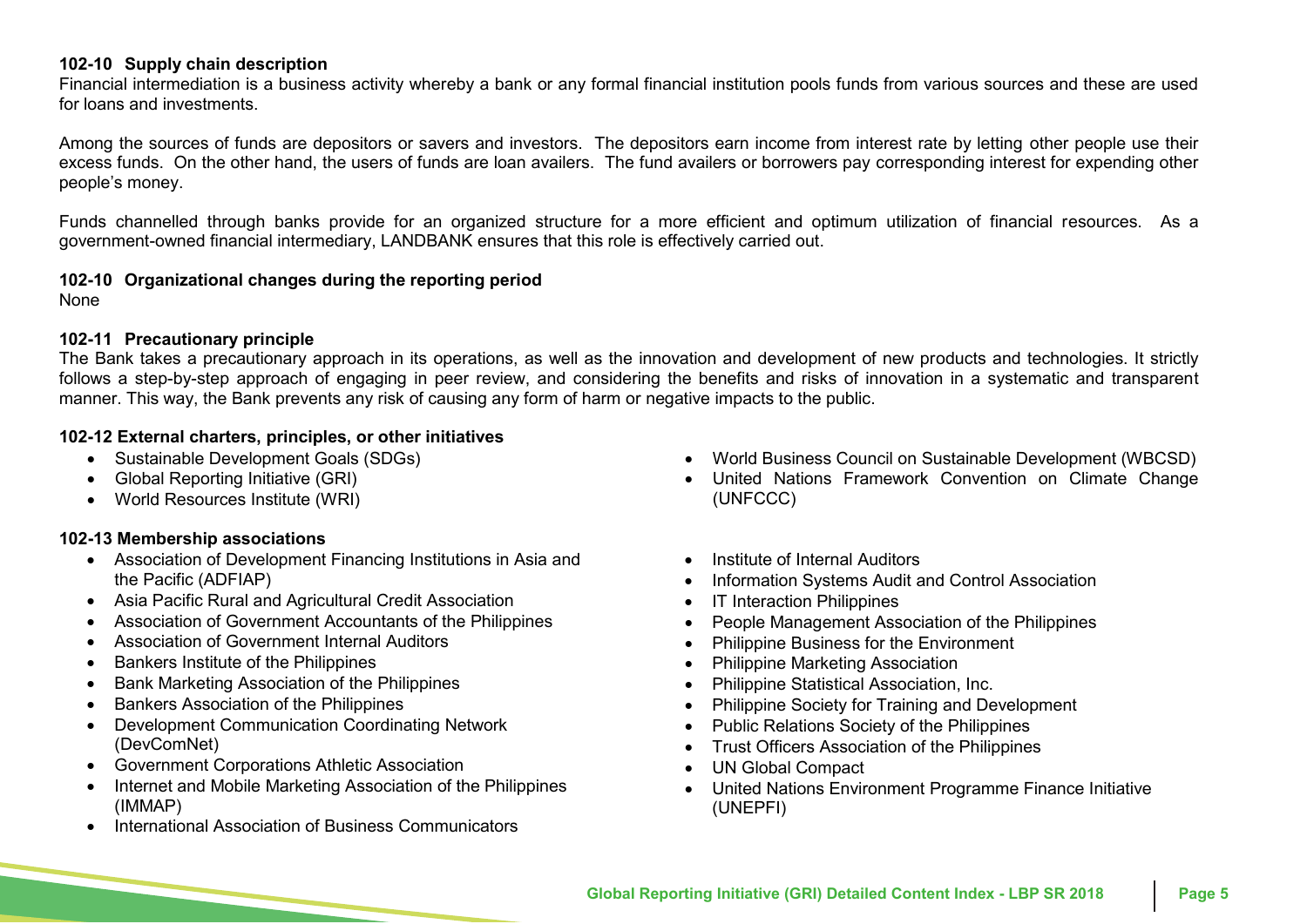### **Identified Material Aspects and Boundaries**

#### **102-45 Entities included in financial statements**

- LANDBANK Insurance Brokerage, Inc., and Overseas Filipino Bank **EMPLOYEE DEVELOPMEnT** a. The Parent refers to LANDBANK while the Group included the financial statements of the Parent (LANDBANK) and its wholly-owned subsidiaries - LBP Leasing and Finance Corporation, Masaganang Sakahan, Inc., LBP Resources and Development Corporation and
- t LANDRANK subsidiaries are not covered in the LANDRANK 2018 Susta b. The wholly-owned LANDBANK subsidiaries are not covered in the LANDBANK 2018 Sustainability Report.<br>.

#### 102-46 Process for defining report boundaries and content

The process will depend on the winning supplier.

**102-48 Restatements** The answer provided will be provided after the Stakeholder Engagement.

## **102-49 Changes in reporting**

2018 SR will shift from a biannual to annual period sustainability reporting

## **Report Profile**

**ECOnOMIC DEVELOPMEnT 102-50 Reporting period** 2018

**102-51 Date of most recent report** 2016-2017 Sustainability Report

wz-52 Reporting cycle<br>Annual starting with the 2018 SR **102-52 Reporting cycle**

#### **102-53 Contact point for questions regarding the report**



sponse, take a screenshot of vour answer and send it via direct message We appreciate your feedback. To send us your response, take a screenshot of your answer and send it via direct message<br>. to facebook.com/landbankofficial or scan this QR code.

**THE** CSR Relations Unit, Corporate Affairs Department  $\mathsf{R}$  and  $\mathsf{R}$  with the constant  $\mathsf{R}$ 32/F LANDBANK Plaza 1598 MH del Pilar cor. Dr. J. Quintos Sts. Malate, Manila (02) 522-0000 local 7374 / 405-7374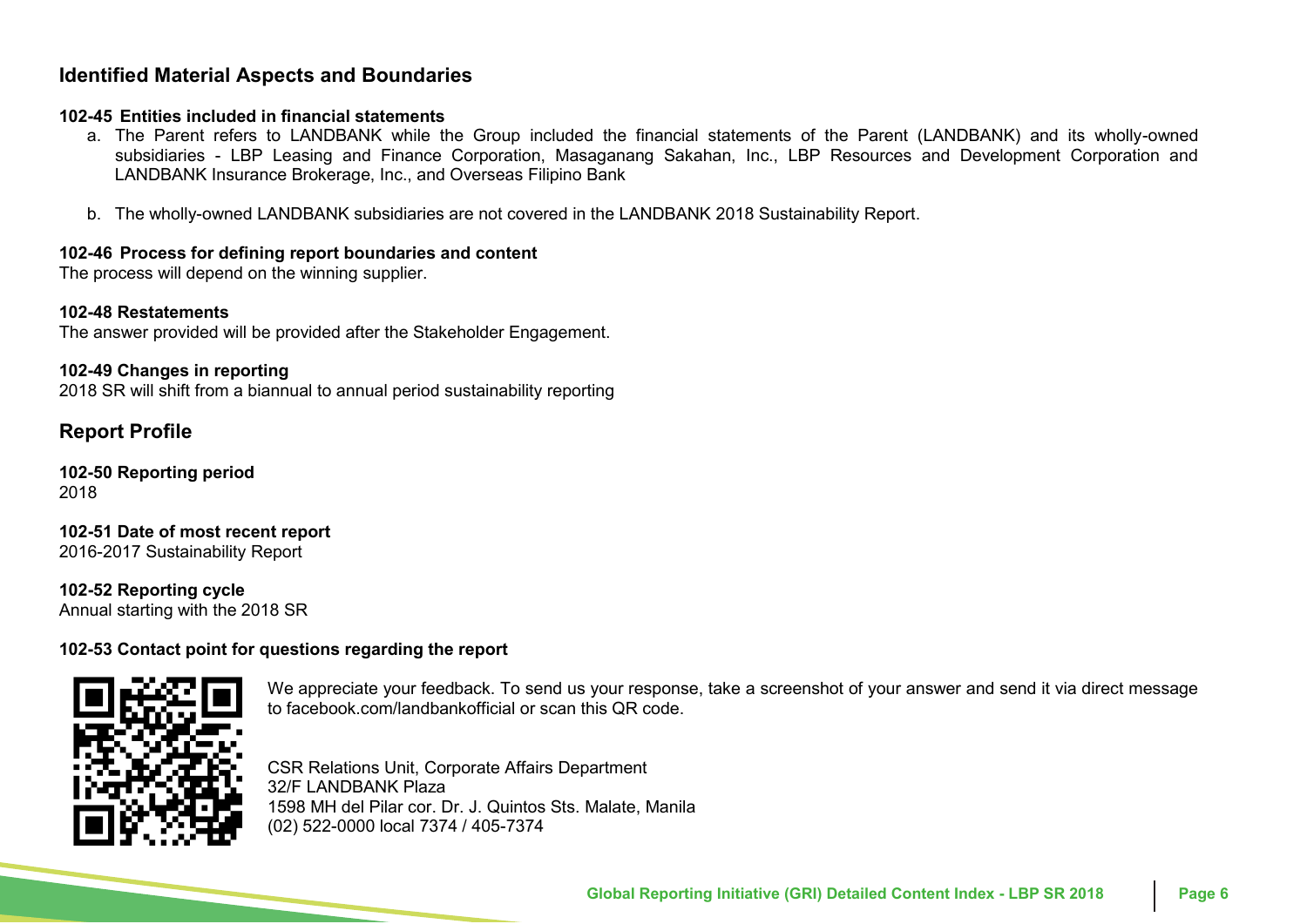#### **102-54: Claims of reporting in accordance with the GRI Standards**

The Bank's 2018 Sustainability Report follows the "In accordance: Core" option of the GRI Standards of sustainability reporting.

#### **Material Topics Identified by Stakeholders Governance**

#### **102-18 Governance structure of the organization**

Tuz-To Governance structure of the organization<br>LANDBANK follows a governance hierarchy that is led from the top by the Board of Directors chaired by the Secretary of the Department of Finance. LANDBANN TOllows a governance merarcriy that is led from the top by the Board of Directors challed by the Secretary of the Department of Finance.<br>The Board of Directors functions distinctly and harmoniously through six Com es Beard fever Sommitteed<br>m) Cornorate Governance Corporato Coronnal Fire Dear of Director Tanenario archites, and namedially arresgiven committee may everygive experientified these Dears for committee<br>are: the Audit and Compliance Committee (AC Com), Risk Oversight Committee (Risk Com), Tr Committee (CG Com), Related Party Transactions Committee (RPT Com) and the Agri-Agra Social Concerns Committee. Education

#### $\mathcal{P}^{\text{max}}_{\text{max}}$  (  $\mathcal{P}^{\text{max}}_{\text{max}}$  ) and  $\mathcal{P}^{\text{max}}_{\text{max}}$ 102-20 High-level accountability for sustainability topics

The Bank's Corporate Social Responsibility Technical Working Group (CSR-TWG) is tasked to review and identify sustainability indicators applicable to the Bank, and propose to MANCOM/CSR Steering Committee a matrix of GRI indicators and report outline. The CSR-TWG also regularly meets to discuss the preparation status of sustainability reporting, and it reviews and edits the reports submitted by concerned contributors for inclusion in the report.

#### **102-22 Composition of the board and its committees**

With LANDBANK considered as a Government-Owned and Controlled Corporation (GOCC), the nomination and selection of its highest governing body is governed by the LANDBANK Charter, the GOCC Governance Act of 2011 and Governance Commission for GOCCs (GCG) Memorandum Circulars.

### 102-23 Whether the chair of the board is also an executive officer

of the LANDBA The Ex-Officio Chairman of the LANDBANK Governing Board, the Secretary of the Department of Finance, is NOT an executive officer of the Bank.

#### $\mathbf{r} = \mathbf{r} \cdot \mathbf{r}$  and  $\mathbf{r} = \mathbf{r} \cdot \mathbf{r}$  and  $\mathbf{r} = \mathbf{r} \cdot \mathbf{r}$  and  $\mathbf{r} = \mathbf{r} \cdot \mathbf{r}$ **102-24 Nomination and selection processes for the board and its committees**

d selection processes for the board and its committees<br>nomination and selection of the highest governing body is governed by the LANDBANK Charter, the GOCC Governance Act Frommation and colocitor<br>• Commission for GOCCs As a GOCC, the Bank's nomination and selection of the highest governing body is governed by the LANDBANK Charter, the GOCC Governance Act<br>of 2011 and Covernance Commission for COCCs (CCC) Marcography: Circulars of 2011 and Governance Commission for GOCCs (GCG) Memorandum Circulars.

 $\bullet$  Marketing and  $\bullet$  Marketing and  $\bullet$  Marketing and  $\bullet$  $\frac{1}{2}$  of the LANDRA The Bangko Sentral ng Pilipinas (BSP) designates from among the members of the LANDBANK Board the Independent Directors.<br>-

#### Surveys, Information and **LEGEnD** promonte etratorios 102-26 Board and executives' roles in the organization's mission statements, strategies, policies, and goals related to sustainability<br><sup>imnacts</sup> **impacts**

mpacte<br>The Audit and Compliance Committee assists the Board of Directors in fulfilling its oversight responsibilities over the Bank's financial reporting policies, First rather that sompliance seminated accrete the search of subsection rathering its even eight recipied practices and control, internal and external audit functions, and compliance functions.

• Stakeholder Mapping and The Risk Oversight Committee fulfills statutory, fiduciary, and regulatory services of the Bank. It assists the Board in identifying, defining, and banking industry. It also acts as the oversight committee for the Bank's implementation of the Internal Capital Adequacy Assessment Process (ICAAP). assessing risks at all levels of the Bank, and ensures the alignment of risk objectives with overall business strategies and performance goals. The committee is also in charge of developing a continuing education program to enhance its members' understanding of relevant issues pertaining to the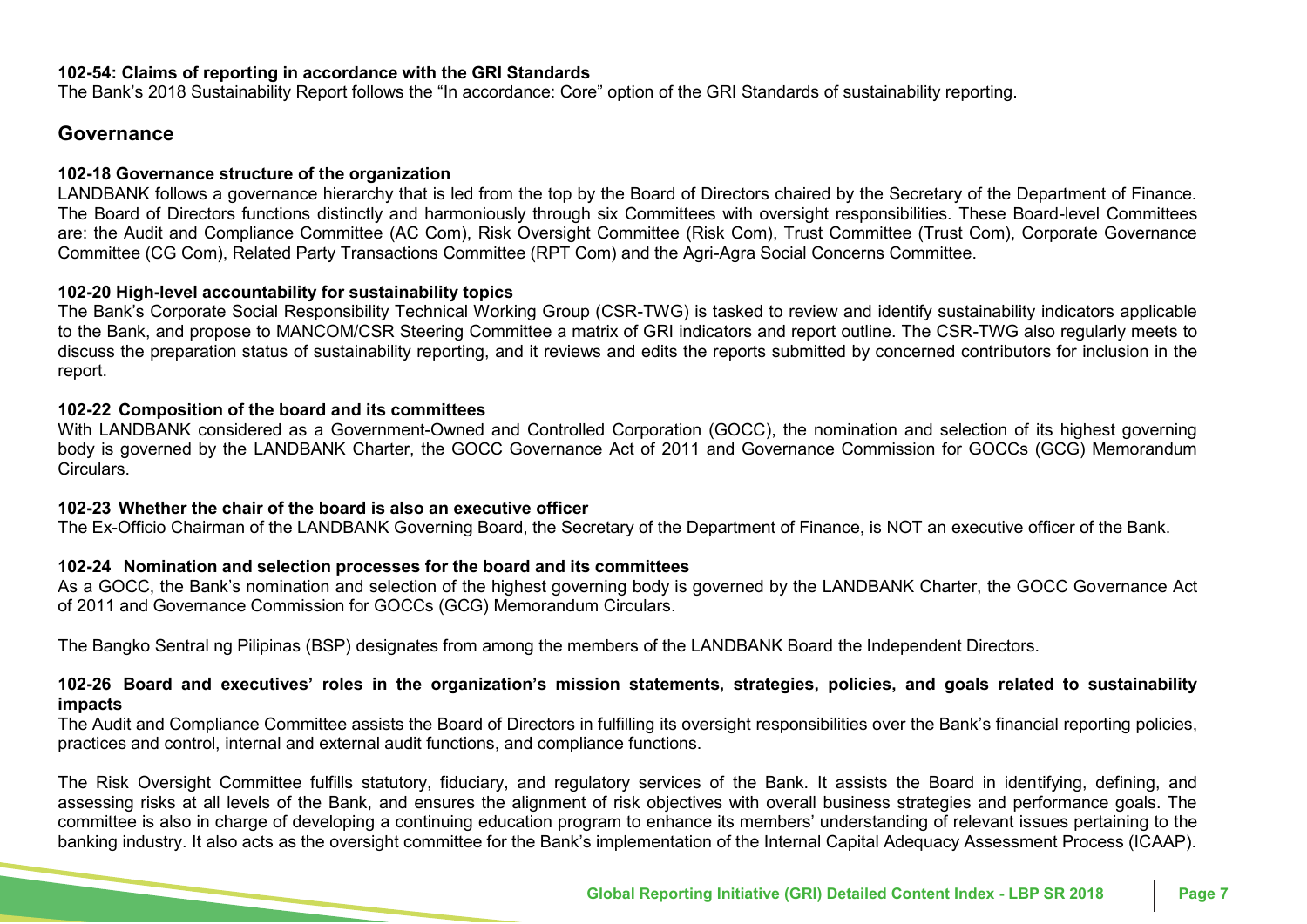**Material Topics Identified by Stakeholders** The Trust Committee serves as the oversight committee on the fiduciary activities of the trust business, and ensures that these are conducted in accordance with applicable laws, rules and regulations, internal policies and procedures, with the required skill, care, prudence, and diligence in the management and administration of fiduciary assets.

**COMMUNITY** PERSON rifough organiza periodic performance evaluation of the Board, its committees and the executive management, and annual self-evaluation of its performance. Apart<br>from these, the committee also studies and recommends policies to ensure appro procedural controls and independent audit mechanisms. • Employment-Benefits-The Corporate Governance Committee oversees matters pertaining to the organizational structure of the Bank, its selection and promotion of officers, periodic performance evaluation of the Board, its committees and the executive management, and annual self-evaluation of its performance. Apart

The Related Party Transactions Committee evaluates the transactions involving the Bank and its Related Parties to ensure that RPTs are identified, monitored and vetted. The Committee ensures that RPTs are entered into at arm's length basis and that these are not undertaken on more favorable economic terms compared to transactions with non-RPTs. The Committee ensures timely submission of reports to BSP and regular reporting to the BOD.

The Agri-Agra Social Concerns Committee formulates non-credit policies to improve the delivery of services on CARP and other agri-agra matters; serves as clearing house for CARP-related non-credit programs of the Bank; and monitors the status of implementation of the Banks various non-credit agri-agra and social concerns programs.

#### **102-28 Board performance with respect to governance of sustainability topics**

members of the Board-level Committees also evaluate the Committees as a body. The results of this self-rating system are evaluated and deliberated upon by the Corporate Governance Committee in a duly constituted meeting. a. Performance rating sheets, which was drafted by the Bank with the help of from the Institute of Corporate Directors are disseminated yearly to evaluate the performance of the Board. The individual members evaluate the Board as a body and themselves as individual members. The

The Governance Commission for GOCCs (GCG) has also developed the internet-based Performance Evaluation for Directors (iPED) System.<br>Entertainment of the Consultation of the Consultation of the Consultation of the Consultat Director Performance Review (DPR), which is one of the components of the Performance Evaluation for Directors in the GOCC Sector, appraises the performance of the individual members of the<br>directly to the GCG by each director thru the iPED System. for a lift in the COOO Geotor,<br>ished veasive and submitted appraises the performance of the individual members of the GOCC Governing Board. The DPR Forms are accomplished yearly and submitted<br>directly to the GCG by each director thru the iPFD System

the results of the self-rating  $\cdot$  GHG emissions in Fig. 1. b. Each Board-level committee considers the recommendation/ directives of the Board resulting from the evaluation of the results of the self-rating<br>cyctom system.

## **LEGEnD** climate change, communities **102-29 Board role in the identification and management of sustainability impacts, risks, and opportunities**

#### Tole in the identification and management of sustainability impa<br>rola in reviewing risk management processes for sustainability to **102-30 Board role in reviewing risk management processes for sustainability topics**

Toz-50 Board Tole in reviewing Hak management processes for sustamability topics<br>The Risk Oversight Committee, a Board-level Committee, regularly reports to the Board, and the Board notes/confirms the reports or makes dire • Water consumption within the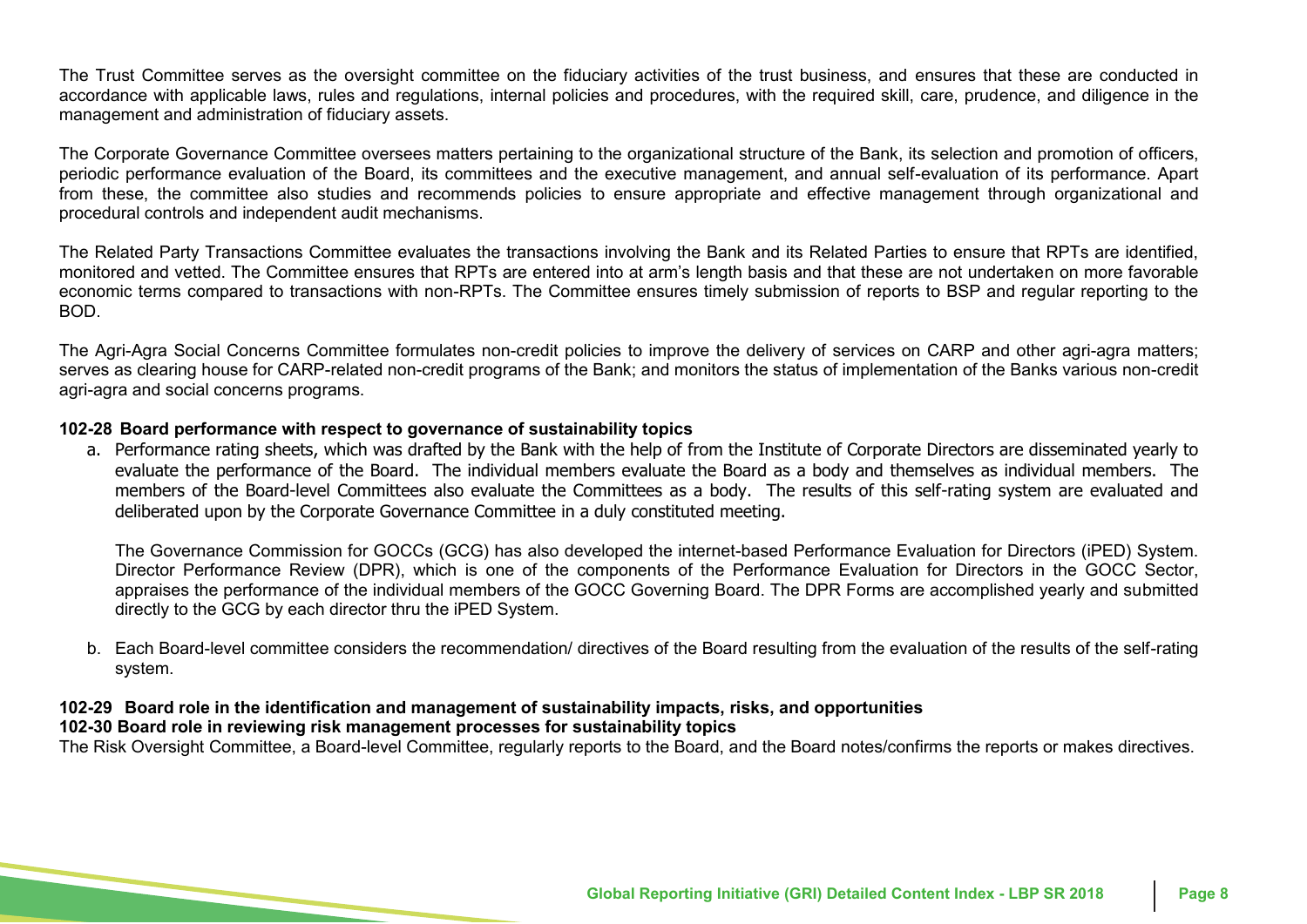#### **102-31 Frequency of the board's review of sustainability impacts, risks, and opportunities**

**Material Topics Identified by Stakeholders** The concerned units of the Bank report at least monthly, which reports include, President's Report, Loan Portfolio Quality Report, Financial Performance Report, and Resolutions approved by the Board-level Committees.

#### **102-32 Highest committee or position that formally reviews and approves the organization's sustainability report**

The Bank's Corporate Social Responsibility Technical Working Group (CSR-TWG) is tasked to review and identify sustainability indicators applicable<br>to the Bank, and propose to MANCOM/CSR Steering Committee a matrix of GRI i **DEX** DEGELOPMENT<br>DEVELOPMENT CONTROLLS  $\sim$  Community Equation  $\sim$ discuss the preparation status of sustainability reporting, and it reviews and edits the reports submitted by concerned contributors for inclusion in the competition in the competition of the competition of the competition of the competition of the competition of the competition of the competition of the competition of the competition of the competition of the competition o The Bank's Corporate Social Responsibility Technical Working Group (CSR-TWG) is tasked to review and identify sustainability indicators applicable report.

### **102-36 Process for determining remuneration**

Basic salary rates of LANDBANK employees are aligned with the National Government's Salary Standardization Law. The grant of salaries, allowances, benefits and incentives are in accordance with the issuances of National Government agencies and regulatory bodies such as administrative/executive orders and memorandum circulars issued by the Office of the President of the Philippines (OP), Department of Budget and Management (DBM), Civil Service Commission (CSC), and Governance Commission for GOCCs (GCG).

#### **Ethics and Integrity**

#### **102-16 Code of conduct**

**EXTERT PRELATIVE THE RELATIONS CONTROLLATED INTERFERTMENT COMPUTER RELATIONS** FOR THE RELATIONS IN THE RELATIONS **PROTECTION CONTROL 2018 CONDUCT** FOR THE FORMATION CONDUCT THE CONDUCT OF DURING CONDUCT TO CONDUCT THE CONDUCT OF CONDUCT TO CONDUCT THE CONDUCT OF CONDUCT THE CONDUCT OF CONDUCT THE CONDUCT OF CONDUCT THE CONDUCT OF CON As a financial institution built upon the trust of all its stakeholders, LANDBANK ensures that ethical behavior is not only applied within its operations, but also extends to its supply chain. The Code of Conduct for LANDBANK Employees was established and approved by the LANDBANK Board of

The Code of Conduct is aligned with the Bank's core values, and provides guidance for all LANDBANK employees on the right and ethical way to and the right and ethical way to conduct themselves. January of every year is regarded as LANDBANK's Code of Conduct Month, with the theme "I Live by The Code". During this month, all Landbarkers are redifficed with all the provisions of the Code of Conduct, and are encouraged to sign the Code of Conduct Compilance<br>Recommitment Certificate. According to the Section 3, Article I of the 6th Col by The Coue . During ans<br>do of Conduct Compliance LANDBANK Employees' Association (LBPEA), LBPEA is tasked to assist the Management in inculcating among employees the provisions of the Code of Conduct for LANDBANK employees and pertinent Civil Service laws, rules, and regulations as well as other issuances designed to promote rules, and regulations as well as other issuances designed to promote<br>efficiency, productivity, and effectiveness of the LANDBANK services. month, all Landbankers are reoriented with all the provisions of the Code of Conduct, and are encouraged to sign the Code of Conduct Compliance<br> honesty, social responsibility, trust, excellence, professionalism, discipline, efficiency, productivity, and effectiveness of the LANDBANK services.<br>.

oly embedded in LANDBANK's core values. The Bank has a zero-tolerance policy towards fraud and corruption, and inci entrying to the program and the state of the Canada interview of the Boundary of the program of the Civil Service, imposes the corruption or fraud are taken very seriously. The Bank strictly follows the Revised Rules on Ad corruption of fradd are taken very senodsly. The Bank strictly follows the Revised Rules on Administrative Cases in the Civil Service, imposes the<br>Code of Conduct, as well as the provisions of Anti-Corruption laws such as Act of 2017 on all Public Officials and Employees. Integrity is deeply embedded in LANDBANK's core values. The Bank has a zero-tolerance policy towards fraud and corruption, and incidents of  $\cdots$  and the consumer with  $\cdots$ 

#### **102-17 Helplines or advice lines for employees**

In order to create a platform for advice and concerns about ethics, LANDBANK established its Ethics Hotline.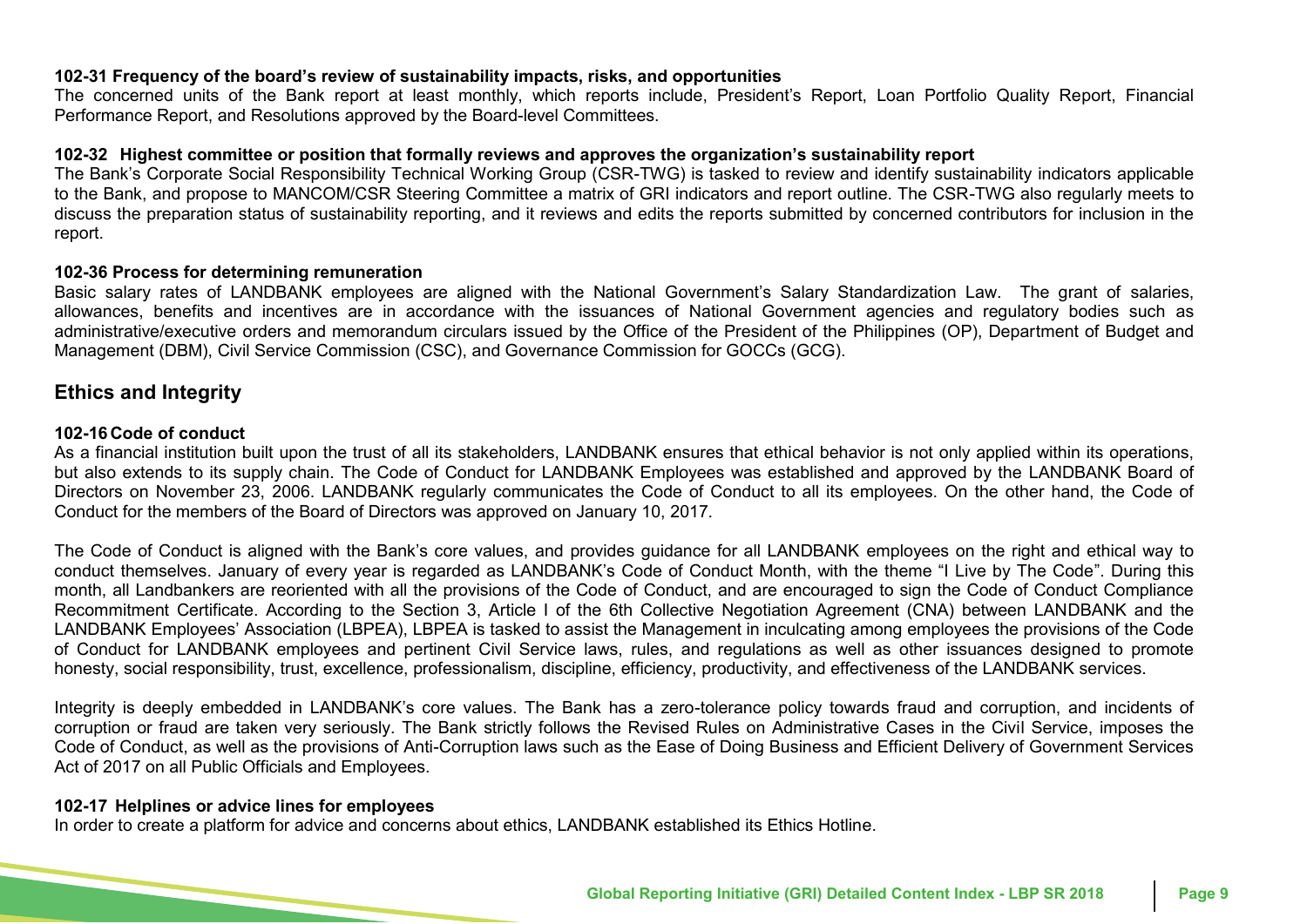**Material Topics Identified by Stakeholders** The Bank's Ethics Hotline Number 405-7660 or local 7660 was established since 2009 to serve as an additional medium for Bank employees to confidentially report instances of graft and corruption or any complaint on fraudulent acts, wrongdoings, misdeeds and/or irregularities committed or taking place that have adverse or negative effect to the Bank.

The Civil Service Commission's (CSC) Contact Center ng Bayan (CCB) 1-6565 has been implemented since 2012 as a means to receive customer complaints.

## 102-17 Mechanisms for reporting concerns about unethical or unlawful behaviour

on the community of reporting concerne about anomical or amatrical senation.<br>LANDBANK implemented regulatory and internal mechanisms for reporting concerns about unethical or unlawful behaviour. Complaints or grievances Extractive implemented regulatory and internal mechanisms for reporting echeems about anemed or aniatival behaviour: complaints or grievances<br>coursed through regulatory channels such as the CSC Contact Center ng Bayan and coursed unough regulatory channels such as the CSC Contact Center hy Bayan and Or's 6666 Chizen's Complaint Houme are addressed based on implemented in accordance with regulations. • Ethical Operations and

LANDBANK implemented the Revised Guidelines on Internal Whistleblowing and Reporting Policy and established an online link in the Bank's official website to the whistleblowing web portal of the Governance Commission for GOCCs (GCG), www.whistleblowing.gcg.gov.ph, in compliance with GCG Agreements Memo Circular No. 2016-02

This 2018, The Bank continues to implement the amended LANDBANK No Gift Policy last 2017 to further promote high standard of ethics in public service. Public officials and employees are expected to conduct their duties with utmost responsibility and unbiased professionalism, without expectation of any undue favor or reward.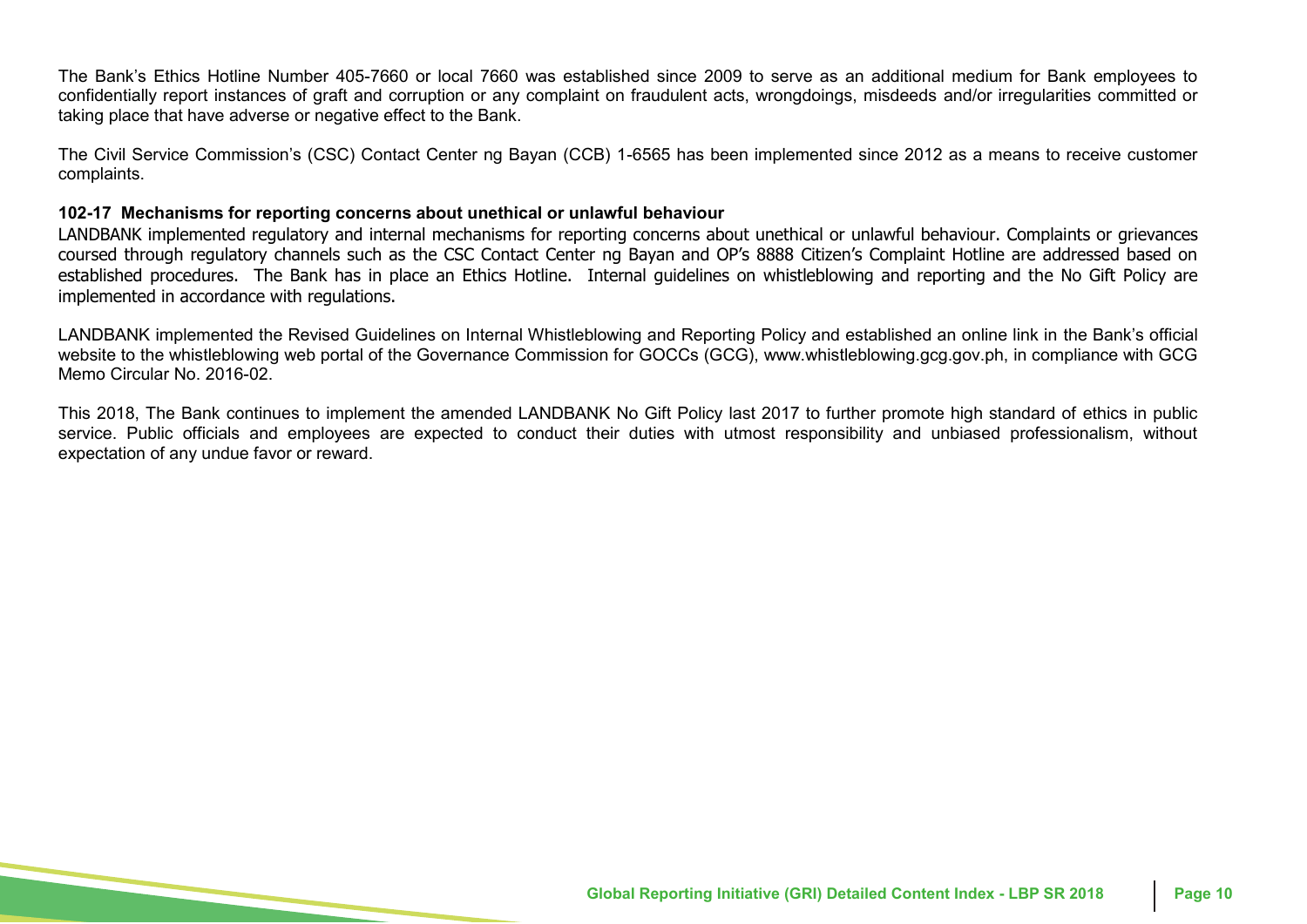## **Specific Standard Disclosures**

#### **Material Topics Identified by Stakeholders Economic**

#### **GENERAL Economic Performance**

## **201-1 Direct economic value generated and distributed**

LANDBANK's economic performance is consistent with the major business, goals, pursuit of mandate, customer service and institutional viability. The calculation recomments. direct economic value generated and distributed is reported in the financial statements in the Annual Report, including financial position, comprehensive income, changes in capital funds, and cash flows.

#### Parent:

- Gross Revenues P 67.16 Billion
- Operating Costs P 32.61 Billion
- Employee Compensation and Fringe benefits P13.37 Billion
- Taxes and Licenses Paid to the government P 3.79 Billion
- Donations/Contributions to Charitable Organizations (community investments) P 0.11 Billion
- LANDBANK requested the DOF for dividend relief for the 2018 met earnings and was granted approval in a letter on the following year

Consolidated (Group):

- **•** Gross Revenues P 68.31 Billion
- Operating Costs P 33.53 Billion
- Employee Compensation and Fringe benefits 13.85 Billion
- Dividends Paid to National Government Not applicable

#### Economic Performance

- Financial performance
- $\mathbf{r}$  and  $\mathbf{r}$  and  $\mathbf{r}$   $\mathbf{r}$  and  $\mathbf{r}$   $\mathbf{r}$  $\sigma$  stakeholder) provision of • Direct economic impact (e.g., employment opportunities, local hiring, local suppliers, and direct flow of money to stakeholder) provision of banking and other financial products and services (e.g., loans, deposits, investments, remittance, etc.)

#### **LEGEnD 201-3 Coverage of the organization's defined benefit plan obligations**

Communication EXINDDANN pays for its employees its share in the Frovident Fund (FF) and the Government Service msurance System (GSIS) equivalent to 50% and<br>12% of the employee's basic pay, respectively. The corresponding employee's shar r Dasic pay,<br>Die Linder his/her basic pay for the GSIS. Further, the Bank pays its corresponding share in the employees' premiums for the Philippine Health Insurance<br>Corporation (PHIC) and Home Development Mutual Eund (HDME) LANDBANK pays for its employees its share in the Provident Fund (PF) and the Government Service Insurance System (GSIS) equivalent to 30% and Institute basic pay for the GSIS. Further, the Bank pays its correlation (PHIC) and Home Development Mutual Fund (HDMF).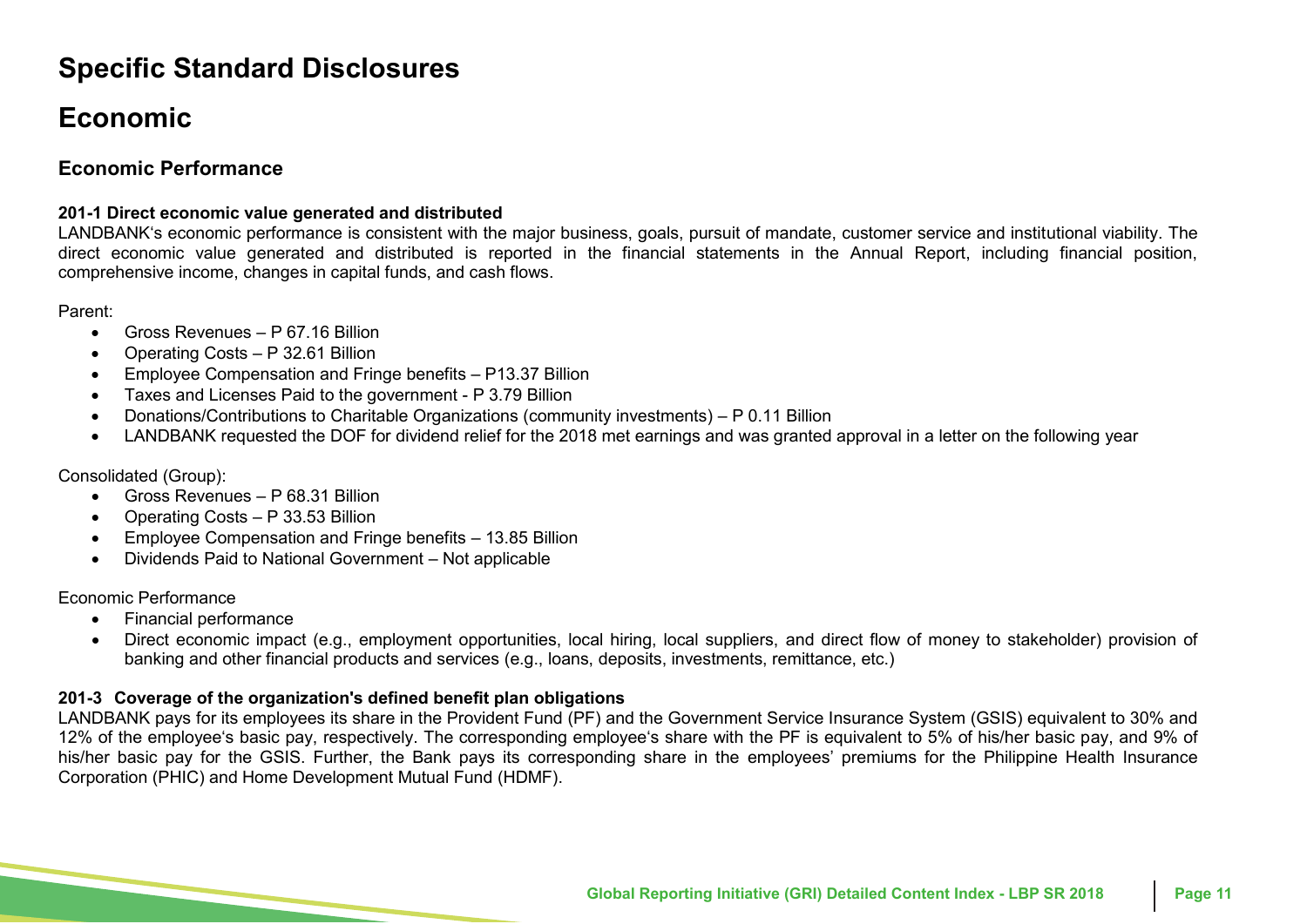#### **201-4 Financial assistance received from government**

- Tax credits P 1.65 Billion (Parent)
- **Material Topics Identified by Stakeholders** • 100% owned by the National Government

#### **Market Presence**

#### 202-1 Ratios of standard entry level wage by gender compared to local minimum wage<br>The *Courr*nance Commission for COCCs (CCC) authorized LANDRANK to adopt the litter carmmmum wage<br>Kital adamt the Interimal

or salary standardization<br>bidden-bidden ald SSL rates are m  $20$  No. 36 e 21 end (PPL) and the minimum wage. • Risks, Impacts, Opportunities The Governance Commission for GOCCs (GCG) authorized LANDBANK to adopt the Interim Compensation Framework or Salary Standardization Law (SSL) rates under EO No. 36, s.2017. The basic salaries of LANDBANK employees are now based on SSL rates. The said SSL rates are much<br>bigher than the minimum wage

#### **Ratio of basic salary and remuneration of women to men**

|                     | No.   | <b>Average Basic</b><br><b>Salary</b> |
|---------------------|-------|---------------------------------------|
| <b>Female</b>       |       |                                       |
| <b>Head Office</b>  | 1,415 | 58,927.40                             |
| <b>Field Units</b>  | 4,382 | 48,241.73                             |
| <b>TOTAL FEMALE</b> | 5,797 |                                       |
| <b>Male</b>         |       |                                       |
| <b>Head Office</b>  | 863   | 61,011.05                             |
| <b>Field Units</b>  | 1,939 | 50,983.15                             |
| <b>TOTAL MALE</b>   | 2,802 |                                       |

#### wick management hired from the local community at significant locations • Market Presence the organization **202-2 Proportion of senior management hired from the local community at significant locations of operation**

Percentage of Senior Management – SVPS and up (PGs 16-18)

| 100% |
|------|
| 100% |
|      |

LANDBANK's senior management includes the President and CEO and Bank officers holding a Senior Vice President and Executive Vice President<br>La sitter title who handle sensum an expresion within the executive Theoret as weak position title who heads a group or sector within the organization. They act as members of the Bank's Management Committee and are tasked to formulate the Bank's strategic thrust and directions and regularly review the Bank's business performance, major programs and overall organizational<br>offectivences. They are all Eilinine eitizens effectiveness. They are all Filipino citizens.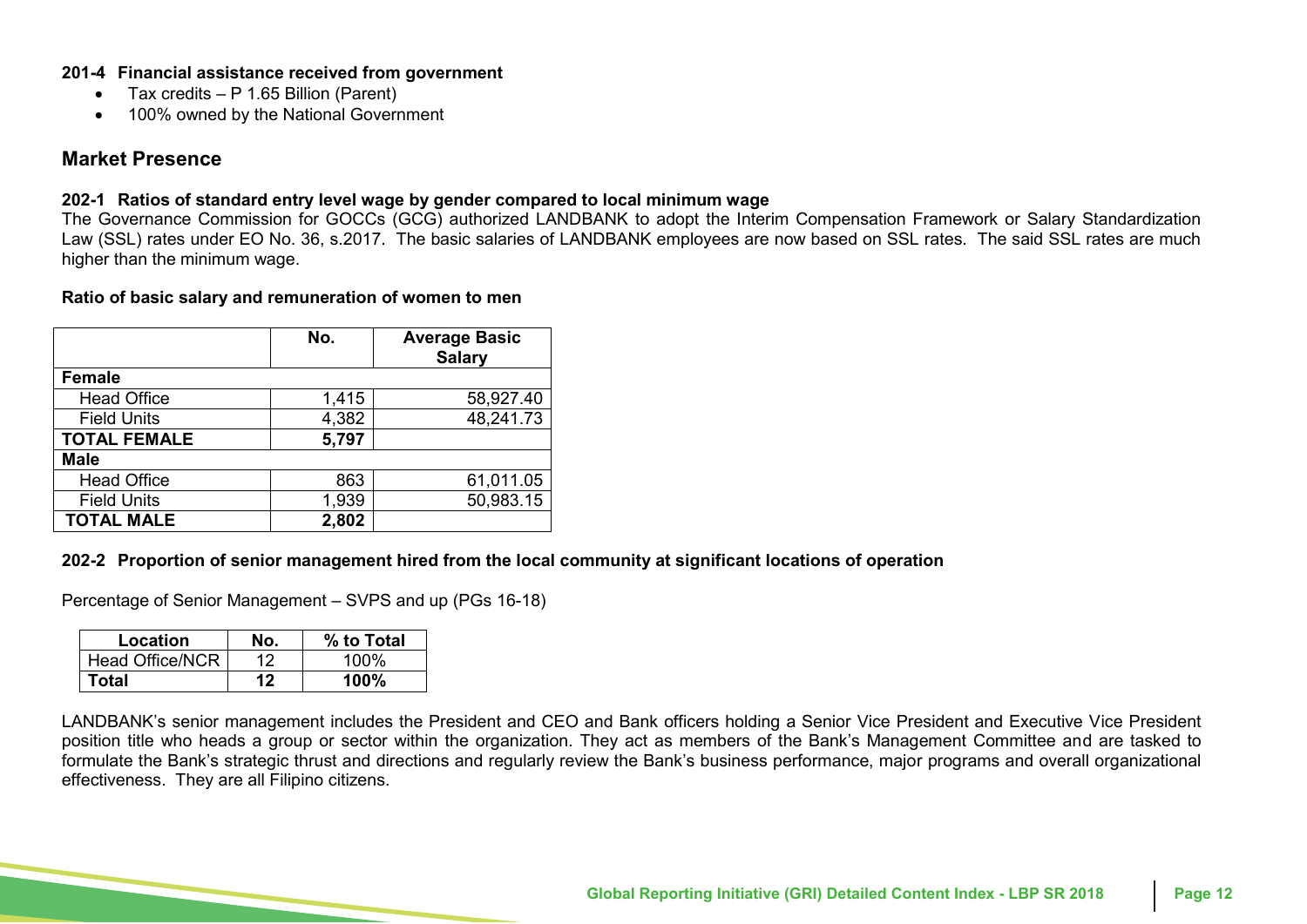### **Indirect Economic Impacts**

## **Material Topics Identified by Stakeholders 203-1 Development and impact of infrastructure investments and services supported**

underserved areas of the country while remaining financially viable. The Bank continued to expand its loan portfolio to its priority sectors: the farmers and fishers, small and medium enterprises and microenterprises, livelihood loans and agribusiness, agri-infrastructure and other agriculture and environment-related projects, socialized housing, schools and hospitals. LANDBANK remains to be by far the largest formal credit institution in the<br>rural arece LANDBANK remains committed to its social mandate of promoting countryside development and inclusive growth especially in the unbanked and rural areas.

ntinued to provide financial and technical support to its manda and other priority sectors, which include agriculture and aqua-business, agri-aqua related projects of local government units (LGUs) and government-<br>and other priority sectors, which include agriculture and aqua-business, and other prionty sectors, when meltice agriculture and aqua-busticess, agri-aqua related projects or local government units (EOOs) and government-<br>owned and controlled corporations (GOCCs), micro, small and medium enterpr enterprises (instruct), commun<br>ets\_tourism\_utilities and liveliho low-cost, medium-cost), education, health care, environment-related projects, tourism, utilities and livelihood loans.<br>. In 2018, LANDBANK continued to provide financial and technical support to its mandated sectors – small farmers and fishers and their associations,

#### 203-2 Significant indirect economic impacts, including the extent of impacts • Occupational Health and

As of 31 December 2018, total Priority Sector loans reached P734,257.57 Million (P734.26 Billion) comprising 91.92% of the Bank's Loans to All Sectors amounting to P798,777.40 Million (P798.78 Billion).

## *Please refer to the Gross Loan Portfolio for the breakdown of Loans to All Sectors – Annex A.*

In 2018, loans released to small farmers and fishers reached P62,190.50 Million which were channelled through 1,076 farmers and fishers erformance of the countryside financial institutions and 163 irrigators' associations and benefited 556,875 small farmers and fishers.

Development Impact of LANDBANK loans as of December 2018 are as follows:

- $\bullet$  Additional Hospital Buildings 29
- Additional Hospital Beds 2,015
- Additional School Buildings 41
- Additional Classrooms 427
- No. of New Households connected with potable water 1,142,109
- **Additional KWH Produced 4,238,245,085**
- Additional kilometers of farm-to-market roads 398.386

 $\overline{a}$ The Bank's outstanding loans to the twenty (20) poorest provinces as identified by the Philippine Statistics Authority amounted to P43,932.44 Million as<br>of ond of 2018 of end of 2018.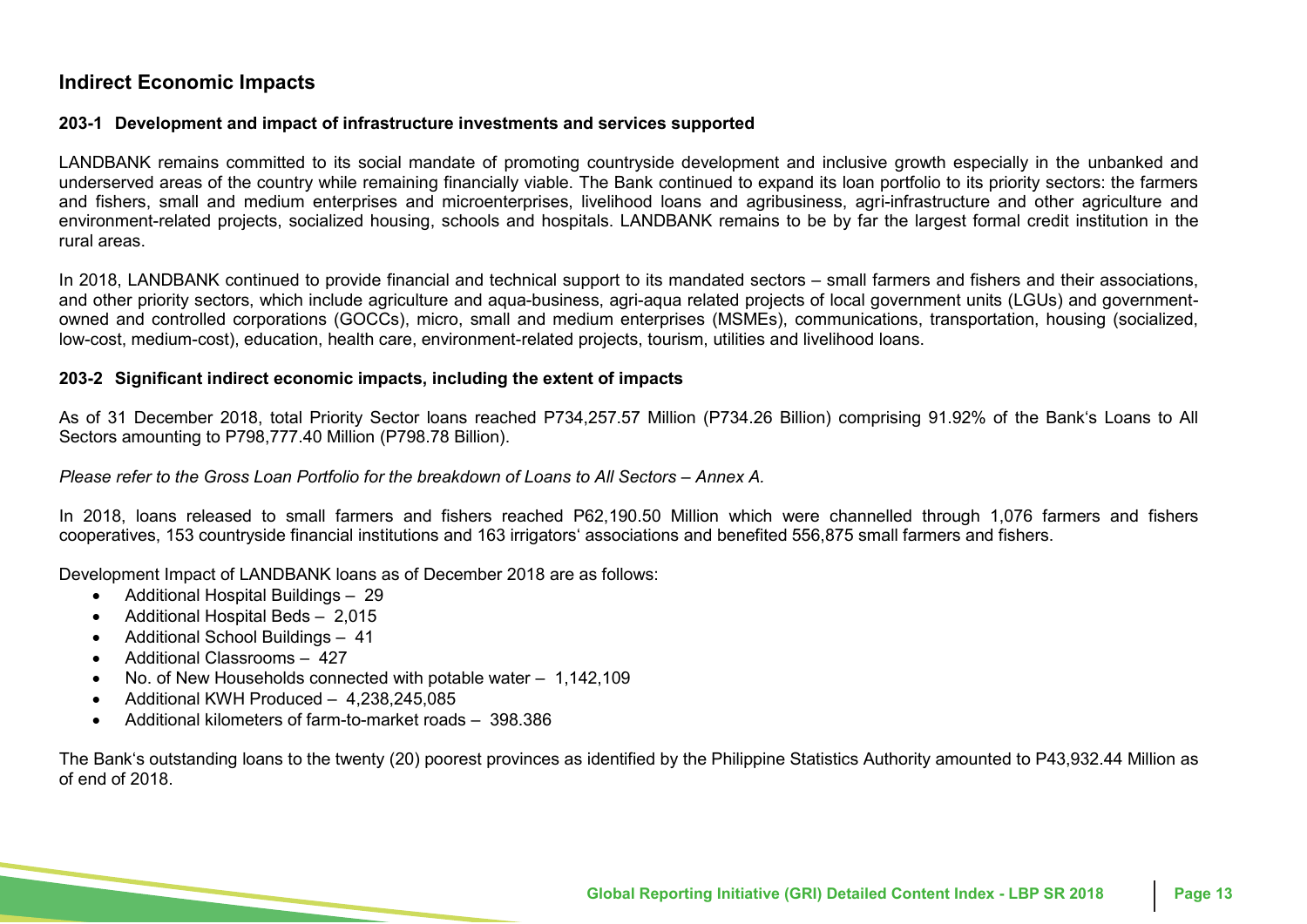## **Environmental**

### **Energy**

- **GEnERAL 302-1 Energy consumption within the organization**  $\bullet$ \*megajoules = MJ
	- **Fuel Consumption** 
		- Diesel (Vehicles):  $122,189.10$  Liters =  $4.68$  million MJ
		- **Gasoline (Vehicles):**  34,215.17 Liters = 1.15 million MJ
	- **Electricity Consumption:**

(Electricity Utility Source is MERALCO) 10,020,500 kWH = 36.07 million MJ

### **ECOnOMIC DEVELOPMEnT TOTAL Energy Consumption:** • Annual reporting, Economic **47.51 million MJ**

- $\triangleright$  Data for total fuel and electricity consumption provided by FPSG-FMD, energy calculations by EPMD**.**
- > Source of conversion factors used: US Energy Information Administration website, http://www.eia.gov/

• Procurement Practices Conversion factors used:

- Gasoline, heat value:  $120,333$  Btu<sup>2</sup> per US gallon
- $\bullet$  Diesel, heat value: 137,381 Btu<sup>2</sup> per US gallon
- **LEGEnD**  $\bullet$  1 US gallon = 3.78541 liters

#### Stakeholder Type / Boundary: **303-1 Total water withdrawal by source**

Maynilad Water Services, Inc. Water Utility Source:

**•** Diesel (Generator Set):  $\frac{1}{1+\epsilon}$ *its continued use from April to June 2018 during the* Collective Bargaining 146,629.40 Liters = 5.61 million MJ *\*increase in diesel used for the generator set is due to replacement of 400kVA power transformer.*

- $\bullet$  1 Btu = 1,055.05585 joules
- $\bullet$  1 kWh = 3,600,000 joules
- 2018 Water Consumption: 69,174 cu.m. per water bills organization
	- Water consumption per capita: 30.39 cu. M./ employee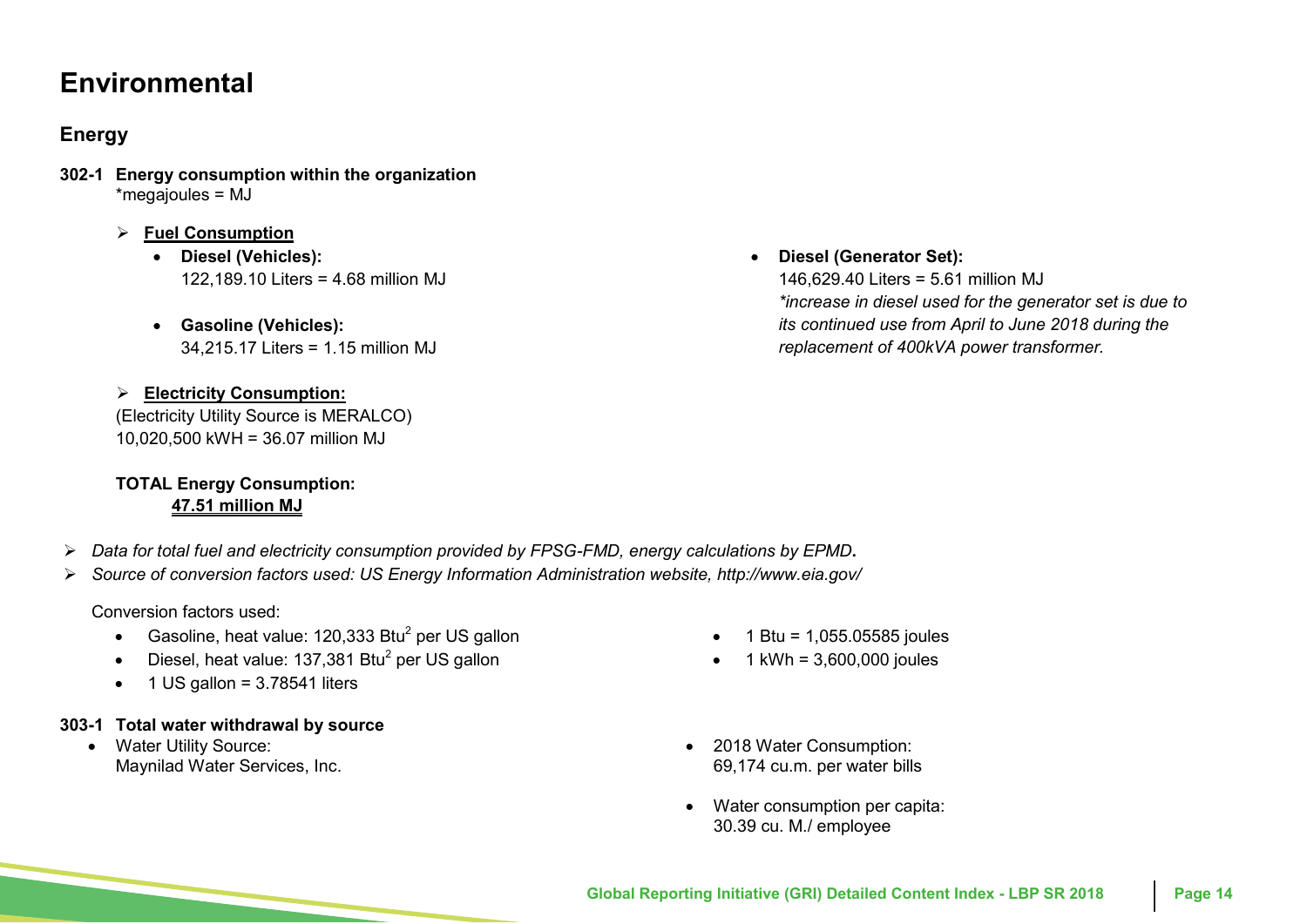### **Biodiversity**

304-1 Operational sites owned, leased, managed in, or adjacent to, protected areas and areas of high biodiversity value outside protected **areas**

**304-3 Habitats protected or restored**

#### **MANILA BAY SUNSET PARTNERSHIP PROGRAM, INC.**

Manila Bay SUNSET Partnership Program, Inc. or MBSPPI is the flagship Corporate Social Responsibility Program of LANDBANK. It is a publicprivate collaboration of 28 member institutions (Please see page 17 for the complete list of MBSPPI Partner Institutions) to implement a sustainable co member institutions (Fiease see page 17 for the complete list of MBSFFT Fartner institutions) to implement a st<br>and protect the marine and coastal resources of the Manila Bay and promote proper management and correct at approach to help clean and protect the marine and coastal resources of the Manila Bay and promote proper management and correct attitude toward<br>handling garbage handling garbage.

Management  $\cdot$ up or marilla Day areas, 2) lino<br>, 3) fund relation estimities throu campaigns in different public schools in the cities of Manila and Las Piñas; 3) fund-raising activities through the Manila Bay Clean-up Run; 4) recovery program of collecting waste polystyrene from partner institutions; and 5) adopting of a Manila Bay tributary/estero and introducing water quality Part of the on-going priority activities of the program are: 1) monthly clean-up of Manila Bay areas; 2) information, education, and communication (IEC) improvement interventions.

#### **Manila Bay Clean-up**

**ECOnOMIC DEVELOPMEnT** collected also increased to 67 truckloads in 2018 from, 53 truckloads in 2017. **Environmental Environmental** Clean-up activities are conducted at the Manila Bay coasts at esteros connected to the Bay. The clean-up activities have been in a consistent trend of increase in the total number of volunteers. There were 9,306 volunteers in 2018 from 7,998 volunteers in 2017. The total number of truckloads of trash

the clean-un activities can be attributed to the expansion of the clean-un activities from quarterly to monthly clean-uns wi The growth in outputs of the clean-up activities can be attributed to the expansion of the clean-up activities<br>started in 2017. A total of 12 clean-up activities were conducted in 2018 from 9 clean-up activities in 2017.  $\cdot$   $\cdot$   $=$   $\cdot$   $\cdot$   $\cdot$   $\cdot$   $\cdot$ Safety (1992)  $\mathbf{v}$  is the constant of  $\mathbf{v}$  and  $\mathbf{v}$  are  $\mathbf{v}$  with  $\mathbf{v}$  and  $\mathbf{v}$  are  $\mathbf{v}$  and  $\mathbf{v}$  are  $\mathbf{v}$  are  $\mathbf{v}$  and  $\mathbf{v}$  are  $\mathbf{v}$  are  $\mathbf{v}$  and  $\mathbf{v}$  are  $\mathbf{v}$  are  $\mathbf{v}$  a The growth in outputs of the clean-up activities can be attributed to the expansion of the clean-up activities from quarterly to monthly clean-ups which

MBSPPI was able to retrieve 241.89 kilograms of waste polystyrene materials, which will be up-cycled into rulers through one of the MBSPPI partners, the Polystyrene Packaging Council of the Philippines (PPCP). These up-cycled rulers were showcased during MBSPPI's Information, Education, and climate change change change change Communication (IEC) campaign on proper solid waste management.

#### **Mabuhay Balls Program**

Customer Satisfaction products - environment, The ―Mabuhay Balls‖ Program seeks to expand approaches to sustainable water quality improvement and protection of the coastal resources of Manila The Mabanay Balls Trogram seeks to expand approaches to sustainable water quality improvement and protection or the coastan resources or manila<br>Bay by including the clean-up of water channels interconnected to the Bay. The DIGAN UUWII SIU silt in the water to help improve clarity and water flow. It also aims to increase community awareness and commitment, including those of stakeholders<br>living near tributaries and "estero" or creek environs living near tributaries and "estero" or creek environs.

ras implemented at Estero de Kabulusan in Tondo. Manila from December 2017 until December 2018. With help from volunteers of LANDBANK and MBSPPI partner institutions, a total of 19,000 pcs. of Mabuhay Balls were made and dropped at the said Estero. DENR's The program was implemented at Estero de Kabulusan in Tondo, Manila from December 2017 until December 2018. With help from volunteers of Environmental Management Bureau of NCR (EMB-NCR) conducted water quality sampling to assess the effectiveness of the intervention.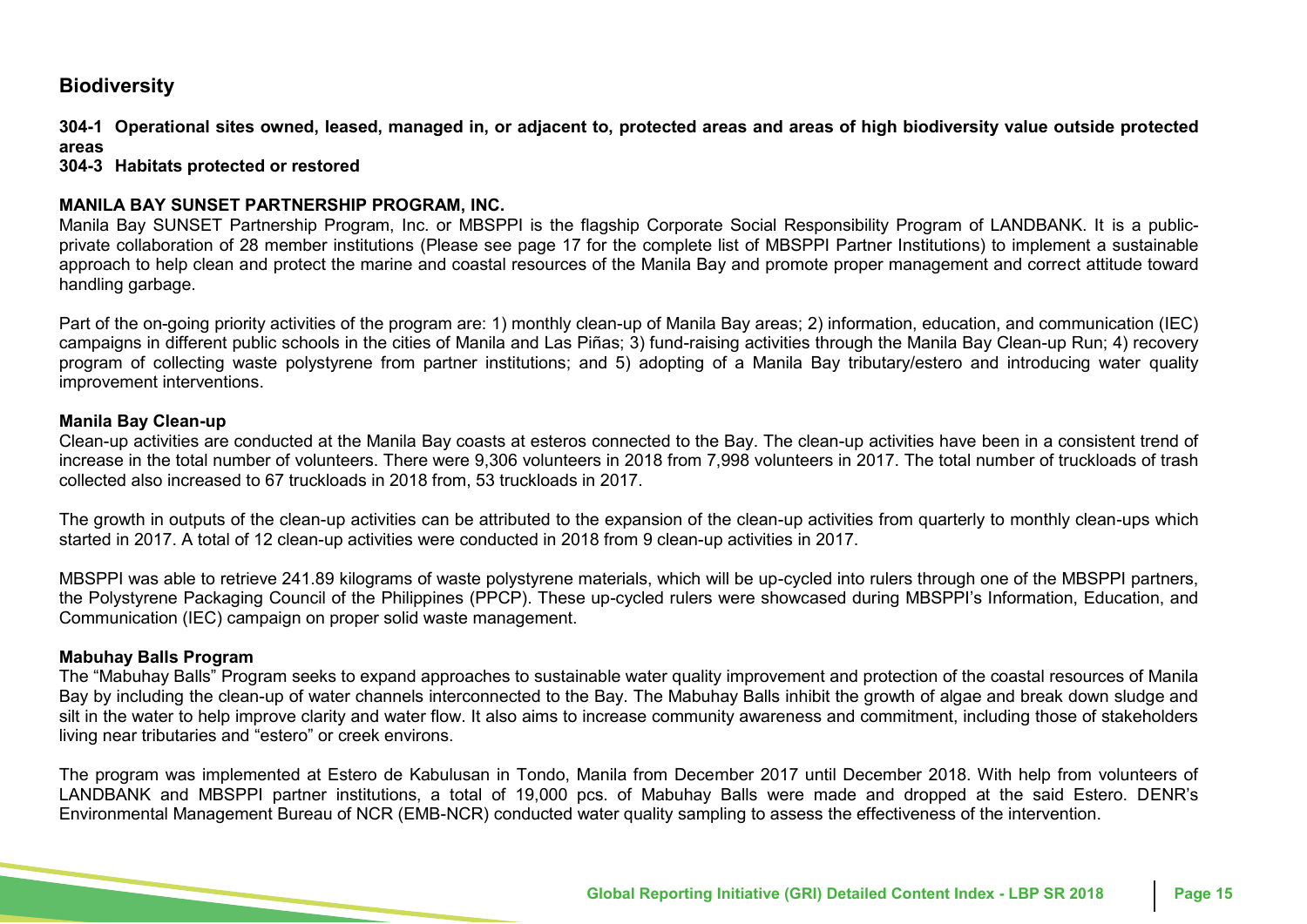part of the Total Oolhorm group but this is specifically found in hallian of animal waste. The presence of which implies there is improper alsposal of<br>sanitary waste. The acceptable value for fecal coliform for Class C Wat The EMB-NCR conducted monthly water quality monitoring of Estero de Kabulusan based on DENR's Water Quality Guideline and General Effluent Standards under 2016-08. Among the various parameters to assess water quality, the fecal coliform levels showed promising results. Fecal coliform is part of the Total Coliform group but this is specifically found in human or animal waste. The presence of which implies there is improper disposal of monitoring result from January to December 2018.

| <b>Month (2018)</b>    | <b>Station 1:</b><br><b>Upstream</b><br>(mpn/100ml.) | <b>Station 2:</b><br><b>Midstream</b> | <b>Station 3:</b><br><b>Downstream</b> |
|------------------------|------------------------------------------------------|---------------------------------------|----------------------------------------|
| January                | $92x10^8$                                            | 16x10 <sup>9</sup>                    | No data                                |
| February               | 92x10 <sup>9</sup>                                   | $35x10^9$                             | No data                                |
| March                  | $35x10^8$                                            | $54x10^8$                             | No data                                |
| April                  | $22x10^8$                                            | $35x10^8$                             | No data                                |
| May                    | 92x10 <sup>7</sup>                                   | $22x10^8$                             | No data                                |
| June before<br>cleanup | $16x10^8$                                            | $28x10^8$                             | $54x10^8$                              |
| June after<br>cleanup  | $49x10^7$                                            | $33x10^7$                             | $33x10^7$                              |
| July                   | $54x10^7$                                            | $35x10^7$                             | $16x10^8$                              |
| September              | $92x10^5$                                            | $28x10^6$                             | $54x10^6$                              |
| October                | $28x10^7$                                            | $54x10^6$                             | $92x10^6$                              |
| November               | 40x10 <sup>6</sup>                                   | $54x10^6$                             | $54x10^6$                              |
| December               | $35x10^6$                                            | 11x10'                                | No data                                |

#### **Campus Tours**

entitied Binion Sch plifie on proper solid was • Customer Privacy of the subtineties in the City of Marilla , in the Oity of Marilla. This<br>Iduce Reuse Recycle plus  $\cdots$ ,  $\cdots$ ,  $\cdots$ ,  $\cdots$ Series of campus tours entitled "Binion School Tour" is MBSPPI's IEC Campaign designed for public high school students in the City of Manila. This activity aim to instill discipline on proper solid waste and liquid waste management under the concept of "3Rs plus D" or Reduce, Reuse, Recycle plus<br>— Discipline.

117. School recipients were retainch to Billion School toals were conducted wherein 2,000 stadents participated and 2010 from 1,040 stadents in 2017. School recipients were<br>identified by the Youth for Environment in Schools Organization (YES-O) of th nor, Maceda, Calderon, Lakandula, Magsaysay, EARIST Vocational, and Manila Science High Schools, and Aguinaldo Integrated<br>. .<br>A total of 10 Binion School tours were conducted wherein 2,058 students participated this 2018 from 1,945 students in 2017. School recipients were or the Brusion or Old Nolasco, Villamor, Maceda, Calderon, Lakandula, Magsaysay, EARIST Vocational, and Manila Science High Schools, and Aguinaldo Integrated<br>Cebest School.

These students also received up-cycled rulers made from waste polystyrene products from program partner Polystyrene Packaging Council of the Philippines (PPCP). The MBSPPI-produced video, "That Thing Called Basura," was also shown to the students to help promote proper waste organization management.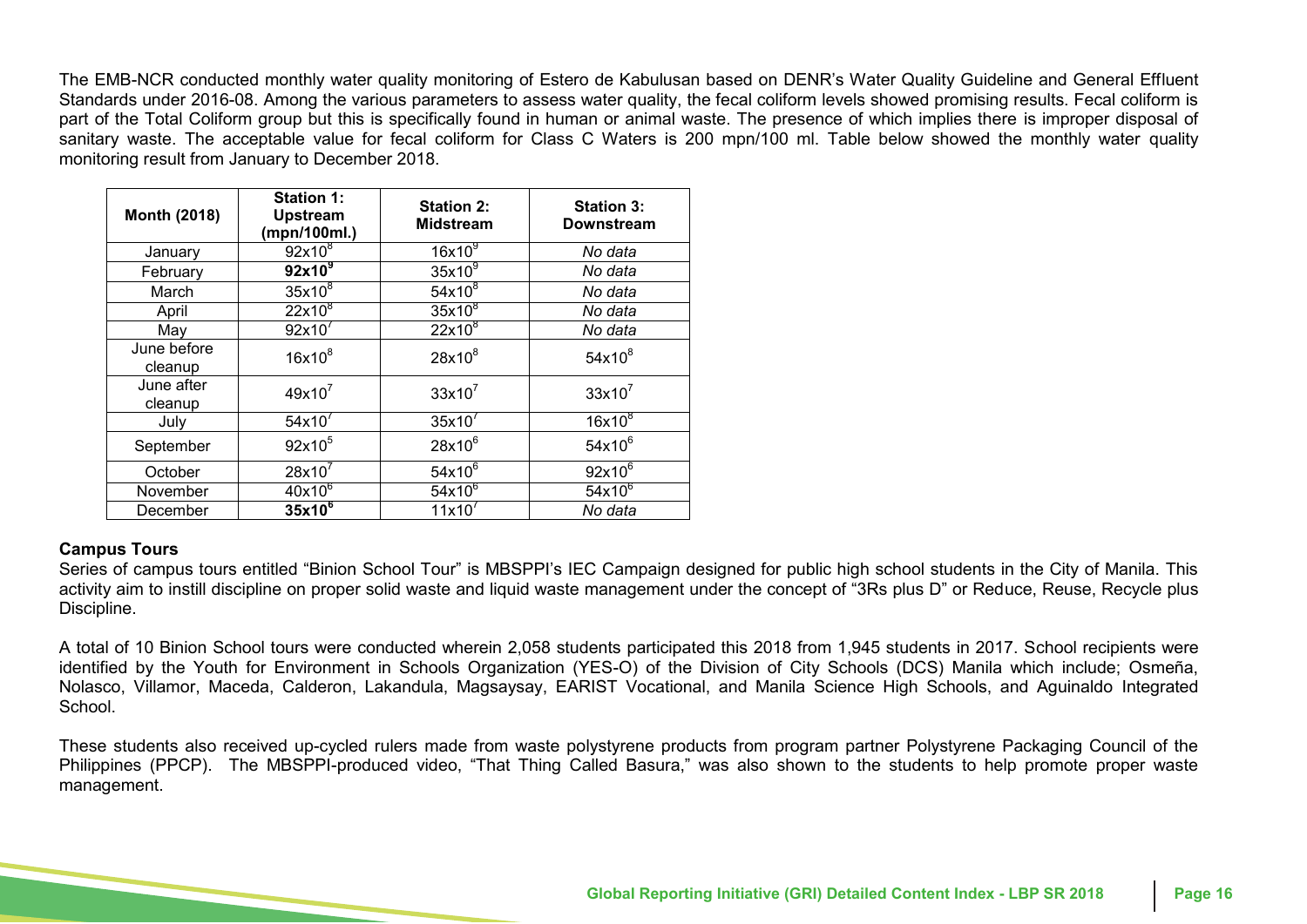#### **The Manila Bay SUNSET Partnership Program Partners**  *As of end-2018*

- **Material Topics Identified by Stakeholders** 1. LANDBANK of the Philippines
- 2. Asian Social Institute
- 3. City Government of Manila
- er and Supplement of manner<br>4. Cooperative Development Authority
- rooping na 5. DENR - Manila Bay Coordinating Office<br>。 PENR NOR
- 6. DENR NCR
- • Risks, Impacts, Opportunities 7. De La Salle University Manila
- 8. Department of Finance
- 9. Department of Public Works and Highways NCR
- 10. Division of City Schools Manila
- 11. Environmental Management Bureau NCR
- 12. LANDBANKOOP
- 13. LBP Countryside Development Foundation, Inc.
- 14. LBP Insurance Brokerage, Inc.
- 15. LBP Leasing and Finance Corporation
- 16. LBP Resources and Development Corporation
- 17. Manila Broadcasting Company
- 18. Manila Ocean Park
- 19. Manila Yacht Club
- 20. Masaganang Sakahan, Inc.
- 21. Maynilad Water Services, Inc.
- 22. Metropolitan Manila Development Authority
- 23. Miss Earth Foundation, Inc.
- **LEGE n D** 24. Pamantasan ng Lungsod ng Maynlla
- 25. Philippine Information Agency NCR
- 26. Polystyrene Packaging Council of the Philippines
- 27. Polytechnic University of the Philippines
- 28. Villar Sipag at Tiyaga Foundation, Inc.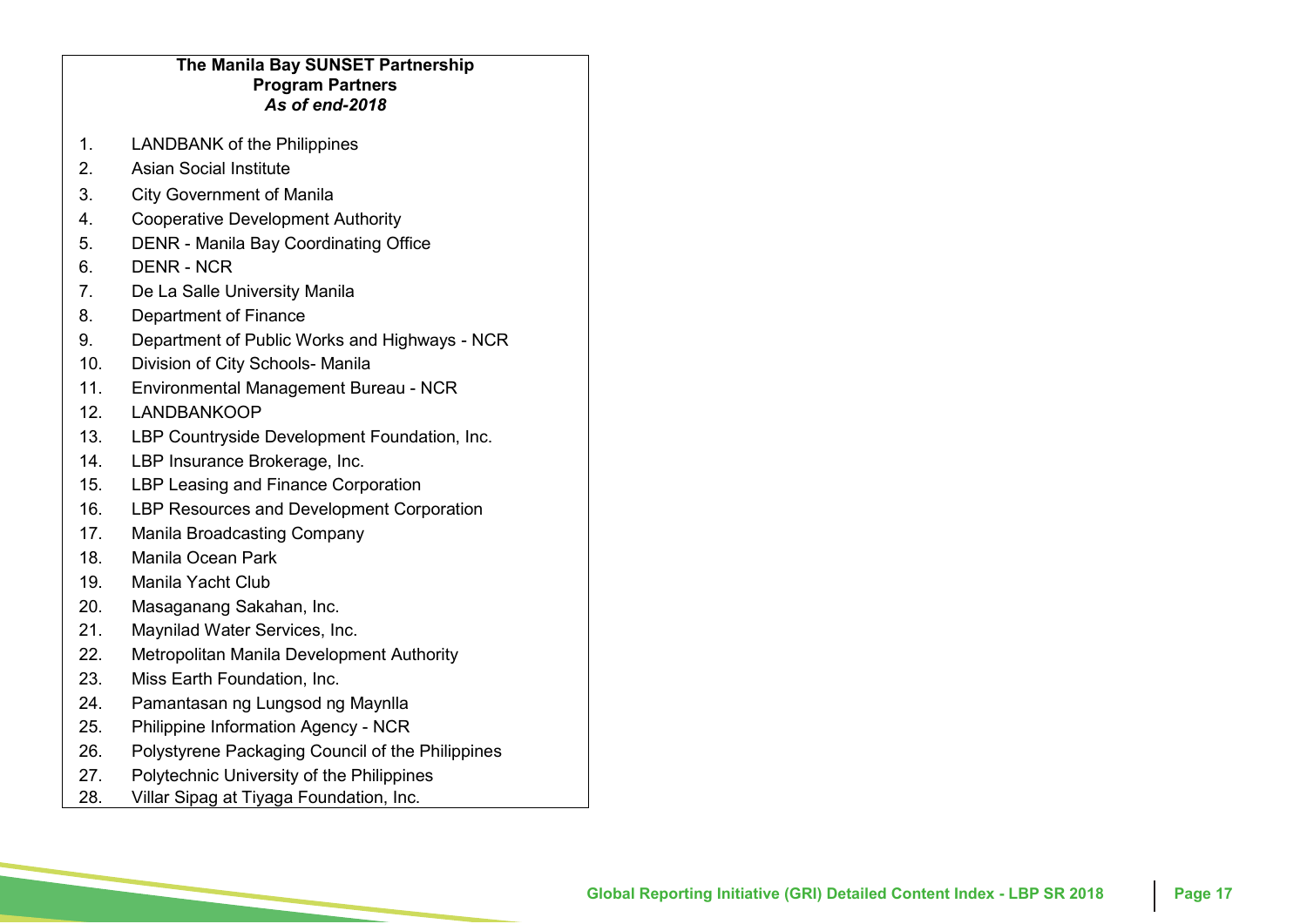#### **ECOBRICK PROGRAM**

plastics from being value-less to useful raw materials. The Ecobrick Program of LANDBANK, started in July 2018, is a volunteerism-based activity implemented to manage solid wastes, particularly singleuse plastic materials as well as inculcate among LANDBANK employees the value of recycling and develop a paradigm shift on appreciation of used

Associations Summit at Subic Bay Exhibition and Convention Center, Subic Bay Freeport Zone, Olongapo, Zambales last November 23, 2018. The Environmental Impact Award, under the PCAAE's Outstanding Project Awards, is given to organizations that have demonstrated outstanding achievements in helping the environment, empowering people, serving communities, enhancing trade and industry, developing technology solutions,<br>and being esepte of change  $\overline{\phantom{a}}$ In 2018, the Bank received an **Environmental Impact Award** during the 6th Philippine Council of Associations and Association Executives (PCAAE) and being agents of change.

by online global community, www.gobrick.com, as the Number 2,877 ecobricks made as of December 31, 2018. LANDBANK was ranked by online global community, www.gobrick.com, as the Number 1 ecobricking community in the world with 2,422 members and<br>2.877 ecobricks made as of December 31, 2018

#### **GAWAD SIBOL PROGRAM**

Collective Bargaining The Gawad Sibol Program started in 2006 with the following objectives: reforest, protect and increase biodiversity of denuded watersheds across the The Gawaa Gibert regram started in 2000 with the reliewing objectives. Telefost, protect and increase biodiversity of deridated watersheds deross the<br>Philippines; contribute to the National Greening Program (NGP) of the Ph entify the impact of global warming and climate change, and minimize floods during typhoons in the covered areas; empower local community anagers are engineering group than many groups and many groups. The management called groups (indigenous people and peoples' organizations) as partner for the program's success and sustainability; and provide volunteerism to LANDBANK employees.

| <b>Particulars</b>          | Phase 3 Accomplishments (2016-2018) |
|-----------------------------|-------------------------------------|
| No. of trees planted        | 55,000                              |
| No. of Volunteers activated | 3.465                               |
| No. of sites adopted        | 13 sites                            |
| No. of hectares covered     | 60 hectares                         |

Now on its third phase, the Gawad Sibol Program accomplished the following:<br>. **Engineering** 

From 2006 to the end of 2018, the program has increased the number of areas covered across the country to a total 25 sites and 114 hectares in land area.

### **PHILIPPINE EAGLE**

change in the critically endopeded due to illegal bunting and deforestation and deforest the communities of the communities of the communities of the communities of the communities of the communities of the communities of Lagie, with only 400 pails remaining in the wild, is now considered as chitcally endangered due to lifegal numing and deforestation. The<br>e Foundation (PEF) in Davao City hopes to increase the count of these birds through a and captive breeding. For 30 years, the PEF has been at the forefront of efforts to save the national bird and its forest habitat. It has spearheaded redirig. That our years, the FLT has been at the forehorit or enorts to save the hational bi<br>ans dedicated to the conservation and protection of the endangered Philippine Fagle The Philippine Eagle, with only 400 pairs remaining in the wild, is now considered as critically endangered due to illegal hunting and deforestation. The Philippine Eagle Foundation (PEF) in Davao City hopes to increase the count of these birds through a holistic approach of public education, research, various campaigns dedicated to the conservation and protection of the endangered Philippine Eagle.<br>.

With the financial support from the Bank last 2017, the Captive Breeding Facilities has finally been completed this 2018. For this, LANDBANK was hailed as the sole institution dedicated to finance the "breeding" of the national eagle.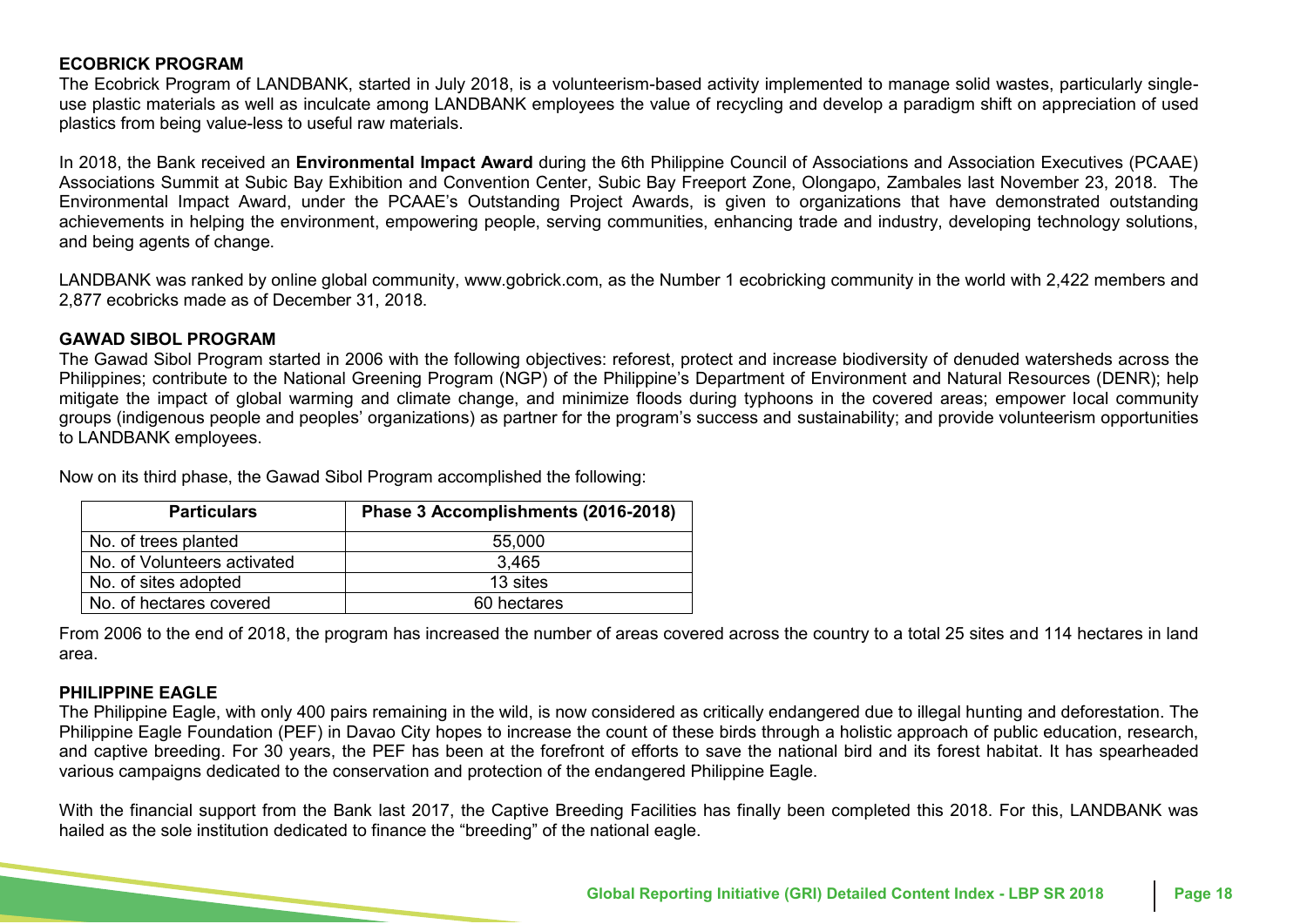## **Social**

## **Material Topics Identified by Stakeholders Labor Practices and Decent Work**

### **Employment**

#### 401-1 Total number and rates of new employee hires and employee turnover by age group, gender, and region Compensation

Total number of employees by employment contract and gender

| <b>Appointment Status</b>                                         | Female |       | Male  | Total |
|-------------------------------------------------------------------|--------|-------|-------|-------|
| Permanent                                                         |        | 5,780 | 2,780 | 8,560 |
| Co-terminous                                                      |        | 17    | 21    | 38    |
| Temporary                                                         |        | 0     |       |       |
| <b>Grand Total</b>                                                |        | 5,797 | 2,802 | 8,599 |
| Total number of permanent employees by employment type and gender |        |       |       |       |
| <b>Employment Type</b>                                            | Female |       | Male  | Total |
| Full-Time                                                         |        | 5,797 | 2,802 | 8,599 |
| Part-Time                                                         |        | 0     | Ω     | 0     |
| <b>Grand Total</b>                                                |        | 5,797 | 2,802 | 8,599 |
| Total workforce by region and gender                              |        |       |       |       |
| <b>Geographical Location</b>                                      | Female |       | Male  | Total |
| $1 - NCR$                                                         | 2,121  |       | 1,109 | 3,230 |
| $2 - CAR$                                                         | 84     |       | 37    | 121   |
| 3 - Ilocos Region                                                 | 230    |       | 96    | 326   |
| 4 - Cagayan Valley                                                | 221    |       | 135   | 356   |
| 5 - Central Luzon                                                 | 508    |       | 210   | 718   |
| 6 - CALABARZON                                                    | 502    |       | 189   | 691   |
| 7 - MIMAROPA                                                      | 146    |       | 64    | 210   |
| 8 - Bicol Region                                                  | 243    |       | 102   | 345   |
| 9 - Western Visayas                                               | 344    |       | 150   | 494   |
| 10 - Central Visayas                                              | 244    |       | 111   | 355   |
| 11 - Eastern Visayas                                              | 184    |       | 72    | 256   |
| 12 - Zamboanga Peninsula                                          | 148    |       | 99    | 247   |
| 13 - Northern Mindanao                                            | 251    |       | 110   | 361   |

 $\mathcal{F}^{\text{max}}_{\text{max}}$ 

 $10.24\pm0.02$  and  $10.44\pm0.02$  and  $10.44\pm0.02$   $10.44\pm0.02$   $10.44\pm0.02$   $10.44\pm0.02$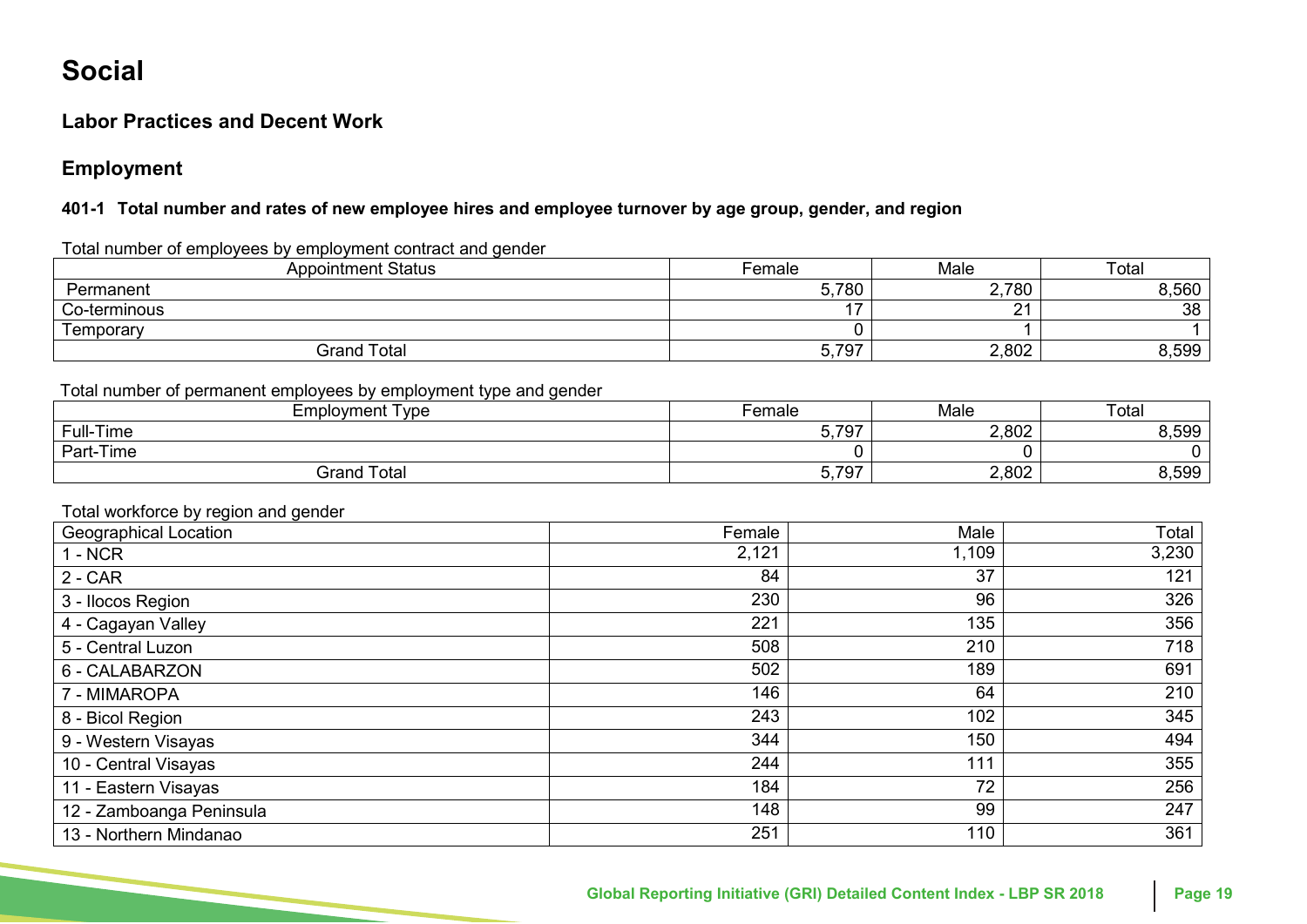| <b>Geographical Location</b> | Female | Male  | Total |
|------------------------------|--------|-------|-------|
| 14 - Davao Region            | 212    | 109   | 321   |
| 15 - SOCCSKSARGEN            | 242    | 139   | 381   |
| 16 - ARMM                    | 38     | 29    | 67    |
| 17 - Caraga                  | 79     | 41    | 120   |
| <b>GRAND TOTAL</b>           | 5,797  | 2,802 | 8,599 |

 $\boldsymbol{\mathsf{y}}$  significant locations  $\boldsymbol{\mathsf{c}}$ • Anti-corruption ed to fun-time  $\mathbf{r}$  . The state of the state of the state of the state of the state of the state of the state of the state of the state of the state of the state of the state of the state of the state of the state of the state of th 401-2 Benefits provided to full-time employees that are not provided to temporary or part-time employees, by significant locations of **operation**

#### .<br>DWANCES, BENEFITS AND INCENTIVES PROVIDED BY TH • Ethical Operations and **I. STANDARD ALLOWANCES, BENEFITS AND INCENTIVES PROVIDED BY THE BANK TO ALL QUALIFIED EMPLOYEES:**

- 1. Standard Allowances and Benefits
	- Personnel Economic Relief Allowance
	- Uniform/Clothing Allowance
	- Year-End Bonus and Cash Gift
	- Mid-Year Bonus
- **2.** Specific-Purpose Allowances and Benefits
	- Representation Allowance (Pay Grade 8 and up)
	- **FIGURIE 1** Transportation Allowance (Pay Grade 8 and up)
	- Per Diem
	- Honoraria
	- Night-Shift Differential
	- $\bullet$  Overtime Pay
	- Subsistence Allowance
	- Special Counsel Allowance
	- Overseas and Other Allowances for Government Personnel Stationed Abroad
- r Allowances and Benefits granted under Specific conditions and situations **3.** Other Allowances and Benefits granted under Specific conditions and situations
	- Magna Carta for Public Health Workers
	- *Indigita Sarta for Fashe Hoalin Fromero*<br>• Program on Awards and Incentives for Service Excellence (PRAISE)  $\mathbf{v}$  with  $\mathbf{v}$ 
		- ▶ CSC Honor Award Program
			- $\checkmark$  Dangal ng Bayan Award
			- $\checkmark$  Presidential Lingkod Bayad Award
			- $102-44$  $\checkmark$  Civil Service Commission Pagasa Award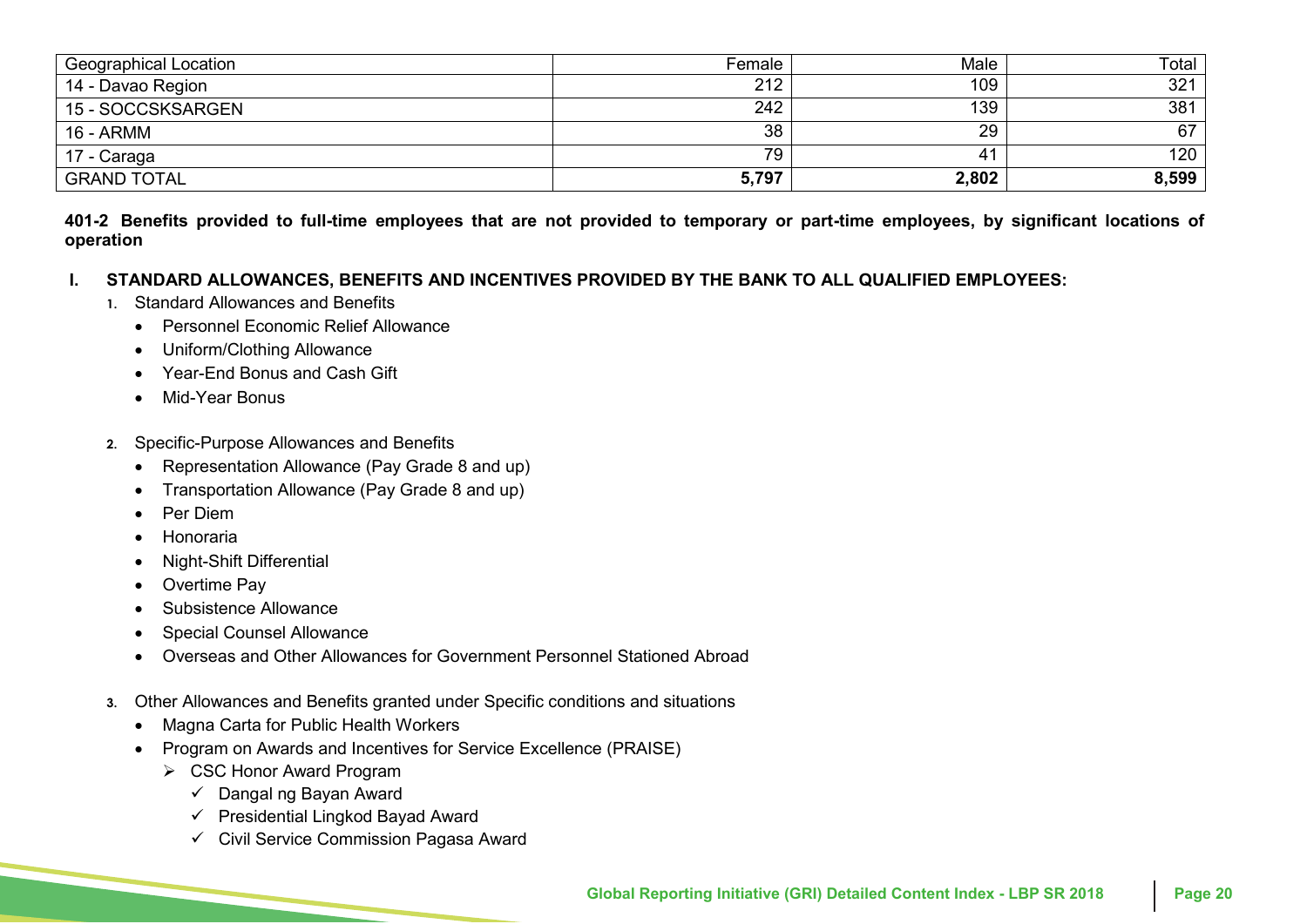- $\triangleright$  Awards for Individual Excellence
	- $\checkmark$  Perfect Attendance Award
	- $\checkmark$  Professional Award
- **★ Trailblazing Products and Service Program** 
	- **▶ Awards for Milestone Years of Service** 
		- $\checkmark$  Loyalty Award
	- > Awards for Group Excellence
		- $\checkmark$  Award for Institutional Achievement
		- $\checkmark$  Branch Banking Award
		- $\checkmark$  ADLS Awards of Excellence for Lending Units
		- $\checkmark$  Audit Achiever's Award

#### **4.** Incentives

- Anniversary Bonus
- Collective Negotiation Agreement (CNA) Incentive
- Productivity Enhancement Incentive
- **•** Performance Based Bonus

#### $\overline{D}$ FNCATIONI $\overline{D}$ **II. INDIRECT COMPENSATION:**

- 1. Bank Share to Provident Fund
- ופט ט**פט פו** 2. Bank Share to GSIS
- • Procurement Practices 3. Bank Share to Pag -IBIG
- 4. Bank share to PHIC

#### **III. REIMBURSABLE EXPENSES:**

- 1. Mobile Communication Facility
- **LEGE n D** 2. Extraordinary and Miscellaneous Expense Fund (PG 13 and Up)

#### **IV. MEDICAL/HEALTH CARE/LIFE CARE BENEFITS :**

- 1. Financial Assistance for Dreaded Diseases
- 2. Loss of Life and Disability Benefit Plan
- 3. Mutual Aid Benefit Program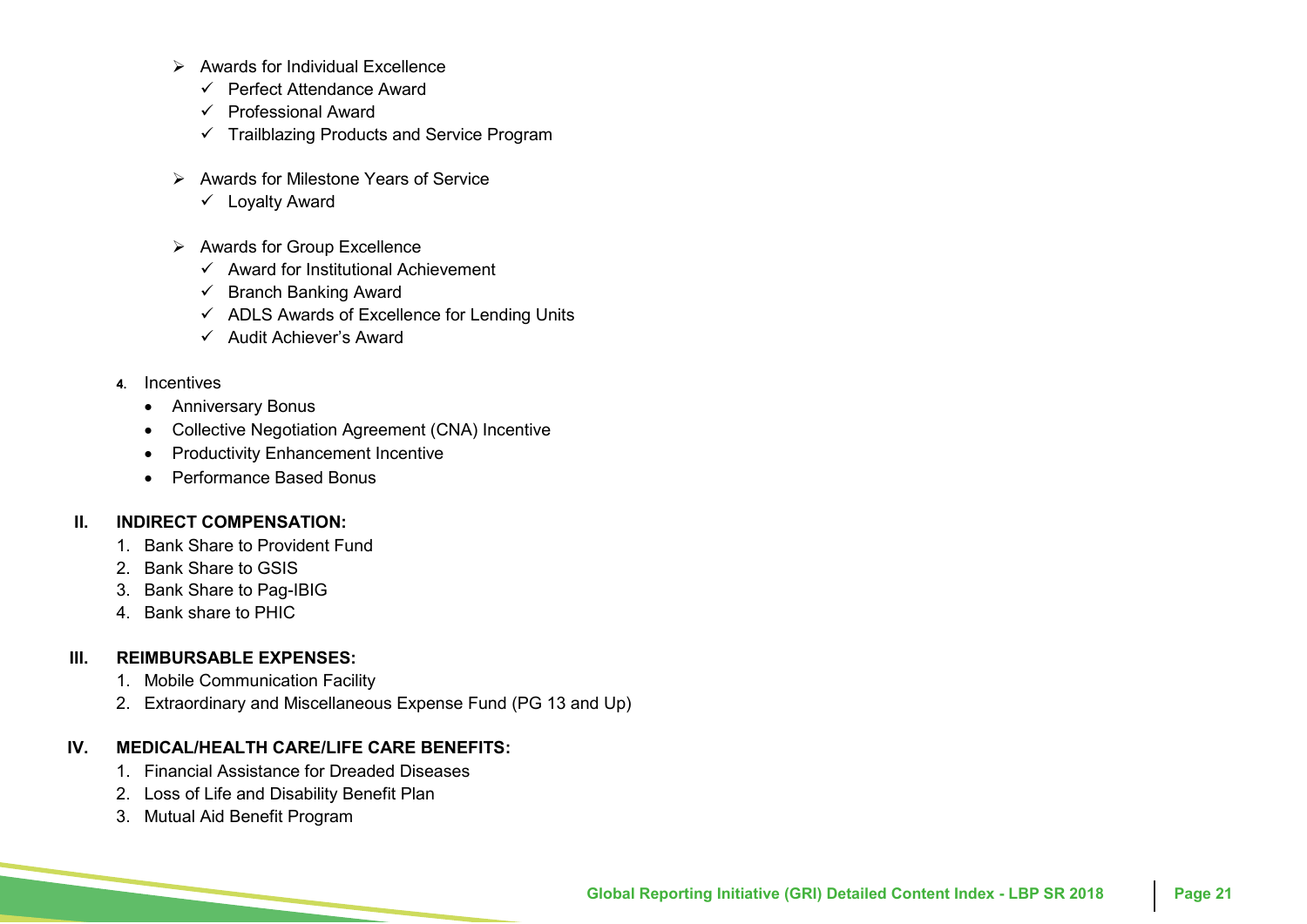- 4. Mandatory Annual Medical Examination
- 5. Flu Vaccination
- **Material Topics Identified by Stakeholders** 6. Access to Emergency Medicines for Field Units Employees

#### **GENERAL V. LEAVE BENEFITS:**

- 1. Sick Leave
- $\overline{a}$ 2 Vacation Leave
- 3. Maternity Leave
- $\mathcal{P}$ 4. Paternity Leave
- 5. Maternity and Paternity Leave for Adoptive Parents
- of matering and returning Escription materials<br>6. Parental Leave for Solo Parents
- 7. Special Emergency Leave
- 8. Special Leave Privilege
- 9. Special Leave for Women (Magna Carta of Women)
- 10. Sick Leave with Full Pay
- 11. Extension of Sick Leave with Half Pay
- 12. Rehabilitation Leave
- 13. Study Leave With Pay
- 14. Forced Mandatory Leave
- 15. Compensatory Service
- 16. 10-Day Leave under Republic Act No. 9262
- 17. LBPEA Time-Off
- 18. Muslim Holiday in Areas outside the Autonomous Region
- 19. Monetization of Leave Credits
- 20. Terminal Leave

#### **VI. OTHERS**

- 1. Financial Assistance for Relief Goods
- $\alpha$  is a proportional Deceased Line 2. Floral Wreath for Deceased Employees, their immediate family members and Retirees
- **E** OCIVICE • Shuttle Service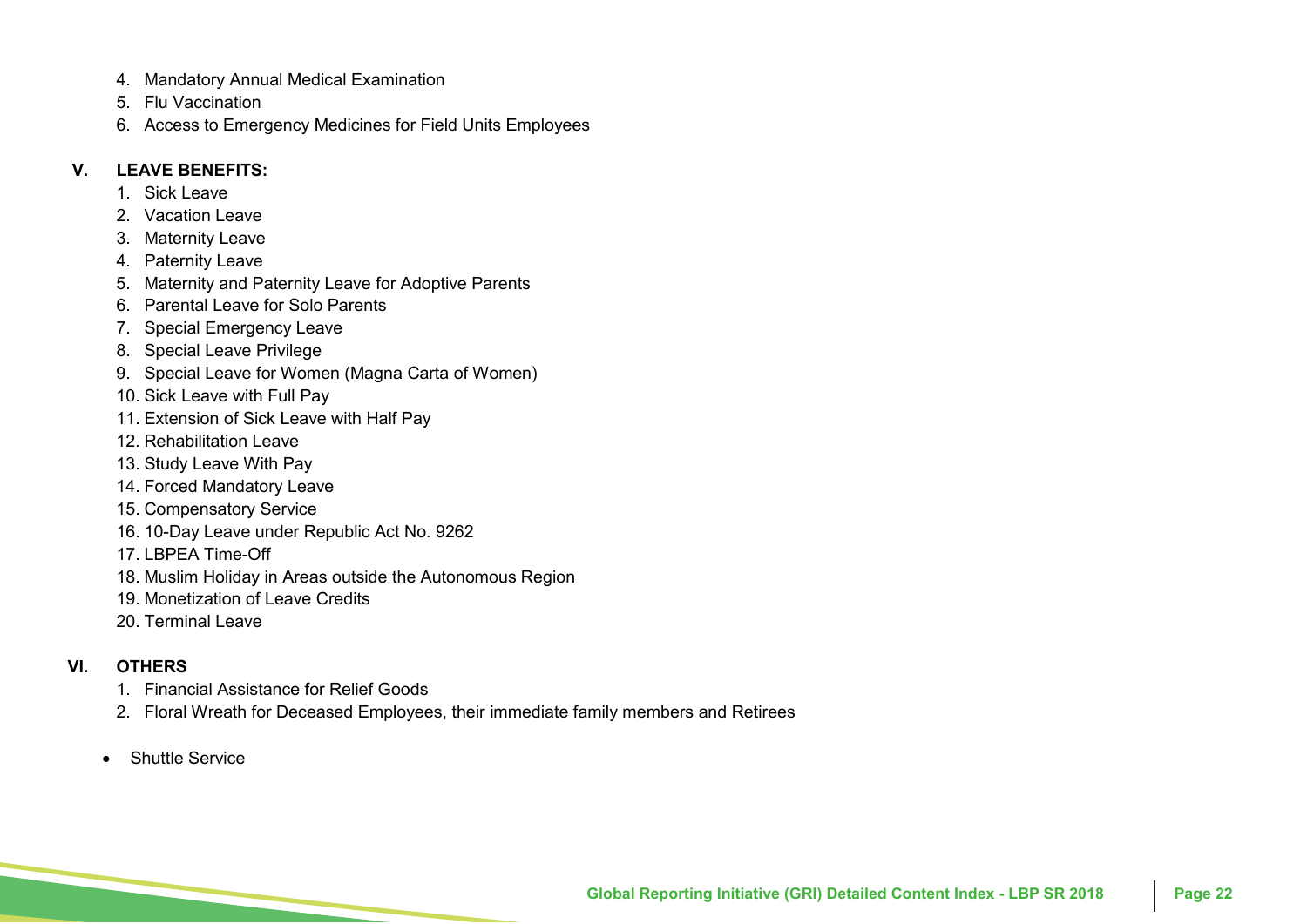### **Labor / Management Relations**

### **Material Topics Identified by Stakeholders 402-1 Minimum notice periods regarding operational changes, including whether these are specified in collective agreements**

#### **GENERAL AND STRUCTURE** Collective Negotiation Agreements and Freedom of Association

LANDBANK understands the importance of providing freedom of association at the workplace to ensure that employees are provided with a platform where they can share their concerns as a group. The Bank realizes the mutual benefits gained when such freedom is provided. Collective Negotiation<br>. Agreement (CNA) embodies the intent and purpose of Management and employees to promote and improve the industrial relations between them.<br> dies the intent and purpose or management and employees to promote and improve the industrial relations betwee<br>rms and conditions of employment to ensure a safe working environment for all employees including proper wages arily and conditions of omploy.<br>As well as overtime services hours, health and safety, as well as overtime services.<br>' The CNA outlines the terms and conditions of employment to ensure a safe working environment for all employees including proper wages, working

Management ensures that the development<br>• Council The Benk conducts ( Collective Bargaining and regulations issued by the CSC and Public Sector Labor-Management Council. The Bank conducts CNA with LBPEA, representing the rank-andfile employees, every three years. Additionally, monthly meetings and periodic town hall meetings happen between the Management and LBPEA to ive from the LDFLA is give<br>RANIK in Derspective employees during the employee orientation seminar also known as LANDBANK in Perspective.<br>. Respecting the rights of its employees to form associations, LANDBANK ensures that the development and conduct of CNA is guided by laws, rules address issues that have an influence on employee welfare. A representative from the LBPEA is given the opportunity to talk to the Bank's newly-hired

The Bank's 6th CNA specifically stipulates the following provisions in the Philippine Constitution granting to government workers the right to form unions and to collective negotiations:

- **ECOnOMIC DEVELOPMEnT EnVIROnMEnTAL •** Article IX (B) Section 2 (5) – The right to self-organization shall not be denied to government workers.
- $\frac{1}{2}$  (0) The ngm to sen-organization shall not be defiled to government workers.<br>0. The right of the peeple, including these in the public and private easters, to ferm unione, associations, ar assisting Article in Section o  $-$  The right of the people, incl<br>purposes not contrary to law shall not be abridged. • Article III Section 8 – The right of the people, including those in the public and private sectors, to form unions, associations, or societies for<br>purposes not contrary to law shall not be abridged
- Article XIII Section 3 The State shall afford full protection to labor, local and overseas, organized and unorganized, and promote full Ande Am occlon 5 – The olate shall allow full protection to labor, local and overseas, organized and unorganized, and promote full<br>employment and equality of employment opportunities for all. It shall guarantee the rights bargaining and negotiations, and peaceful concerted activities, including the right to strike in accordance with the law. They shall be entitled to bargaming and regoudineric, and pedecidi concerted derivies, medding the right to entire in decordance with the law. They shall be entired to security of tenure, humane conditions of work, and a living wage. They shall als  $\mathcal{F}$  and  $\mathcal{F}$ their rights and benefits as may be provided by law.

 $\overline{C}$   $\overline{C}$   $\overline{C}$   $\overline{C}$   $\overline{C}$   $\overline{C}$   $\overline{C}$   $\overline{C}$   $\overline{C}$   $\overline{C}$   $\overline{C}$   $\overline{C}$   $\overline{C}$   $\overline{C}$   $\overline{C}$   $\overline{C}$   $\overline{C}$   $\overline{C}$   $\overline{C}$   $\overline{C}$   $\overline{C}$   $\overline{C}$   $\overline{C}$   $\overline{C}$   $\overline{$ The 6th CNA between LANDBANK and LBPEA was concluded on December 15, 2017. This Agreement was effective for the period 2017 to 2020, which issued amendments to the 5th CNA: climate change, communities

• Online and Mobile Banking Software • Article XI Section 1 – The Bank agrees to work for the improvement of existing benefits in accordance with improvement in productivity and service delivery consistent with existing laws, rules, regulations and guidelines.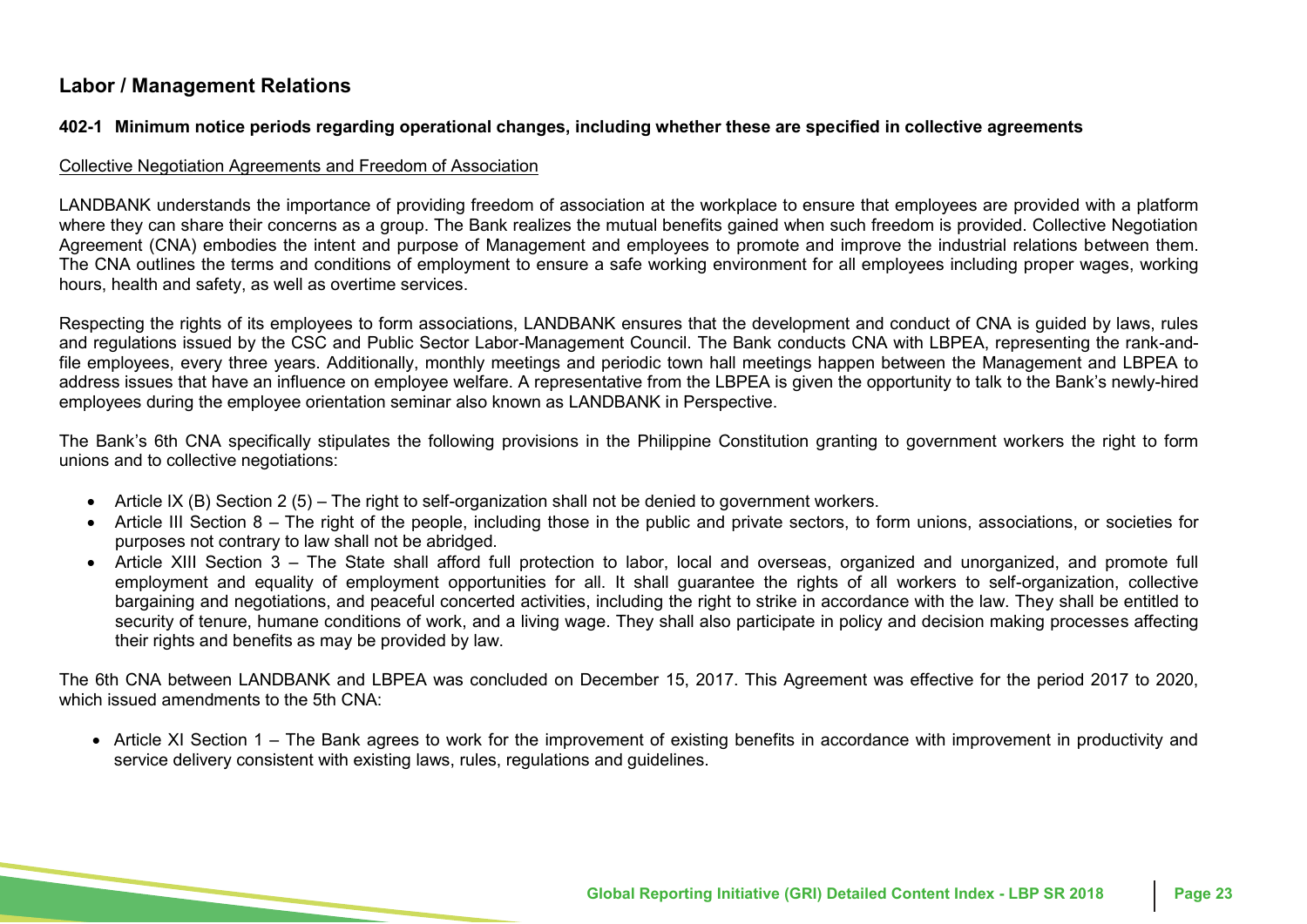### **Occupational Health and Safety**

#### **Material Topics Identified by Stakeholders advice on occupational health and safety program 403-1 Percentage of total workforce represented in formal joint management-worker health and safety committees that help monitor and**

- rank-and-file employees. The HSC was created to ensure a work environment that is free from occupational safety and health hazards in order to maintain the health, safety and well-being of LANDBANK employees, as well as promote work-productivity. a. LANDBANK's Health and Safety Committee (HSC) serves as a planning and policy-making body for all matters pertaining to occupational safety and health. Four (4) representatives of the LBP Employees' Association (LBPEA) are members of the HSC representing 100% of
- $\mathbf{r}$  compliance  $\mathbf{r}$ b. 100% of rank-and-file employees are represented by the LBPEA which has four seats in the HSC.<br>

#### er and rates of injury occupation 403-2 Type of injury and rates of injury, occupational diseases, lost days, and absenteeism, and total number of work-related fatalities, by<br>region and by gender **region and by gender**

| <b>Sex</b>                                        | Type of Injury                      |
|---------------------------------------------------|-------------------------------------|
| 1 male*                                           | Knee cap dislocation                |
| 2 females**                                       | Laceration                          |
| *service company worker                           | Multiple injuries secondary to fall |
| **1 service company worker and 1 regular employee |                                     |

### **ECOnOMIC DEVELOPMEnT EnVIROnMEnTAL 403-4 Health and safety topics covered in formal agreements with trade unions**

- ecuve inegunanum Agreem<br>Lef beelth related benefite es Performance in the control of the control of the control of the control of the control of the control of the control of the control of the control of the control of the control of the control of the control of the control work-related physical exertion.<br> **STAKEHOLDER RELATIOnS** over wenness program<br>man avampting tham for administration of health-related benefits as prescribed by law, and special privilege for pregnant and nursing women exempting them from<br>work related physical exertion a. The 5th Collective Negotiation Agreement covers health-related aspects, e.g., implementation of Employee Wellness program,
- b. The 5th CNA includes the following provisions on health and safety:  $\mathbf{t}$ 
	- Article VIII, Section 1. Existing Leave Benefits The Bank shall continue to implement existing leave benefits already enjoyed by all regular employees such as Vacation Leave, Sick Leave, Rehabilitation Privilege, Special Leave Privileges, Paternity Leave, Maternity Leave,  $\mathcal{F}(\mathbf{z})$  depended so  $\mathbf{z}$  $\overline{\mathbf{G}}$ Study Leave and all other leaves as may be allowed by law.
	- Article VIII, Section 3. Parental Leave Pursuant to Republic Act No. 8972, the Bank shall implement the seven (7) day Parental Leave for solo parents subject to applicable rules and regulations.
	- Article VIII, Section 4. Special Leave Benefits for Women Pursuant to CSC Memorandum Circular No. 25, s. 2010 (Guidelines on the Availment of the Special Leave Benefits for Women Under RA 9710 [An Act Providing for the Magna Carta of Women]), the Bank shall implement the special leave benefits equivalent to a maximum period of two (2) months with full pay for qualified female employees who have undergone surgery caused by gynecological disorders, provided she has rendered at least six (6) months aggregate government<br>consise far the leat tughs (13) months priet to surgery service for the last twelve (12) months prior to surgery.
	- Article VIII, Section 5. Rehabilitation Privilege The Bank shall ensure the implementation of the Rehabilitation Privilege for wounds and/or injuries sustained while in the performance of official duties in accordance with CSC-DBM Joint Circular No. 01, s. 2006 (Guidelines for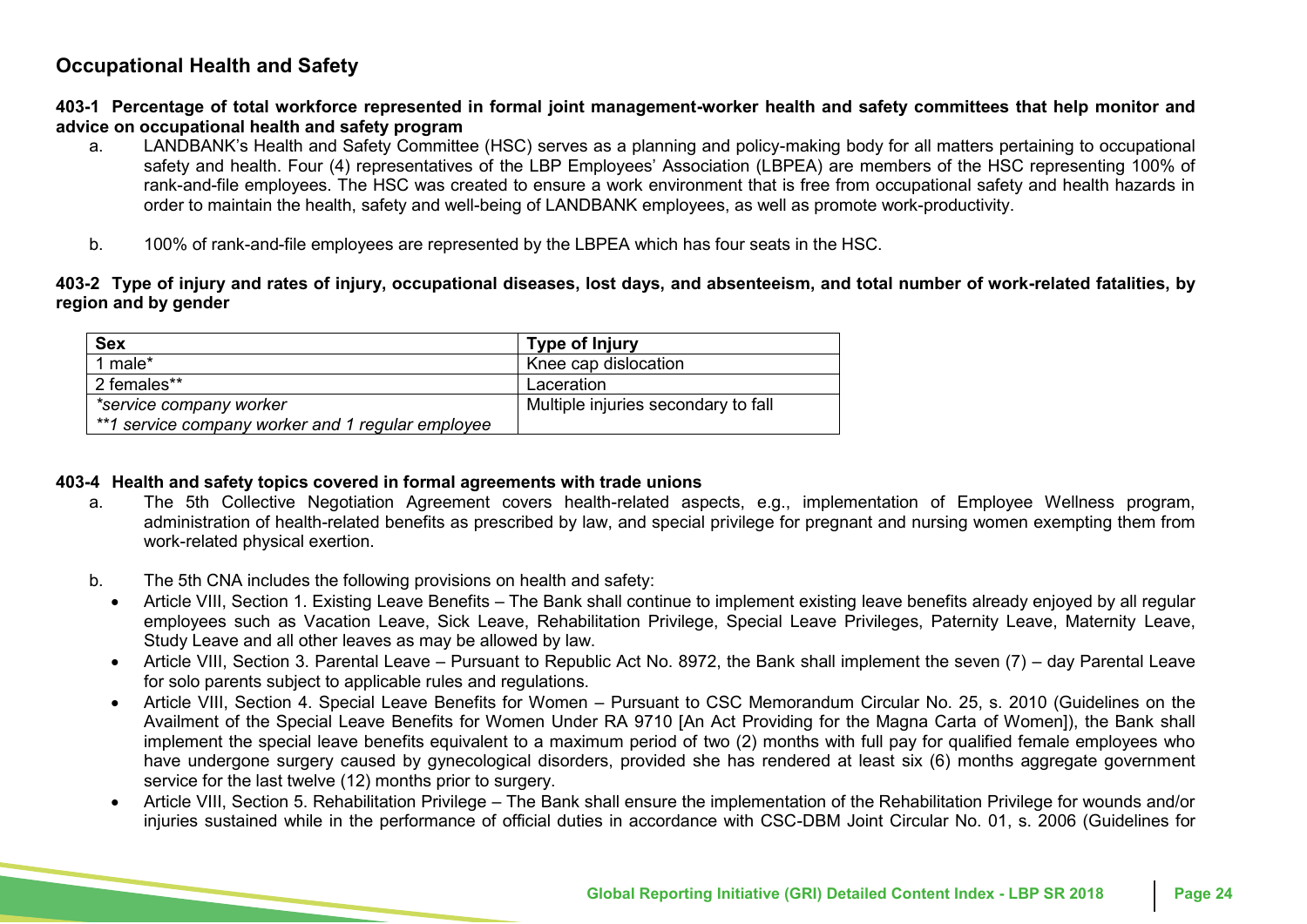Availing of the Rehabilitation Privilege). It shall provide assistance to employees availing of the Employees' Compensation Program (ECP) being implemented by the Employees' Compensation Commission (ECC).

- physician, shall be excused from physical exertion or relieved of heavy work load, or be temporarily reassigned to jobs more suitable to Article IX, Section 2. Special privilege for pregnant and nursing women – The concerned employees, upon recommendation of the Bank their condition.
- npioy<del>ces</del> annu<br>nk choll involvo **DE STRIET INVOIVE** GUIUT 4. Weinigaa Frogram – The Dank anali Consult the EDI EA On the Consult of the Consultant Consumer Consumer<br>The Rank providing funding for reasonable expenses to be incurred in connecti in the implementation of the annual Wellness Program. Program with the Bank providing funding for reasonable expenses to be incurred in connection thereto. The Bank shall involve the LBPEA<br>in the implementation of the annual Wellness Program. • Article IX, Section 4. Wellness Program – The Bank shall consult the LBPEA on the components of the employees' annual Wellness
- Article IX, Section 7. LANDBANK Day Care Center The Bank shall continue to support the operation of the LBP Day Care Center in Si Day Care Come CSR Programs • Corporate Governance • Employee Training and compliance with Executive Order No. 340 which directs national government agencies and government owned and controlled corporations to provide day care services.

In addition to the CNA, the representatives from the LBPEA and even the LBP Middle Management Officers Association, Inc. are represented in the Health and Safety Committee. Membership to these committees is covered by an office order while collegial discussions, deliberations and agreements are documented in minutes of meetings, resolutions and other formal documents.

### **Training and Education**

#### **404-1 Average hours of training per year per employee by gender, and by employee category**

#### Investment in Talents

With its mission to develop and nurture its talents, LANDBANK invests in learning and development programs that aide in the professional growth and advancement of its employees. Landbankers are provided with trainings that hone their knowledge, skills and abilities needed in the performance of their functions towards the attainment of the Bank's goals and objectives.

external and the University of the University Community of the University of the University of the University of the University of the University of the University of the University of the University of the University of t Recognizing the value of its employees, EANDBANK, through the Organization Development Department as its training anni, is generous in providing<br>Its talents with various learning and development programs which concretely m • Loan Policies; Interest Rates Recognizing the value of its employees, LANDBANK, through the Organization Development Department as its training arm, is generous in providing entry to the organization to their exit.

In 2018, 811 newly-hired employees attended the LANDBANK in Perspective, an employee orientation program which aims to facilitate their smooth e, an employee onemation program which alms to facilitate their smooth<br>rees attended the Towards New Horizons: A Pre-Retirement Seminar, to **LEGEND**<br>Light than empower them with the right tools needed in making informed decisions to guarantee a productive life beyond LANDBANK.<br>. integration into the LANDBANK culture. On the other hand, 91 would-be retirees attended the Towards New Horizons: A Pre-Retirement Seminar, to

 $\mathbb{R}^d$  $\mathbf{v}$  with  $\mathbf{v}$  with the consumption with the consumption with the consumption  $\mathbf{v}$ For this year, a total of 8,532 (or 99.32%) personnel of the Bank were trained.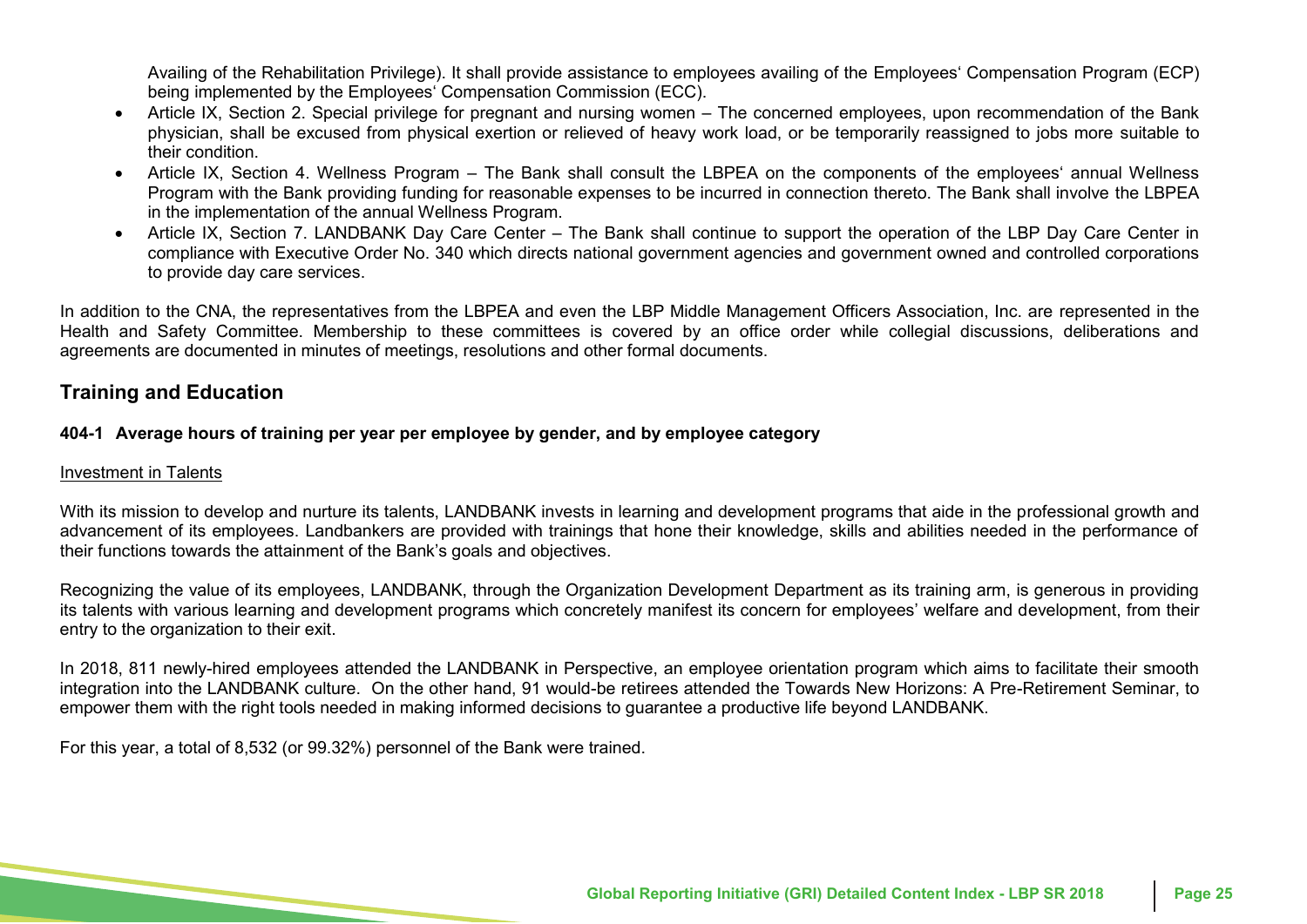

ENINING I IUUNO. 47 9,700.0 I<br>DAINEN DEDONNIEL - 0 522 TOTAL NUMBER OF TRAINED PERSONNEL: 8,532 TOTAL NUMBER OF TRAINING HOURS: 479,763.51

404-2 Programs for skills management and lifelong learning that support the continued employability of employees and assist them in • Market Presence **managing career endings**

• Procurement Practices **Type and Scope of Skills Management Programs Offered in 2018**

| <b>FUNCTIONAL GROUPING</b>    | <b>NUMBER OF PEOPLE TRAINED</b> |
|-------------------------------|---------------------------------|
| <b>BRANCH BANKING</b>         | 24,009                          |
| <b>INTEGRATED MANAGEMENT</b>  | 13,365                          |
| <b>INFORMATION TECHNOLOGY</b> | 3,911                           |
| <b>CREDIT MANAGEMENT</b>      | 1,796                           |
| <b>CULTURE BUILDING</b>       | 1,341                           |
| <b>FINANCIAL MANAGEMENT</b>   | 1,339                           |
| <b>CUSTOMER SERVICE</b>       | 1,260                           |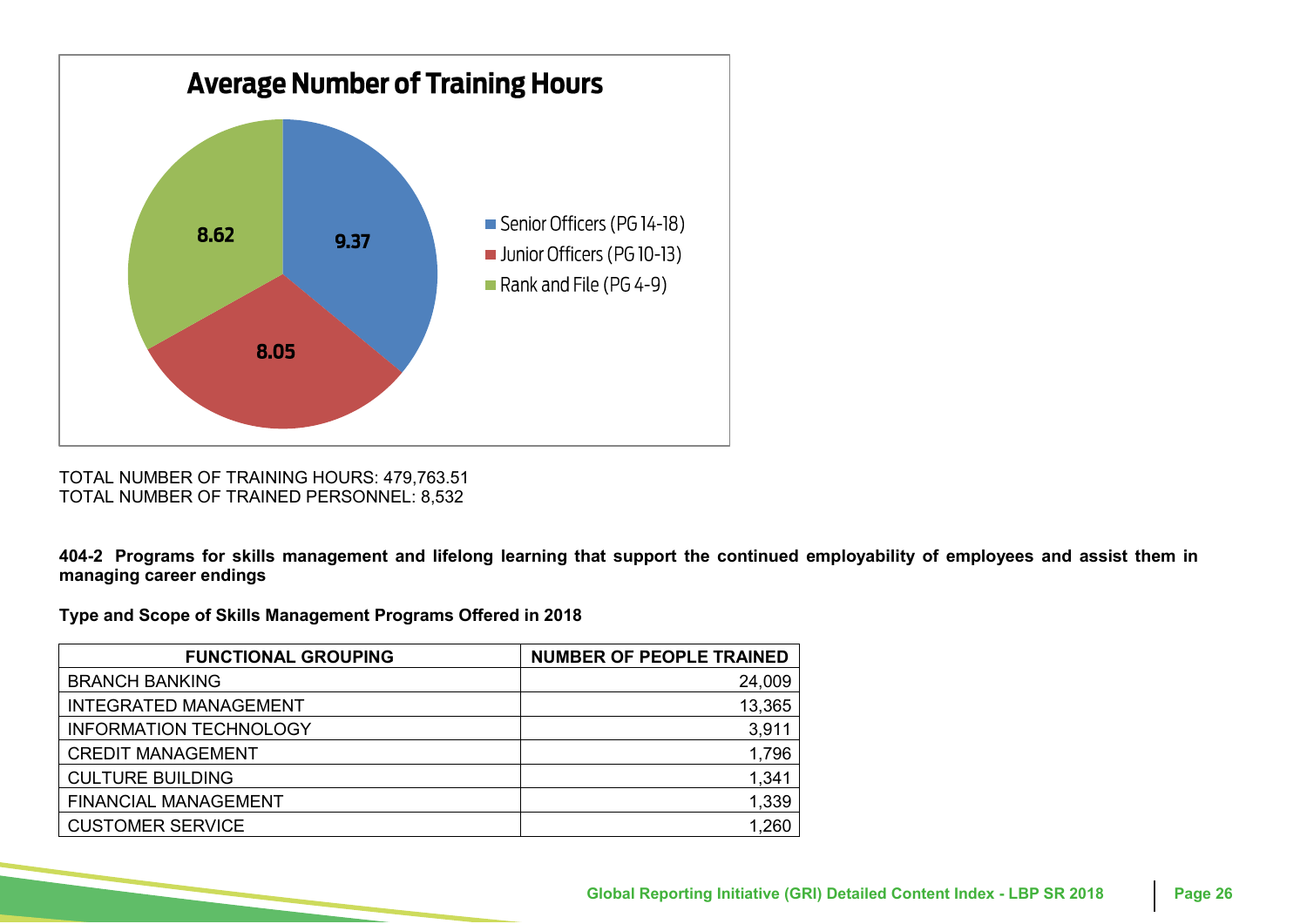| PERSONALITY DEVELOPMENT          | 1,181  |
|----------------------------------|--------|
| <b>TRADE</b>                     | 1,009  |
| <b>MANAGEMENT AND LEADERSHIP</b> | 961    |
| <b>HUMAN RESOURCES</b>           | 807    |
| <b>COMPLIANCE MANAGEMENT</b>     | 759    |
| <b>SUPERVISION</b>               | 675    |
| <b>RISK MANAGEMENT</b>           | 509    |
| PROPERTY APPRAISAL               | 411    |
| <b>COMMUNICATION</b>             | 305    |
| <b>MARKETING</b>                 | 296    |
| <b>AUDIT</b>                     | 281    |
| <b>TREASURY MANAGEMENT</b>       | 237    |
| <b>LEGAL</b>                     | 212    |
| <b>PROCUREMENT</b>               | 189    |
| <b>FINANCE MARKET ANALYSIS</b>   | 145    |
| <b>AGRARIAN</b>                  | 136    |
| <b>TRUST</b>                     | 130    |
| <b>FACILITIES MANAGEMENT</b>     | 62     |
| <b>SECURITY</b>                  | 61     |
| <b>OFFICE MANAGEMENT</b>         | 60     |
| <b>DATA ANALYSIS</b>             | 59     |
| <b>REMITTANCE</b>                | 51     |
| <b>CORE BANKING</b>              | 48     |
| <b>ENGINEERING</b>               | 46     |
| <b>ADMINISTRATIVE</b>            | 45     |
| <b>INVESTMENT BANKING</b>        | 22     |
| SYSTEMS DESIGN AND MANUALIZATION | 3      |
| <b>TOTAL</b>                     | 55,721 |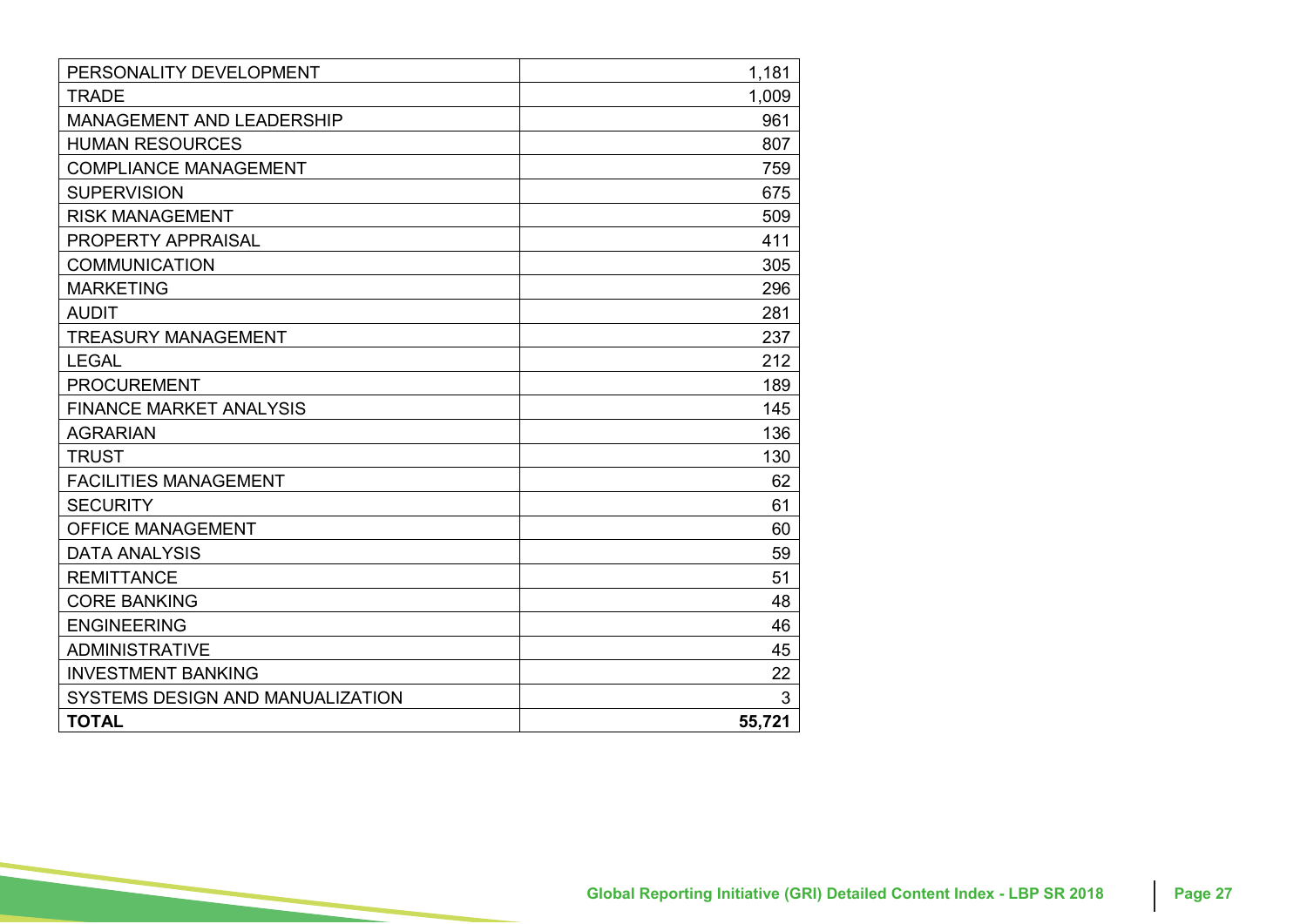#### **Learning Management System (LMS)**



**Mate And Topics Identified State of State Identified by State of State of State of 98.4.**<br>The Laplace of State Identity Access Portal (LEAP) in 2018 with an average passing rate of 98.4. The Organization Development Department, in strategic partnership with internal subject matter experts, administered 5 new

trainings, to avail of the Bank's L&D programs. With the creation of the Bank's LEAP, LANDBANKers are given an alternative mode, other than face-to-face classroom

| <b>2018 NEW COURSES OFFERED</b><br><b>VIA LEAP</b> | <b>RESPONSE RATE</b> | <b>PASSING RATE</b> |
|----------------------------------------------------|----------------------|---------------------|
| <b>Basic Trade Transactions</b>                    | 96%                  | 100%                |
| <b>BBS On-Line Assessment</b><br>(4 modules)       | 99%<br>(per module)  | 99%                 |
| <b>Business Continuity Management</b><br>Awareness | 96%                  | 95%                 |
| <b>Enterprise Risk Management</b>                  | 96%                  | 99%                 |
| Integrated Management System                       | 93%                  | 99%                 |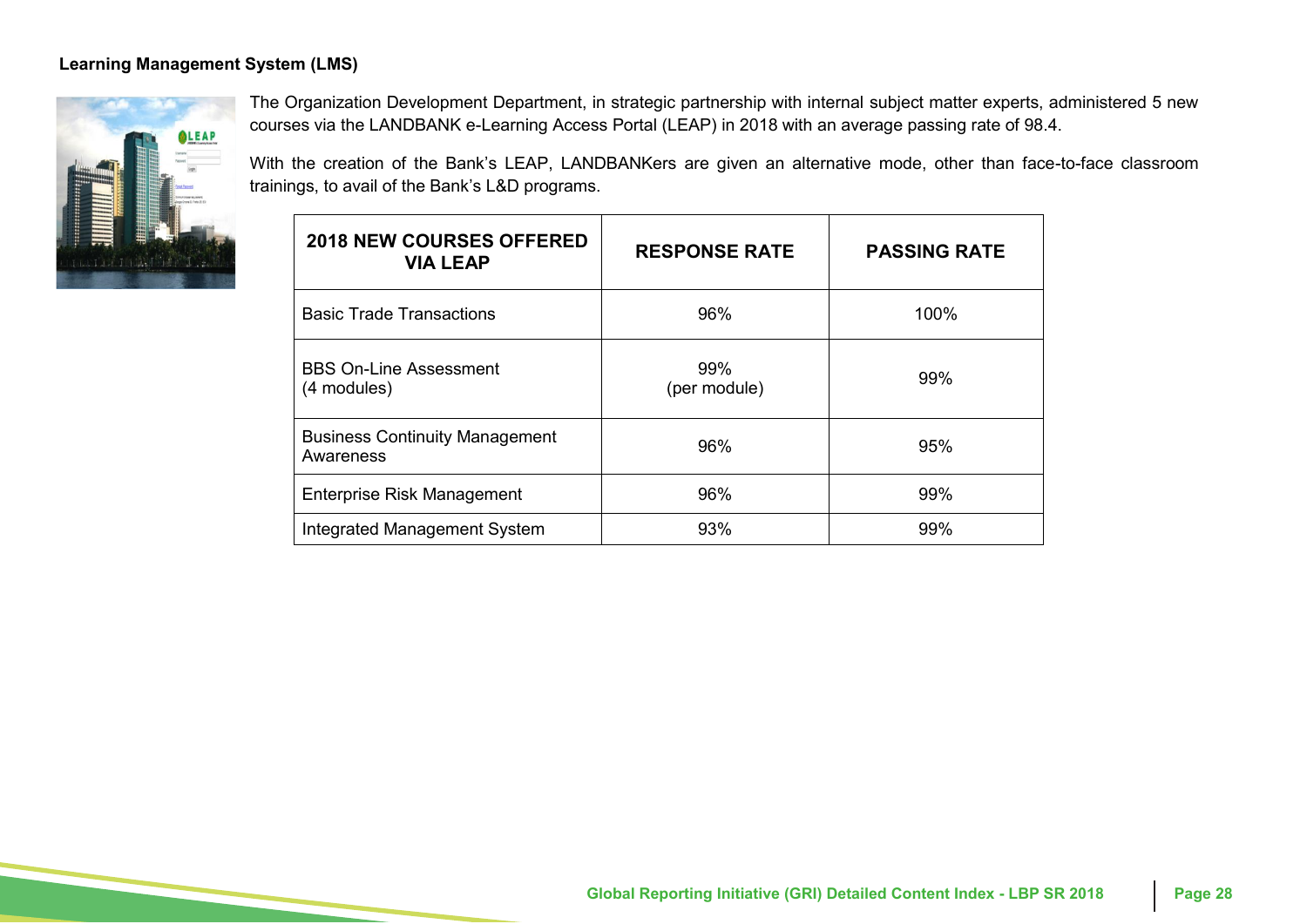### **Diversity and Equal Opportunity**

group membership, and other indicators of diversity **405-1 Composition of governance bodies and breakdown of employees per employee category according to gender, age group, minority** 

| <b>Age Group</b>   | <b>Female</b> | <b>Male</b> | <b>Total</b> |
|--------------------|---------------|-------------|--------------|
| Under 30 years old | 1862          | 804         | 2666         |
| $30 - 50$          | 2921          | 1350        | 4271         |
| Over 50 years old  | 1014          | 648         | 1662         |
| <b>Grand Total</b> | 5797          | 2802        | 8599         |

**GEnERAL LANDBANK Employees divided by Age Group and Gender**

| <b>Gender</b>      | <b>Number</b> | Percentage |
|--------------------|---------------|------------|
| Female             | 5.797         | 67%        |
| Male               | 2,802         | 33%        |
| <b>Grand Total</b> | 8.599         | 100%       |

## **Equal Remuneration for Women and Men**

|                     | <b>Number</b> | <b>Average Basic</b><br><b>Salary</b> |  |
|---------------------|---------------|---------------------------------------|--|
| Female              |               |                                       |  |
| <b>Head Office</b>  | 1415          | 58,927.40                             |  |
| <b>Field Units</b>  | 4382          | 48,241.73                             |  |
| <b>TOTAL FEMALE</b> | 5797          |                                       |  |
| <b>Male</b>         |               |                                       |  |
| <b>Head Office</b>  | 863           | 61,011.05                             |  |
| <b>Field Units</b>  | 1939          | 50,983.15                             |  |
| <b>TOTAL MALE</b>   | 2802          |                                       |  |

**ELON** conduction of ... • Annual reporting, Economic **405-2 Ratio of basic salary and remuneration of women and men**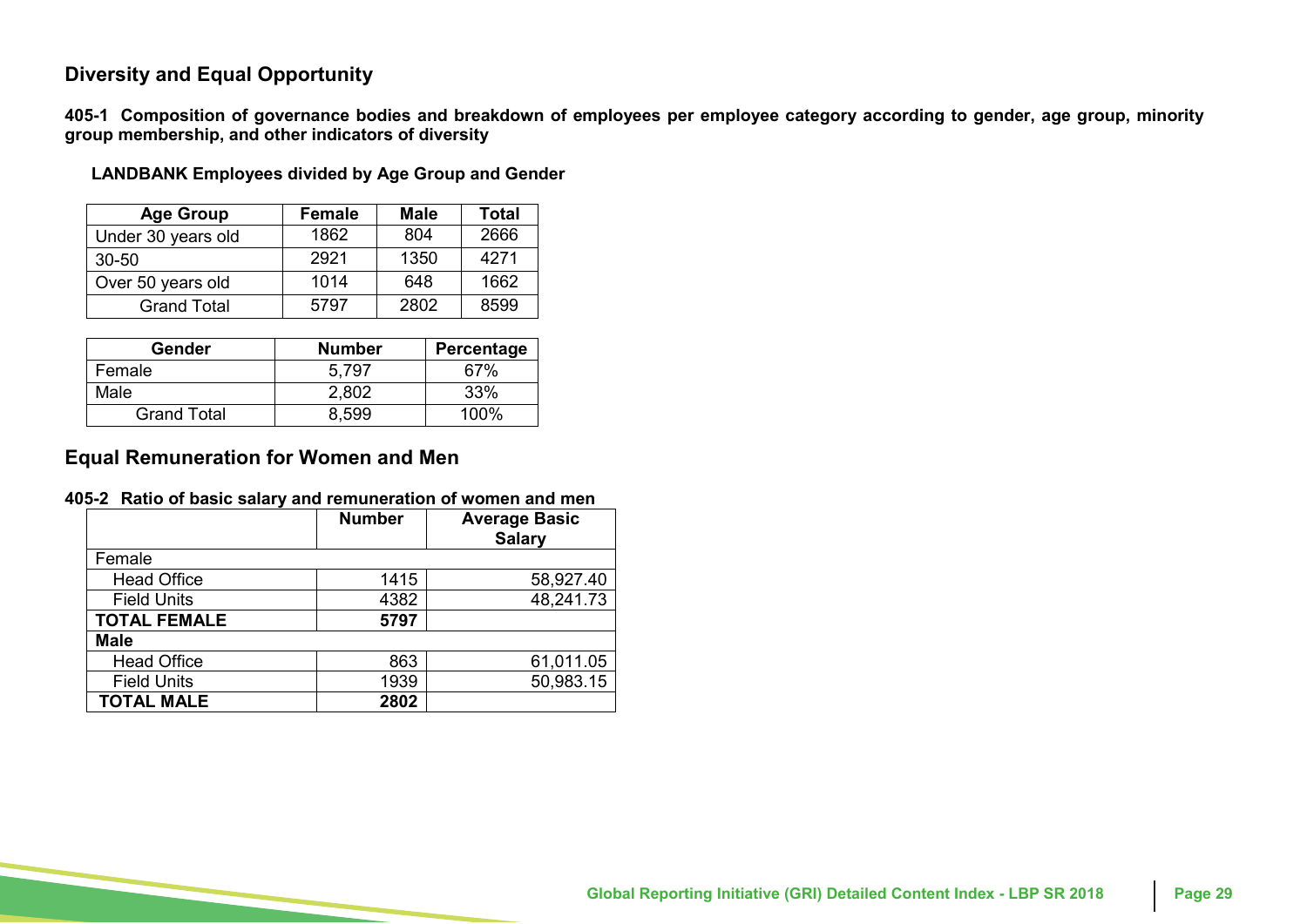### **Human Rights**

### **Non-Discrimination**

#### **406-1 Total number of incidents of discrimination and corrective actions taken** No such incidents

## **Freedom of Association and Collective Bargaining**

#### $\frac{1}{2}$ ng may be violated won and concouve Dargammy<br>suppliers identified in which the right to exercise freedom of as at significant risk, and measures taken to support these rights 407-1 Operations and suppliers identified in which the right to exercise freedom of association and collective bargaining may be violated or<br>at significant risk, and measures taken to support these rights

There are no operations and suppliers identified in which the right to collective negotiation may be at significant risk. Management

The 5th Collective Negotiation Agreement (CNA) specifically stipulates the following provisions in the Philippine Constitution granting to government Collective Bargaining workers the right to form unions and to collective negotiations:

- Art. IX (B), Sec. 2 (5) The right to self-organization shall not be denied to government workers.
- Art. III, Sec. 8 The right of the people, including those in the public and private sectors, to form unions, associations, or societies for purposes not contrary to law shall not be abridged.
- a negotiatione, and poacotal conocred activities, meliating the right to ethic in accordance with the law. They chall be chilled<br>tenure humane conditions of work, and a living wage. They shall also participate in policy an affecting their rights and benefits as may be provided by law. Performance  $\mathcal{O}_1$ to security of tenure, humane conditions of work, and a living wage. They shall also participate in policy and decision-making processes<br>affecting their rights and benefits as may be provided by law. Art. XIII, Sec. 3 – The State shall afford full protection to labor, local and overseas, organized and unorganized, and promote full employment and equality of employment opportunities for all. It shall guarantee the rights of all workers to self-organization, collective bargaining and negotiations, and peaceful concerted activities, including the right to strike in accordance with the law. They shall be entitled

### **Security Practices**

#### ecurity personnel traine  $\mathbf{F}_{\mathbf{r}}$  is the LGUs and  $\mathbf{F}_{\mathbf{r}}$  is the LGUs and  $\mathbf{F}_{\mathbf{r}}$ 410-1 Percentage of security personnel trained in the organization's human rights policies or procedures that are relevant to operations<br>
Case have a contract to contract (400%) of DCO a recognation by the disculse of poli

- a. One hundred per cent (100%) of PSO personnel are trained and continually attending seminars/conventions with regards to application of and the burned of trained and continually attending seminars/conventions with regard security including utmost treatment of rights of the humanity.
- nment's requistions mont of logaration on **LEGEnD** human rights as supervised/monitored by PSO.  $\mathcal{S}=\mathcal{S}$  , we have probable programs  $\mathcal{S}=\mathcal{S}$ b. The premise and escort guards hired by the Bank have also attended trainings on the Bank's policy and the government's regulations on
	- avs before their respective  $\overline{\phantom{a}}$ Stakeholder Type / Boundary: 1. Premise and Escort guards are required to undergo trainings at Camp Crame / Provincial PNP office, 60 days before their respective security guards' license will expire.
	- ecunty guarus license will expire.<br>Every first Saturdays of the month. PSO religiously conducts security briefing held at LBP Plaza attended by security quards and Engagement 2. Every first Saturdays of the month, PSO religiously conducts security briefing held at LBP Plaza attended by security guards and armored car personnel deployed in NCR Branches.
	- 3. PSO personnel conducted security briefings to 1,763 security guards & 816 armored car crews deployed in Provincial Branches / Cash Operations Units (COU).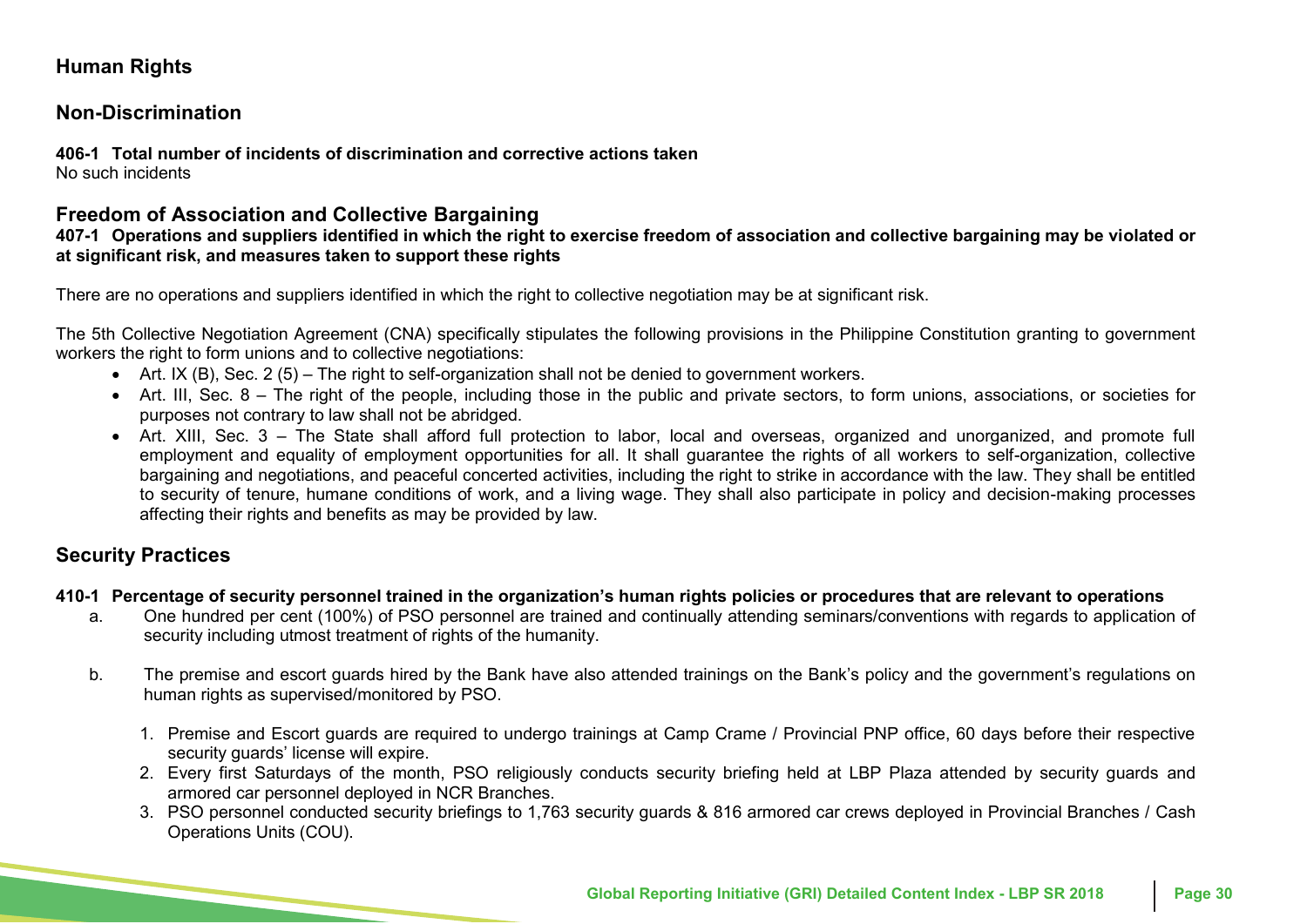### **Society**

### **Local Communities**

**413-1 Percentage of operations with implemented local community engagement, impact assessments, and development programs**

#### **a. Capacity-building**

**a: Capachy-bunumy**<br>LANDBANK is involved in providing full-fledged capacity-building programs on strategic management and governance to the LANDBANK assisted which in the interval in premang has neggement-superary behang pregnante on callinger management and generative to the Little build and concern<br>cooperatives. LANDBANK, through the help of its corporate foundation, LANDBANK experience Building and the Bank's efforts in reaching out to areas beyond its operations, helping build resilient communities. 'LANDBANK's efforts towards assisting all its beneficiaries are designed to holistically develop communities by improving financial literacy, developing entrepreneurship, and aiding assisting all its beneficiaries are designed to holistically develop towards long term sustenance through growth and success.

| Parameter                             | 2018  | Number of Trainings Required per | 2018 |
|---------------------------------------|-------|----------------------------------|------|
| <b>Number of Trainings Conducted</b>  | 119   | Region                           |      |
| <b>Number of Cooperative Officers</b> | 2,903 | North/Central Luzon and NCR      | 34   |
| Trained                               |       | Visayas                          | 23   |
| Number of LANDBANK                    | 431   | South Luzon and Bicol            |      |
| borrowing cooperatives                |       | Mindanao                         | 21   |

#### **b. Project Likas Saka**

LCDFI continued to implement Project Likas Saka in 2018 with financial support from LANDBANK and Sara James Enterprises. From the initial two existing project sites, the Project has expanded to 25 sites, nine (9) in Luzon, 10 in Visayas and six (6) in Mindanao, composed of 30 established • Audit (LFTs) who serve as farmer-leaders in each project site.<br>' Safety Li farmer clusters. LCDFI has conducted nine (9) seminars that benefited 649 ARB/Small Farmer Members and has engaged 25 Local Farm Technicians<br>(LETs) who serve as farmer-leaders in each project site

To determine the needs of the participating farmer clusters, as well as provide updates on the organic agriculture technology, LCDFI has conducted 68 First explanes on the organic agriculture technology, ECDT Thas conducted obtained by City Governments of each of the project sites to provide additional support batches of cluster monitoring and visits. LCDFI also partnered with the City Governments of each of the project sites to provide additional support<br>activities for its beneficiaries activities for its beneficiaries.

#### **c. Project Coco-BinHi**

**Decatives and commitment to spur development in the countryside, the Foundation partnered with LANDBANK and the Philippine Coconut Authority**we and Mobile Banking Software in the Society of the Society and Mobile Banking Parties of the Land and the test and approach that the experience of the project pilot tested an approach that zamboanga Research Center (PCAwill help small coco farmers increase the productivity of their coconut farms and the income they earn from it by going beyond being mere recipients of dole-outs to becoming credit-worthy borrowers for production purposes.

Engagement The project provided capacity-building intervention for selected small holding coconut farmers. The participants were organized into farm clusters and were given seminars on planting/replanting using improved coconut populations and planting systems to rehabilitate coconut farms through fertilization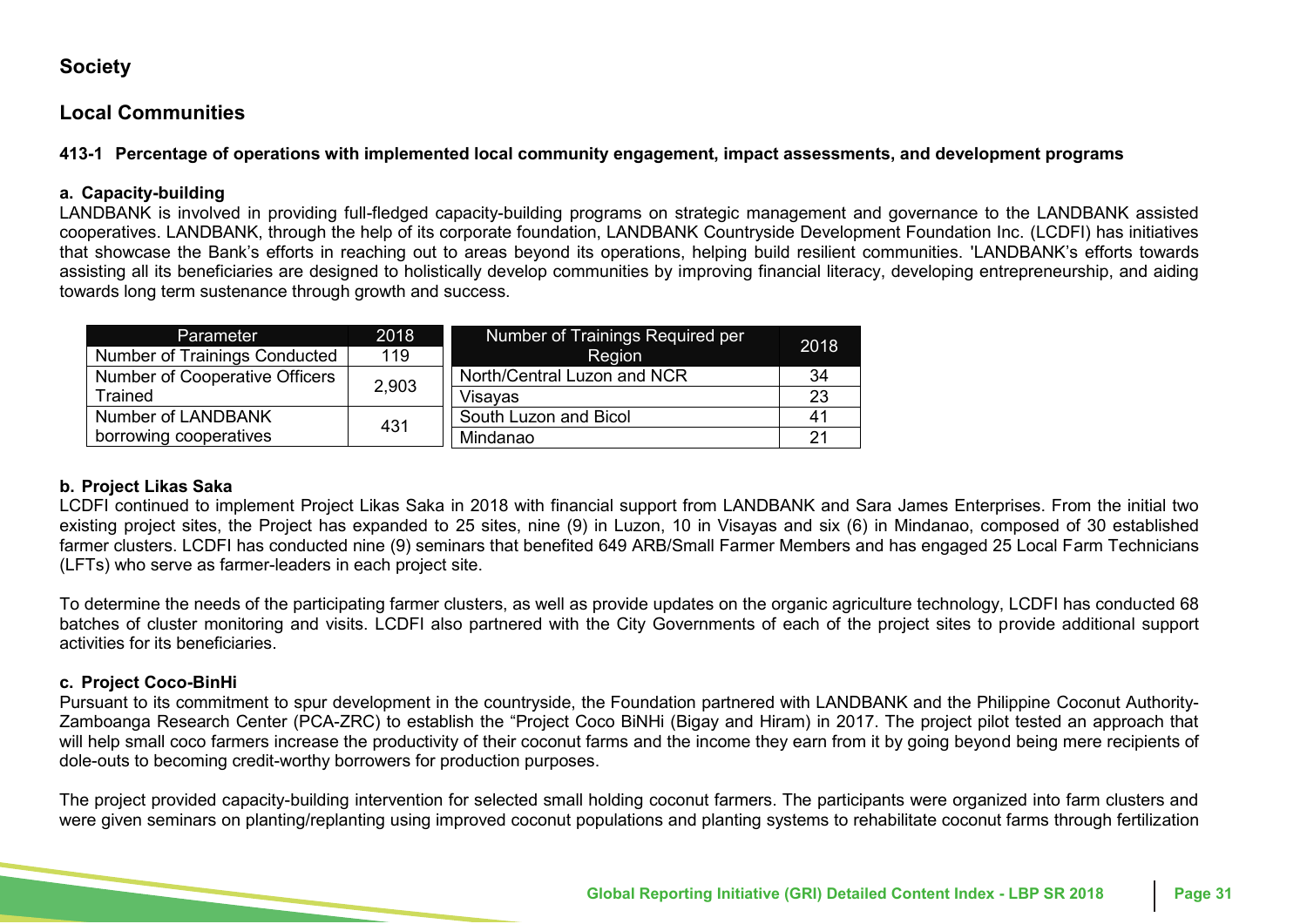and intercropping. It granted an initial supply of fertilizers and other farm inputs to farmers. The project also aims to assist in linking farmers to LANDBANK for possible loans to finance additional fertilizers or for the processing of coconut products.

In 2018, the project conducted 29 training batches with 456 participants. Each three-day training seminar consisted of about 30% classroom-type<br>In the contract of the construction of POA 7DO and 70% for the contract of the lectures by officials and scientists of PCA-ZRC and 70% field/hands on training demonstrations that introduced coconut farmers to new farming technologies and manufacturing of high value products from coconuts.

### d. Gawad Patnubay Scholarship Program<br>Ti

n funded through voluntary Rice Research Instil ikers nationwide with a 50% Bank counterpart and implemented in partnership with the international Rice Researc<br>Itended for students taking up agriculture and related courses who are children of agrarian reform beneficiari The Gawau Pathubay (Gawau Pag-aarar Tungo sa Maumau na Bayan) Scholarship Program (GPSP) is a unique program lunded through voluntary<br>contributions of Landbankers nationwide with a 50% Bank counterpart and implemented in p  $\frac{1}{2}$ illies. The scholars are provide and Business Continuity  $\ddot{\phantom{0}}$ The Gawad Patnubay (Gawad Pag-aaral Tungo sa Maunlad na Bayan) Scholarship Program (GPSP) is a unique program funded through voluntary Education (IRRI). The program is intended for students taking up agriculture and related courses who are children of agrarian reform beneficiaries, small farmers or from marginalized families. The scholars are provided with the following privileges:

- 100% subsidy for tuition fees
- Monthly stipend
- Yearly book allowances
- Research grant / thesis funding
- $\mathbf{h}$ ● Financial award for honor students from ₱30,000 to ₱50,000 cash incentive

In 2018, a total of 110 scholarships were extended by the Bank through the Gawad Patnubay. Among the 35 scholars who graduated in 2018, 10 graduated with honors and four (4) out of four (4) licensure examinees passed the exam.

| <b>Region</b>         | Name of SUC                                           |
|-----------------------|-------------------------------------------------------|
| <b>CAR</b>            | <b>Benguet State University (BSU)</b>                 |
| I (Ilocos Region)     | Mariano Marcos State University (MMSU)                |
| II (Cagayan Valley)   | Isabela State University (ISU)                        |
| III (Central Luzon)   | Central Luzon State University (CLSU)                 |
| IV-A (CALABARZON)     | University of the Philippines Los Baños (UPLB)        |
| IV-B (MIMAROPA)       | Marinduque State College (MSC)                        |
| V (Bicol Region)      | Central Bicol State University of Agriculture (CBSUA) |
| VI (Western Visayas)  | UP Visayas (Miag-ao Campus)                           |
| VII (Central Visayas) | Bohol Island State University (BISU)                  |

**Enorther Ctate Universities and** r partner state simplemes and **EnVIROnMEnTAL**  The following is the list of partner State Universities and Colleges (SUC) per region: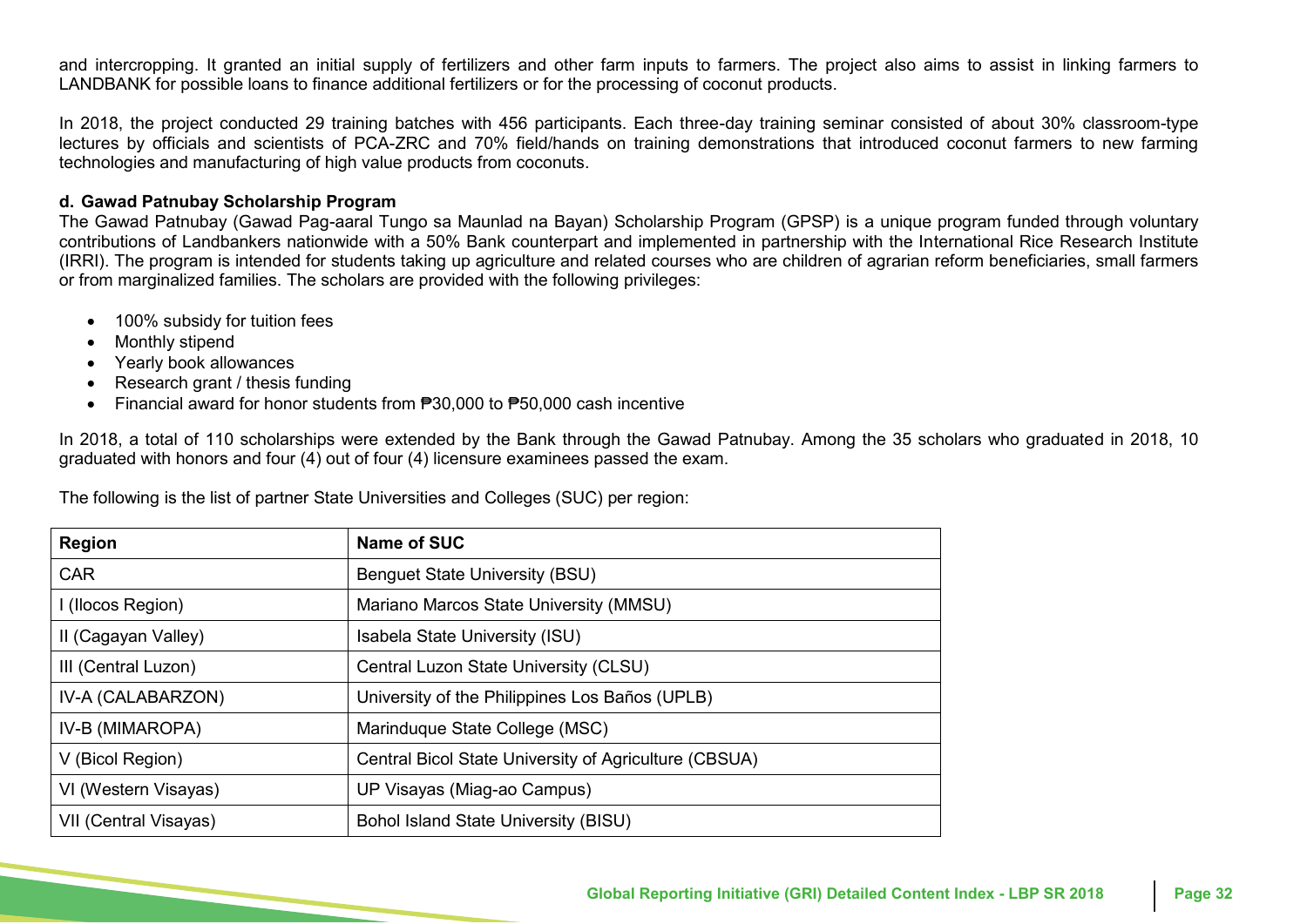| NIR (Negros Island)      | <b>Negros Oriental State University (NORSU)</b> |
|--------------------------|-------------------------------------------------|
| VIII (Eastern Visayas)   | Visayas State University (VSU)                  |
| IX (Zamboanga Peninsula) | Jose Rizal Memorial State University (JRMSU)    |
| X (Northern Mindanao)    | Central Mindanao University (CMU)               |
| XI (Davao Region)        | University of Southeastern Philippines (USeP)   |
| XII (SOCCSKSARGEN)       | University of Southern Mindanao (USM)           |
| XIII (CARAGA)            | Surigao del Sur State University (SDSSU)        |
| <b>ARMM</b>              | Mindanao State University (MSU)                 |

#### **Couples for Christ - ANswering the Cry Of the Poor (CFC-ANCOP)**

At the end of school year 2017-2018, the scholarship program lists 42 graduates, wherein two (2) graduated "cum laude". ...., ........<br>...

Six (6) scholars undertook an Agricultural Educational Internship Program in Israel (from September 2017 to August 2018) and were extended a semester. While two (2) scholars who are BS Agricultural Engineering majors need to complete their fifth year.

semester school year 2018-2019, all eight scholars graduated, bringing to 50, the total graduated scholars of the LANDBANK-Couple for Christ -<br>ANCOP In September 2018, the scholarship program was put to a close after four years of financial assistance and support. However, as of end of second ANCOP.

| Courses                              | <b>Number of Scholars</b> |
|--------------------------------------|---------------------------|
| <b>BS Agricultural Technology</b>    |                           |
| BS Agriculture major in Soil Science |                           |
| <b>BS Animal Science</b>             | 5                         |
| <b>BS Agricultural Engineering</b>   | 2                         |
| <b>BS Agriculture</b>                | 10                        |
| <b>BS Forestry</b>                   |                           |
| <b>BS Fisheries</b>                  |                           |
| <b>BS Agriculural Management</b>     |                           |
| <b>BS Agricultural Extension</b>     |                           |
| <b>BS Farm Business</b>              | 2                         |
|                                      |                           |

The various majors of the college are the following: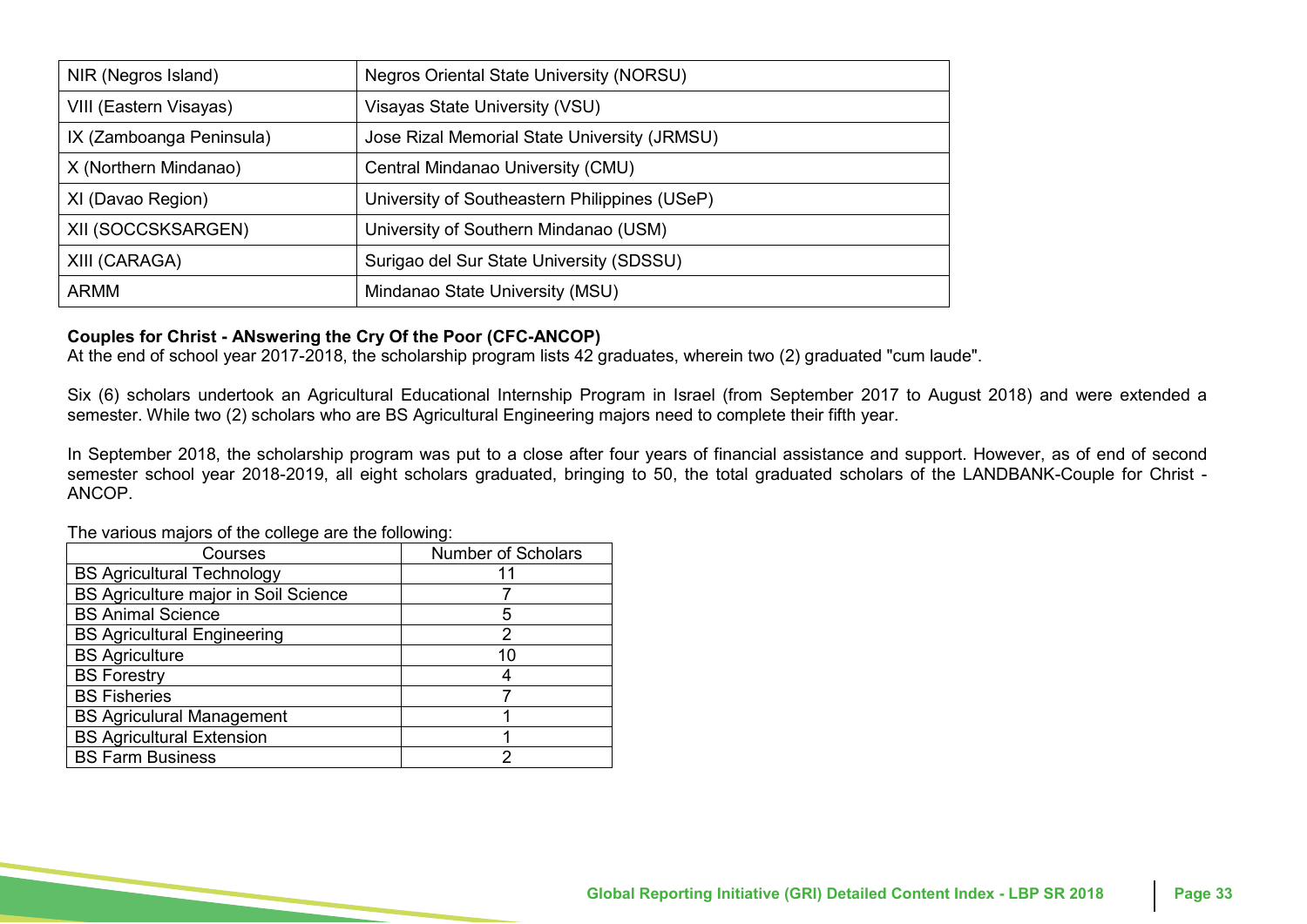#### $\binom{68}{8}$  Programs **CSR Programs**

#### **VOLUNTEERIFIC PROGRAM**

The LANDBANK Volunteerific Program is an open opportunity platform for employees and partner members of LANDBANK to extend their time and capabilities to help marginalized sectors of society.

This Bank program was initiated to promote and nurture the culture of volunteerism among the workforce, following support of Republic Act No. 9418 or the Volunteer Act of 2007, and the Civil Service Commission Memorandum Circular No. 23 s.2012 or Volunteer Program in the Public Sector. Implementation of the annual program proper is in coordination with the Philippine National Volunteer Service Coordinating Agency (PNVSCA). Under the program, participants are able to spend their off-work time in various programs under the CSR thrust of LANDBANK. These programs include the<br>Council Kabubayes Program, Council Patrubou Cabalambin Program, Mapile Pou CL Gawad Kabuhayan Program, Gawad Patnubay Scholarship Program, Manila Bay SUNSET Partnership Program, Gawad Sibol Program, and Gawad ram, Cawad Famusay Concia KATUBIGAN Program, among others. Each program is anchored on specific causes, such as livelihood, education, environment, and disaster<br>mitination mitigation.

 $\mathbf{r}$  and  $\mathbf{r}$  Affairs, Danagement that Information on available volunteer-related activities originates from the Corporate Affairs Department that manages the Bank's CSR programs, and are cascaded to the various sectors of the Bank. LANDBANK allows pursuit of other volunteer efforts under approval of designated authorities or prescribed guidelines.

Safety Time rendered under the Volunteerific Program are verified and recorded for monitoring of volunteer hours per Bank Sector. This is part of the criteria for the granting of a yearly Volunteerism Award to the sector that will garner the most points based on hours served by each employee and combined number of hours within each sector. Specifically, the required time for individuals is 10 hours with at least 60 percent participation of total number of employees per sector.

 $od$  four  $(1)$  cpocial awards we Performance ending Rank soctors and group whose employees showeneed commonde In 2018, two (2) major and four (4) special awards were conferred to outstanding Bank sectors and group whose employees showcased commendable<br>voluntoeriem volunteerism.

This year's "**Volunteerific Champion**" award was given to the Treasury and Investment Banking Sector (TIBS) with 100% Sectoral Employee Participation and 22.91 average volunteer hours per engaged employee.  $\mathbf{F}$ 

 $\epsilon$  convinct  $4.900%$  Contant  $\frac{1}{20}$  acquired Too  $\pi$  occional Agricultural and Development Lending Sector (ADLS) then received the **"Volunteerific Runner-Up"** award wherein they also acquired 100% Sectoral Employee Participation but with 12.94 average volunteer hours per engaged employee.

Surveys, Information and For the first special award, the Central Luzon Branches Group (CLBG) was awarded with the **"Most Volunteerific Group"** title for having an average<br>Cangles of 45.96 volunteer hours per engaged employee.

 $\text{C}$ Another special award is for the "**Sector with Highest Total Number of Volunteers**", and was given to the Branch Banking Sector (BBS), which has<br>a total of 3 729 volunteers out of 4 553 sector employees Abonch special award is for the **Cector With Highest To**<br>a total of 3,729 volunteers out of 4,553 sector employees.

ADLS and TIBS were also recognized as the **"Sector with the Highest Percentage of Employee Participation"**, with both 100% employee participation rate among its employees for volunteer initiatives nationwide.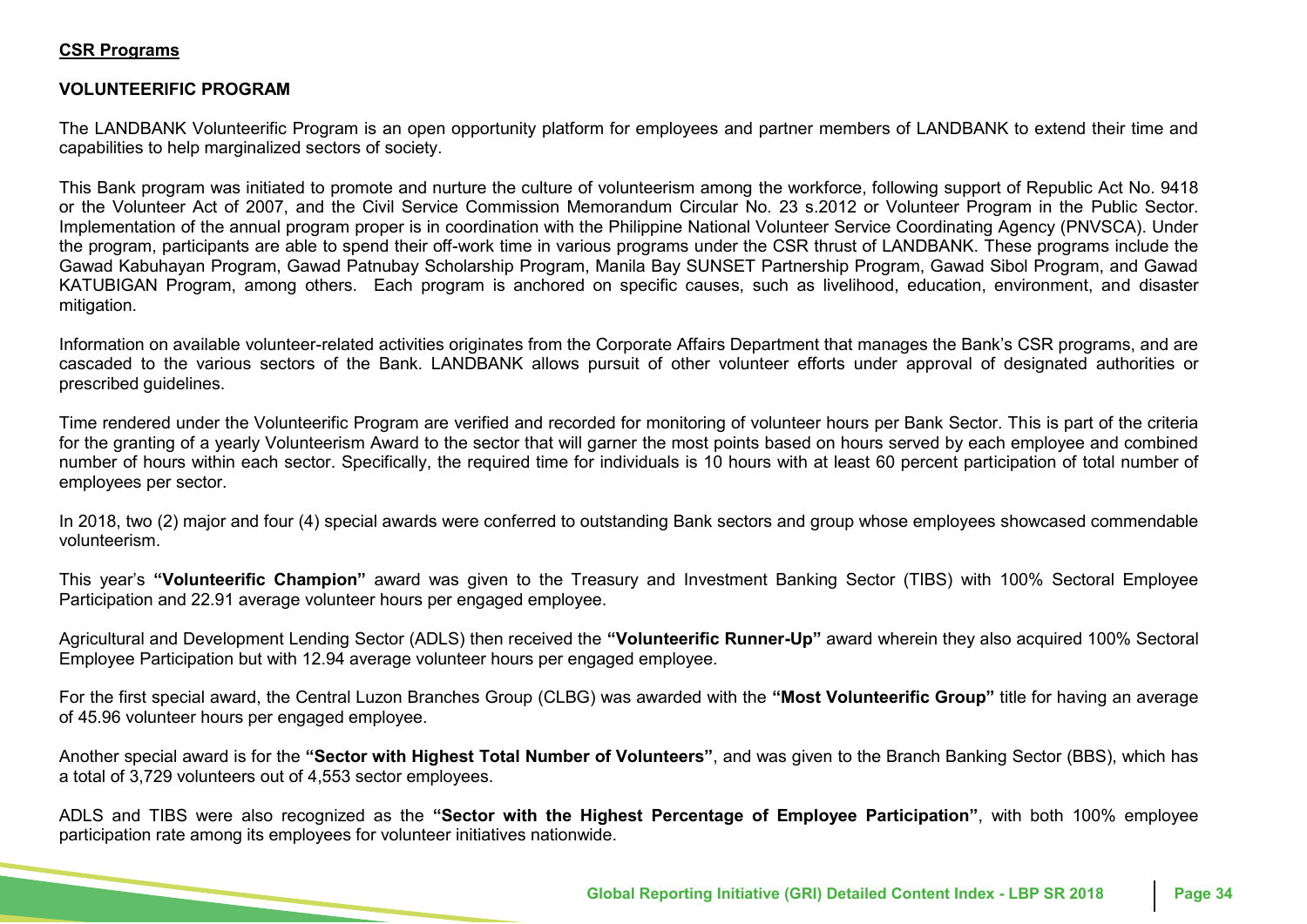The awarding ceremony aims to recognize employee volunteering efforts and to encourage more employees to participate, initiate and inspire or be engaged in the VOLUNTEERific Program.

| <b>Sector</b> | <b>Total No. Of</b><br><b>Employees</b> | <b>Total No. Of</b><br><b>Volunteers</b> | <b>Total No. Of Volunteerific</b><br><b>Hours Rendered</b> | % Of Sectoral Employee<br>Participation | <b>Average Volunteer</b><br><b>Hours Per</b><br><b>Employee</b> |
|---------------|-----------------------------------------|------------------------------------------|------------------------------------------------------------|-----------------------------------------|-----------------------------------------------------------------|
| <b>ADLS</b>   | 1,212                                   | 1,212                                    | 15,899.80                                                  | 100%                                    | 12.94                                                           |
| <b>BBS</b>    | 4,553                                   | 3,729                                    | 41,285                                                     | 81.90%                                  | 11.07                                                           |
| <b>CSS</b>    | 547                                     | 464                                      | 4,236                                                      | 84.83%                                  | 9.13                                                            |
| <b>TIBS</b>   | 109                                     | 109                                      | 2,520                                                      | 100%                                    | 22.91                                                           |
| OP            | 977                                     | 816                                      | 7,463.73                                                   | 83.52%                                  | 9.15                                                            |
| <b>OS</b>     | 2,084                                   | 1,828                                    | 19,135                                                     | 87.72%                                  | 10.47                                                           |
| <b>TOTAL</b>  | 9,482                                   | 8,158                                    | 90,539.53                                                  | 86.23%                                  | 11.07                                                           |

**Material Topics Identified by Stakeholders** Table of Volunteerific Result for 2018 or Year II (July 16, 2017 to June 30, 2018)

Safety This year's Volunteerific participation was able to exceed the target by 26.23% and increased the average volunteer hours by 1.07 since last year.

| <b>Particulars</b>             | 2018<br>Tarqets | 2018<br><b>Accomplishments</b> |
|--------------------------------|-----------------|--------------------------------|
| <b>Employee Participation</b>  | 60%             | 86.23%                         |
| Average No. of Volunteer Hours |                 | 11.07                          |

 $\alpha$ onnitions I ANDRANK hagged two major awards in 2018 from different award  $\bullet$  Market Presence With all these internal recognitions, LANDBANK bagged two major awards in 2018 from different award giving bodies.<br>.

The first award received was "Award of Excellence" from International Association of Business Communicators (IABC), a global network of communications professionals, in its 16<sup>th</sup> Philippine Quill Awards last July 2018.

 $\epsilon$  exemplary volupteerism Lastly, the "**National Outstanding Volunteer Award**" was given by PNVSCA to the Bank last December 2018 for its exemplary volunteerism<br>References among others performance among others.

#### GAWAD KATUBIGAN PROGRAM

Development epence program ander are<br>water filtration systems  $\sum_{n=1}^{\infty}$ Internal Production Turbity of B The Gawad KATUBIGAN (**Ka**akibat na **Tu**long sa **B**ayan para sa Inuming Kailan**gan**) is a disaster preparedness and response program under the Bank's CSR. It provides disaster prone areas with preparedness training as well as access to clean water through portable water filtration systems.

In partnership with Waves for Water International (W4W), the program provides technology transfer and water filtration systems capable of filtering one million gallons of water per device, which can last from five to ten years if properly maintained. The program also aims to reduce waterborne diseases.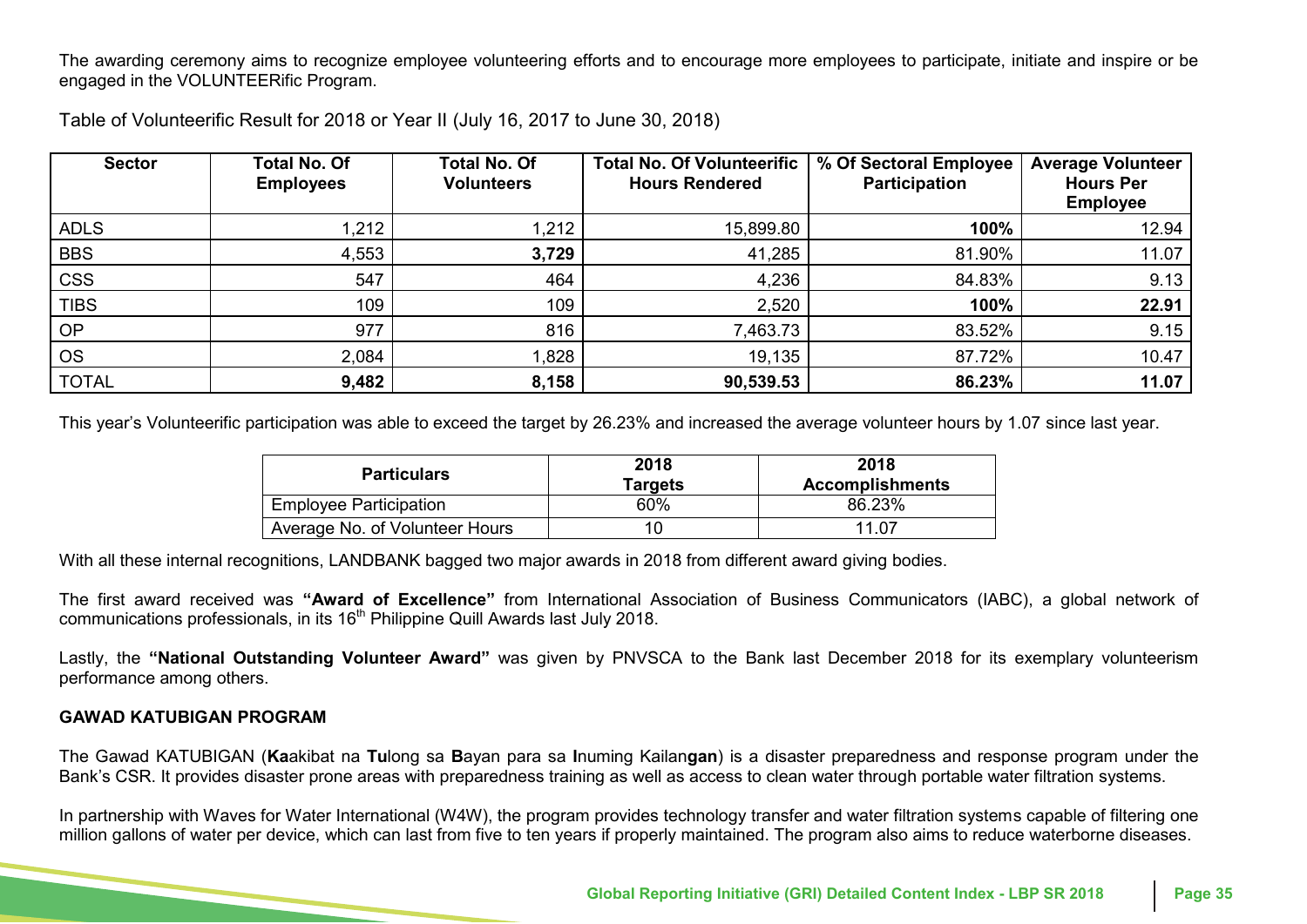In 2018, the Gawad KATUBIGAN Program provided 291 water filtration systems along with knowledge transfer training—giving access to clean drinking water to over 29,000 individuals in 28 municipalities/cities nationwide.

**Material Topics Identified by Stakeholders** Three years after its inception in 2015, the Program has already provided over 1,300 water filtrations systems to disaster-stricken, disaster-prone, and hard to reach communities around the Philippines. In sum, the Gawad KATUBIGAN has benefitted more than 130,000 individuals in 82 municipalities/cities nationwide.

## EDUCATION TO EMPLOYMENT (E2E) INTERNSHIP PROGRAM UNDER THE GAWAD PATNUBAY SCHOLARSHIP PROGRAM

 $\mathbf{L}=\mathbf{L}^{\mathbf{L}}$  , which is the community  $\mathbf{L}^{\mathbf{L}}$ : Internship Program rt to the Coural Detrubey sebelers dees not and upon graduation  $\frac{1}{2}$  and  $\frac{1}{2}$  corporation of  $\frac{1}{2}$  corporation of  $\frac{1}{2}$ • Risks, Impacts, Opportunities To ensure that the support to the Gawad Patnubay scholars does not end upon graduation, the Bank has established the E2E Internship Program. It<br>Sinc to assiste helictic educational compatibations destruction file scholarsh aims to provide holistic educational support to the graduates of the scholarship through the following:

- ir review and examination for the Licensure Exam for Agriculturists / Fis ● 100% subsidy for their review and examination for the Licensure Exam for Agriculturists / Fisheries / Forestry and Agricultural Engineer
- 10-week internship wherein three weeks are spent for classroom lectures at the LANDBANK Plaza and seven week are spent for field<br>internship with pertaer institutions Collective Bargaining internship with partner institutions
- $\bullet$  Assistance in securing employment in Lending Centers or partner institutions

 $\lim_{n \to \infty}$  The interns were pla Safety In 2018, 31 graduates automatically participated in the E2E Internship Program. The interns were placed to different agriculture related companies and to the Bank's program partners as follows:

- Land Bank of the Philippines (Lending Centers, DAD, PMD, CAD, CBD)
- Philippine Rice Research Institute (PhilRICE)
- Department of Agriculture
- $\mathbf{r}$  and  $\mathbf{r}$  and  $\mathbf{r}$  and  $\mathbf{r}$  and  $\mathbf{r}$  are positive to  $\mathbf{r}$  $\bullet$  National Tobacco Administration
- PhilFIDA (Batac)
- $\epsilon \approx 0$ • Philippine Center for Postharvest Dev't & Mechanization (PhilMech)<br>COST POAAPD  $\mathcal{L}_{\mathcal{F}}$  and  $\mathcal{L}_{\mathcal{F}}$  and  $\mathcal{L}_{\mathcal{F}}$  and  $\mathcal{L}_{\mathcal{F}}$  and  $\mathcal{L}_{\mathcal{F}}$
- DOST-PCAARD
- Boot Fort the Philippines Visayas
- Central Mindanao University Research Center
- University of Southeastern Philippines

## **LEGEnD GAWAD E-DUKASYON PROGRAM**

the youth and help educate them about the importance of agriculture, LANDBANK established the Gawad e-dukasyon Program. This is ighculture, EXNDDANN established the Gawad e-dukasyon Progress.<br>
cooperation with the Department of Education (DepEd). in partnership with the Knowledge Channel Foundation, Inc. (KCFI), and in cooperation with the Department of Education (DepEd).<br>. To reach out to the youth and help educate them about the importance of agriculture, LANDBANK established the Gawad e-dukasyon Program. This is

The program introduces new media component in education by making use of modern and innovative forms of media such as videos and internet modules. It sends across the Bank's message of promoting agriculture and agriculture studies among the youth to encourage them to pursue agriculture-related courses in college.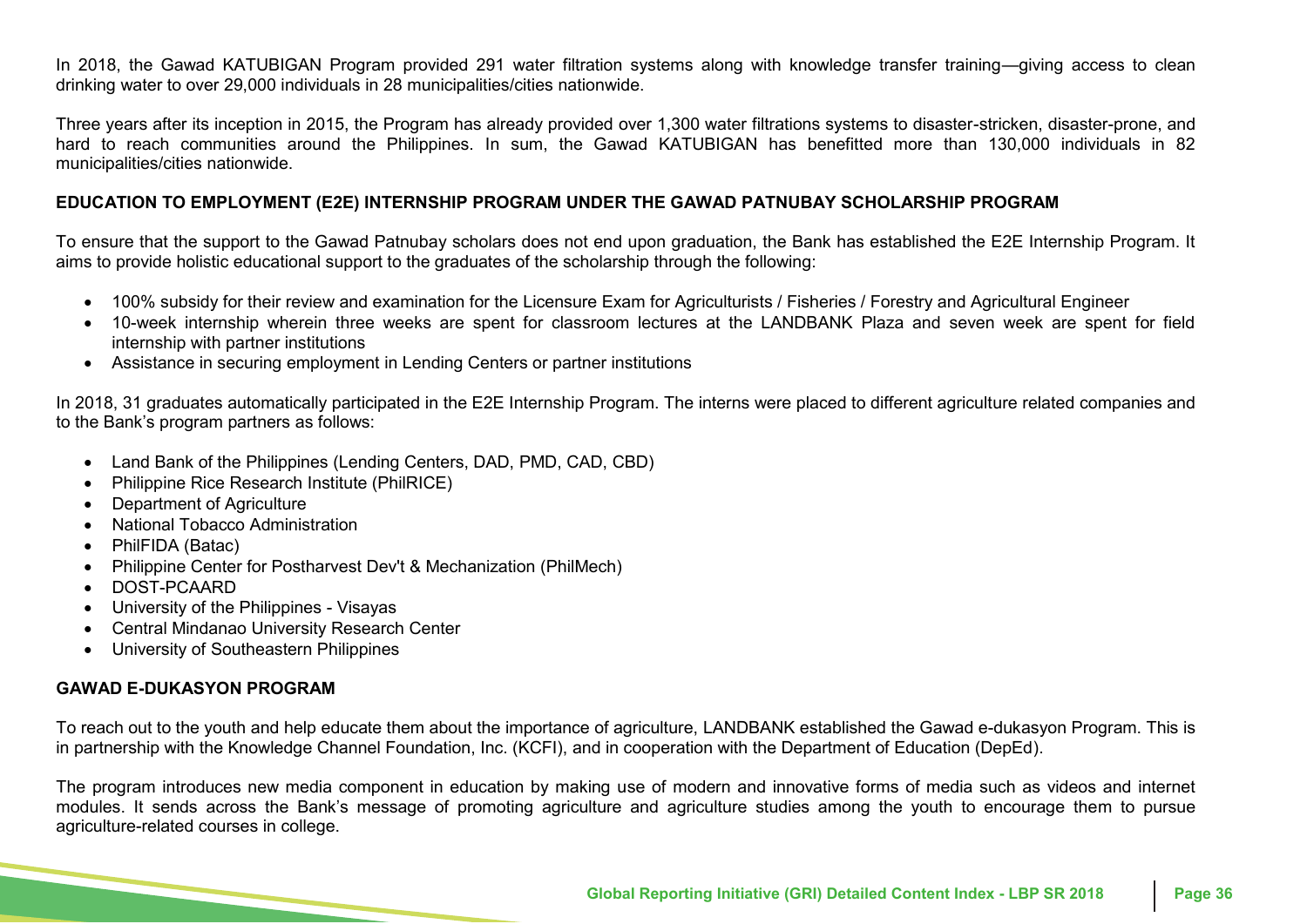**Material Topics Identified by Stakeholders** shown over all Knowledge Channel-connected public schools nationwide as supplement for the students' Agriculture subject in the curriculum. Gawad e-Dukasyon Program's primary objective is to produce videos: Crop Production and Harvest, Poultry Raising, and Aquaculture and Fisheries. These videos, entitled "AgriCOOLture," are aired over Knowledge Channel, and the e-modules are made available on the internet. The videos are also

The videos and e-modules, benefits an audience of 5,000,000 students from over 6,000 public schools connected to Knowledge Channel (KCh), 10,000+ out-of-school youth and mature learners, and 100,000+ teachers of formal schools and community learning centers with access to KCh.<br>-

 $\mathsf k$  from thousands of public Capacity and the second control of the second control of the second control of the second control of the second control of the second control of the second control of the second control of the second control of the second In 2018, the video series, which is hosted by popular young actor Enchong Dee, was able to reach millions of learners from thousands of public  $\mathbf{e}$  and  $\mathbf{e}$  training and  $\mathbf{e}$ schools nationwide.

• Risks, Impacts, Opportunities The Gawad e-Dukasyon Program complements the Bank's Gawad PATNUBAY Scholarship Program, as both Programs bring forward the message that agriculture is a good career path and a possible source of income and business.

Since 2016, the video series was able to reach the following:

- 5,007,943 learners of the 6,000+ public schools connected to K Channel through on-air broadcast and videos on-demand
- More than 10,000 out-of-school youth and mature learners enrolled in the DepEd Alternative Learning System (ALS) with access to K-Channel On-Demand package for ALS
- Over 100,000 teachers of formal schools and community learning centers with access to K Channel
- **EXTERNAL PERSONAL DEVELOPMENT**<br>RST **STARE RELATIONS EnVIROnMEnTAL**  Learners of private and public schools, and their parents and siblings in over 1,500,000 households all over the country with access to K Channel broadcast
- **•** The general public with access to K Channel through its online learning portal  $\mathbf{e}$   $\mathbf{e}$

### GAWAD KABUHAYAN PROGRAM

abuhayan Program now in its third phase and has evolved into a natural farming program in line with the Bank's Gawad Sibol extributives Sawad Rabanayan Frogram how in its time phase and has evolved into a hardinal farming program in mic with the Bank's Sawa<br>Program in partnership with the LANDBANK Countryside Development Foundation, Inc. (LCDF • Loan Policies; Interest Rates LANDBANK's Gawad Kabuhayan Program now in its third phase and has evolved into a natural farming program in line with the Bank's Gawad Sibol<br>E

| <b>Particulars</b>    | <b>Location</b>                                         | Cooperative                                           |
|-----------------------|---------------------------------------------------------|-------------------------------------------------------|
| Beneficiaries of      | Sitio San Ysiro, Brgy. San Jose, Antipolo City, Rizal   | San Isiro Upland and Lowland Farmers' Association     |
| natural vegetable     | Province                                                | (SIULFA)                                              |
| farming and livestock | Brgy. Buot, Cebu City, Province of Cebu                 | <b>Buot Livelihood Association (BULAI)</b>            |
| farming               | Sitio Lower Talubek, Lamlahak, ake Sebu, South Cotabato | <b>Talubek Unified Development Association (TUDA)</b> |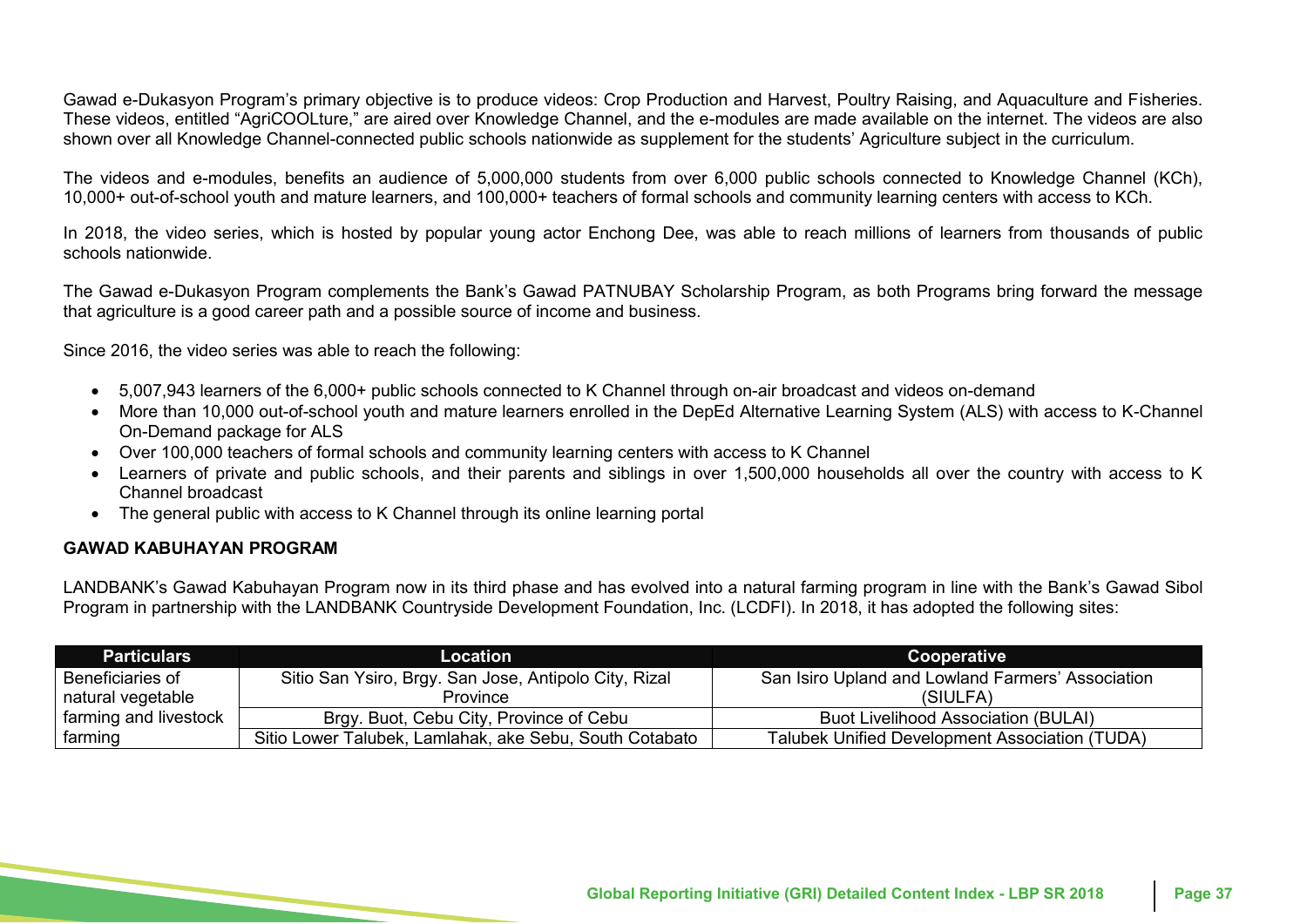#### **LANDBANK CHRISTMAS CSR PROGRAM**

In 2018, Landbankers supported a book gift-giving activity to 600 indigenous children from Loacan Elementary in Brgy. Loacan, Itogon, Benguet.<br>.

headed by DM Jesus Alegre, went with representatives from CANVAS last December 1, 2018 to distribute the books to the children. The LANDBANK Corporate Social Responsibility Relations Unit (CSRRU) together with Volunteerific Landbankers from La Union Lending Center

.<br>Each children received a copy of "Karapat Dapat", a book on children's rights by the Center for Art, New Ventures and Sustainable Development oustalliable Development  $\mathfrak{u}$ ry, and bioaden pui Lach children received a copy of Ratapat Dapat, a book on children's hyms by the Center for Art, New Ventures and Sustainable Development<br>(CANVAS), a non-profit organization that works with the creative community to promot art, culture, and environment. Storytelling sessions and art workshop was awareness for Philippine art, culture, and environment. Storytelling sessions and art workshop was also conducted.<br>.

Head Office-based Landbankers participated in the initiative by purchasing items from CANVAS during the LANDBANK Christmasaya Bazaar held from November 5 to 16, 2018. For every book purchased, a corresponding donation was made to avail a book. Also, for every CANVAS card set purchase, an additional card was given on which they wrote messages of inspiration to children-beneficiaries. Moreover, CANVAS offered caricatures during the Bazaar, the proceeds of which were also used for the activity.

#### **SHARE-A-GIFT 2018**

For the 2018 National Volunteer Month, LANDBANK conducted a feeding and gift-giving outreach program for almost 500 street children in the City of Manila last December 8, 2018.

Children beneficiaries aged 7-12 years old were identified by the City of Manila through the Manila Department of Social Welfare (MDSW). The event Uniquen benencianes aged 7-12 years old were identified by the City of Manila through the Manila Department of Social Wenare (MDSW). The event<br>was held at the Del Pan Sports Complex, Tondo, Manila which accommodated 500 st around 150 volunteers from LANDBANK. • Biodiversity

They were given (1) Christmas basket containing spaghetti, cheese, fruit cocktail and pear-shaped ham; (2) kilos of rice; (3) meal; and (4) gift items from the voluntary contribution of LANDBANK employees. The gifts consist of toys, shirts, and educational materials such as coloring books, crayons, and puzzles.

 $\mathsf{P}$  and  $\mathsf{P}$  and  $\mathsf{P}$  and  $\mathsf{P}$ Apart from the funds provided by LANDBANK, the program was augmented by the contributions of Landbankers. Volunteer employees also helped<br>''"se the sifte and participated in the sift siving wrap the gifts and participated in the gift-giving.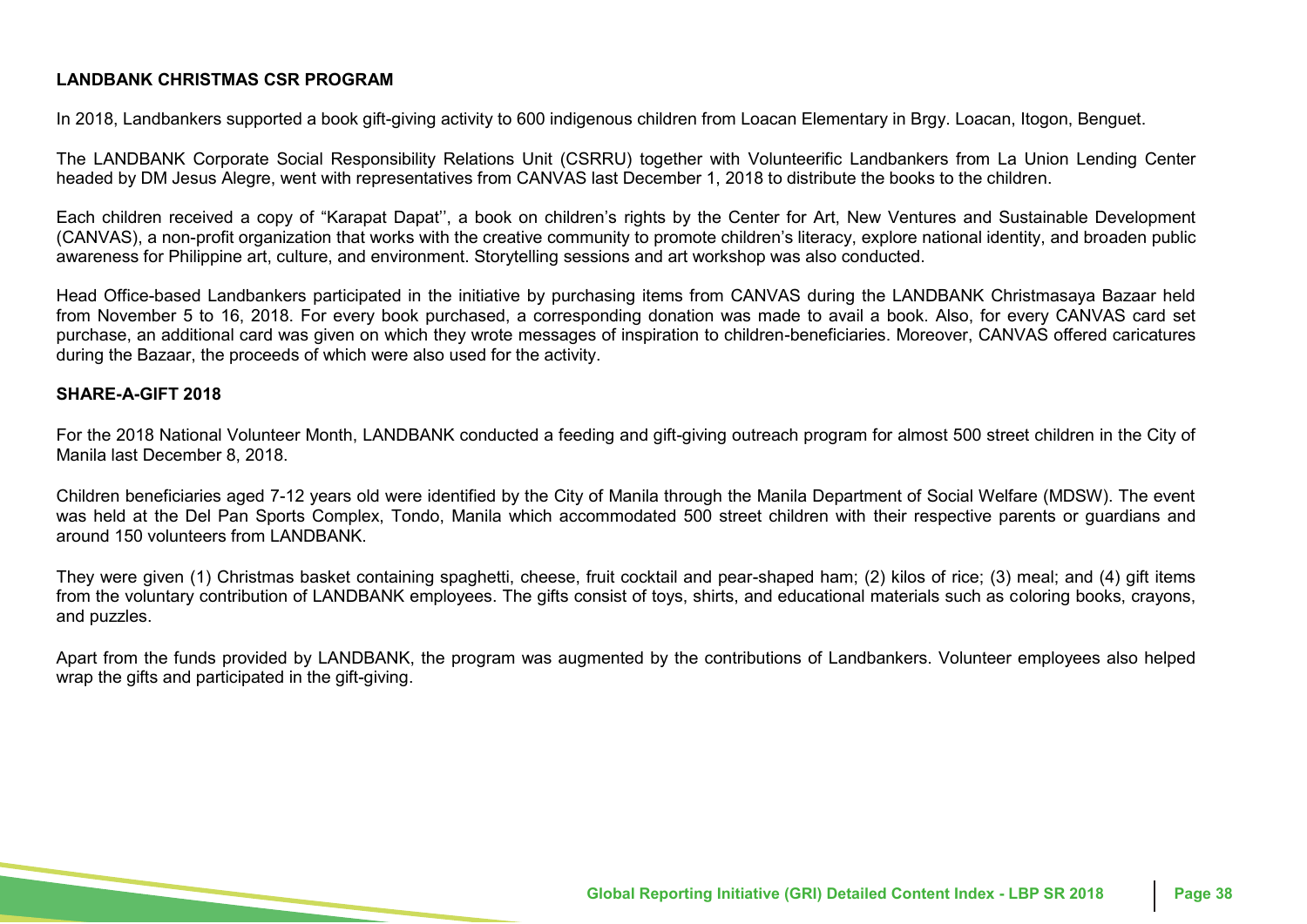#### **Anti-corruption**

#### **Material Topics Identified by Stakeholders 205-1 Number and percentage of operations assessed for risks related to corruption and the significant risks identified**

area to coma<sub>p</sub>.<br>sessed for risk **DECEDENT ION INC. EXALC NET INCREAL STATE OF SUPPRENT COMPUTER STATE OF THE NETRET CITY OF SPECIFICAL CONSUMING THE CONSUMING THE T<br>Significant risks identified. RMG disclosed that 689 and 702 Business Units in 2017 and 2018, respectively,** corruption based on validated Risk and Control Self-Assessment (RCSA) for People Risk. The Risk Management Group (RMG) collects data on the number and percentage of operations assessed for risks related to corruption and the

Number of Business Units Assessed for Risk Related to Corruption

| <b>LANDBANK Offices, Sectors and Subsidiaries</b> | 2018 | 2017 |
|---------------------------------------------------|------|------|
| Office of the Board of Directors                  | 8    |      |
| Office of the President                           | 53   | 53   |
| <b>Operations Sector</b>                          | 153  | 150  |
| <b>Branch Banking Sector</b>                      | 394  | 386  |
| <b>Corporate Services Sector</b>                  | 11   | 11   |
| <b>Treasury and Investment Banking Sector</b>     | 13   | 13   |
| Agricultural and Development Lending Sector       | 65   | 63   |
| <b>LANDBANK Subsidiaries</b>                      | 5    | 5    |
| Total                                             | 702  | 689  |
|                                                   |      |      |

LANDBANK takes a precautionary approach in its operations, as well as the innovation and development of new products and technologies. It strictly • Audit • Customer Privacy • Energy consumption within follows a step-by-step approach of engaging in peer review and considering benefits and risks of innovation in a systemic and transparent manner. This way, the Bank prevents any risk of causing any form of harm or negative impacts to the public.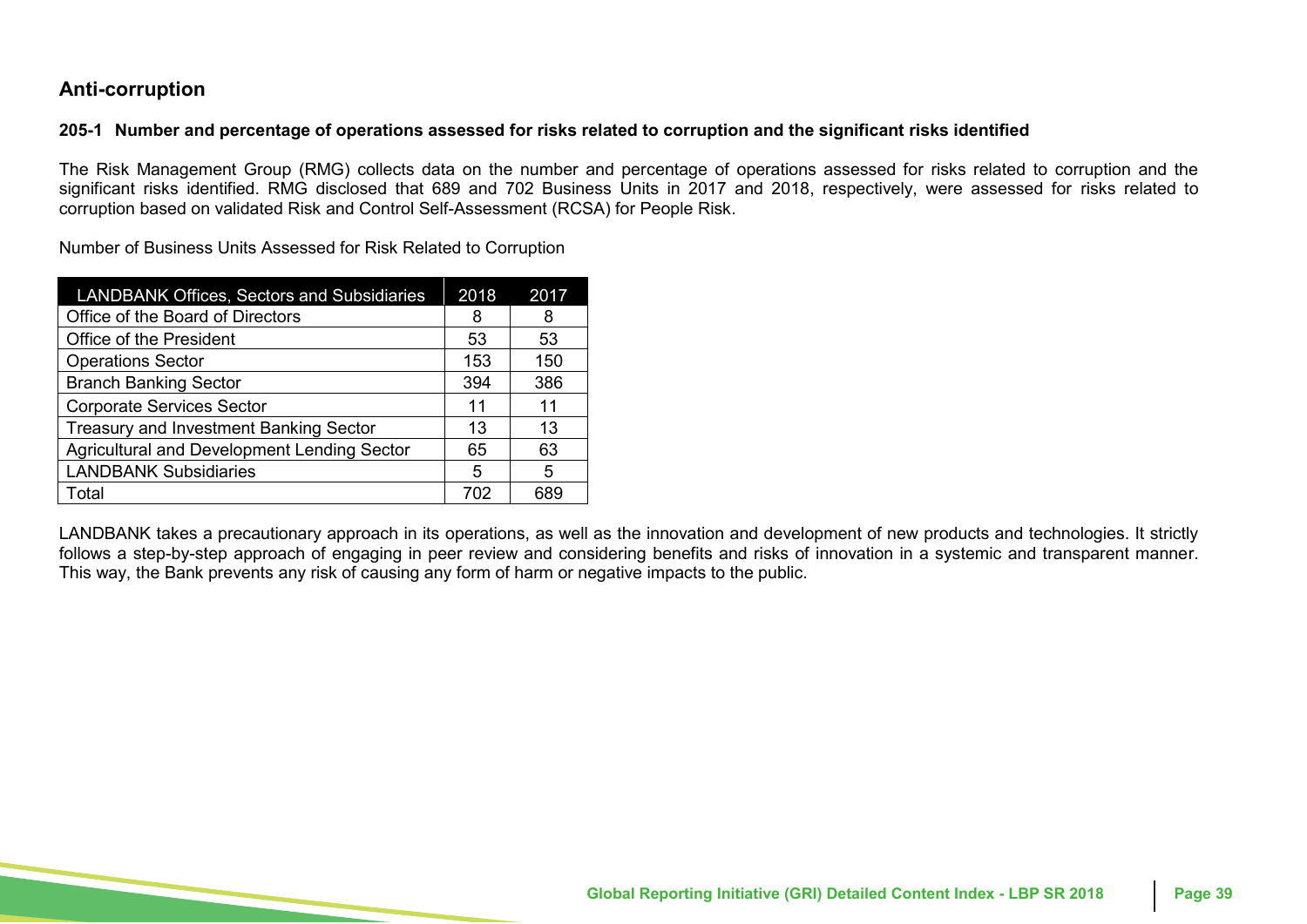### **Compliance**

#### **419-1 Monetary value of significant fines and total number of non-monetary sanctions for non-compliance with laws and regulations**

**Material Topics Identified by Stakeholders** Report significant fines and non-monetary sanctions in terms of:

Total monetary value of significant fines/penalties which the Bank has paid: **EMPLOYEE DEVELOPMENT** 

• In 2018, the Bank did not pay any material monetary sanction for non-compliance with laws, rules and regulations.

a brief statement o  $\mathcal{P}^{\text{max}}_{\text{max}}$ Total number of non-monetary sanctions (If the organization has not identified any non-compliance with laws or regulations a brief statement of this<br>fact is sufficient) fact is sufficient):

erspects. In the contract of the set of the set of the set of the set of the set of the set of the set of the s<br>In the set of the set of the set of the set of the set of the set of the set of the set of the set of the set  $\bullet$   $\;$  In 2018, the Bank did not incur any non-monetary sanction for non-compliance with laws, rules and regulations.

Cases brought through dispute resolution mechanisms:

 $\mathbf{L}^{\mathbf{L}}$  . Labor Management Relations  $\bullet$  Due to the confidentiality of the information, the same cannot be disclosed.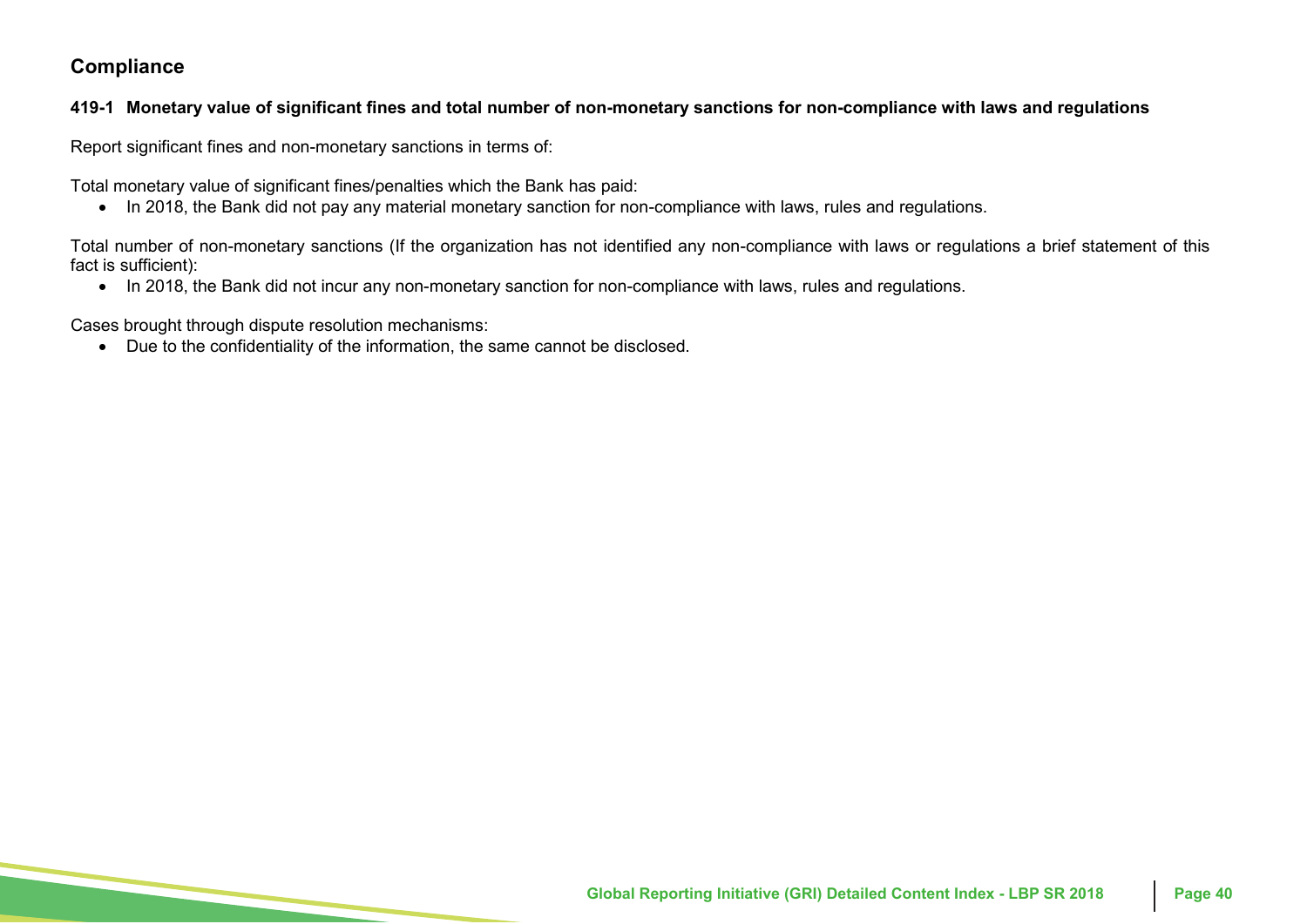### **Customer Health and Safety**

## **Material Topics Identified by Stakeholders 416-1 Percentage of significant product and service categories for which health and safety impacts are assessed for improvement**

The development of high-quality and innovative financial service and support goes hand-in-hand with responsible business practice.

LANDBANK's financial products and services are designed to be compliant with Bangko Sentral ng Pilipinas (BSP) rules and regulations, and relevant laws of the Philippine Government, and there has been no incident of non-compliance with these regulations. These products and services do not directly affect the health and safety of the Bank's customers and stakeholders.<br>.

#### incidents of non-compliance with regulations and voluntary codes concerning the health and safety im **in** products and services during their life cycle, by type of outcomes 416-2 Total number of incidents of non-compliance with regulations and voluntary codes concerning the health and safety impacts of

i**ly their life cycle, by type of outcomes**<br>Thas been consistently compliant with the Monetary Roard and Rangk*i* Management No such incidents; The Bank has been consistently compliant with the Monetary Board and Bangko Sentral ng Pilipinas (BSP)'s regulatory guidelines, with the BSP as the regulatory agency of the Philippine financial sector.

LANDBANK's financial products and services are designed to be compliant with the Monetary Board guidelines, BSP rules and regulations, and Agreements relevant laws of the Philippine Government, and there has been no incident of non-compliance with these regulations. These products and services do Foccupational Health and Scremmon, and thore has been not measure their compliance than a<br>not directly affect the health and safety of the Bank's customers and stakeholders. Safety

### **Product and Service Labelling**

## $G$ 4-PR5/102-43 <mark>Results of surveys measuring customer satisfaction</mark>

**Data Privacy** 

Customer Satisfaction Survey  $\mathcal{P}$ 

LANDBANK has obtained an overall "Satisfactory Rating" of 99% for CY 2018 carried out by a third-party service provider, The Nielsen Company (Phils.)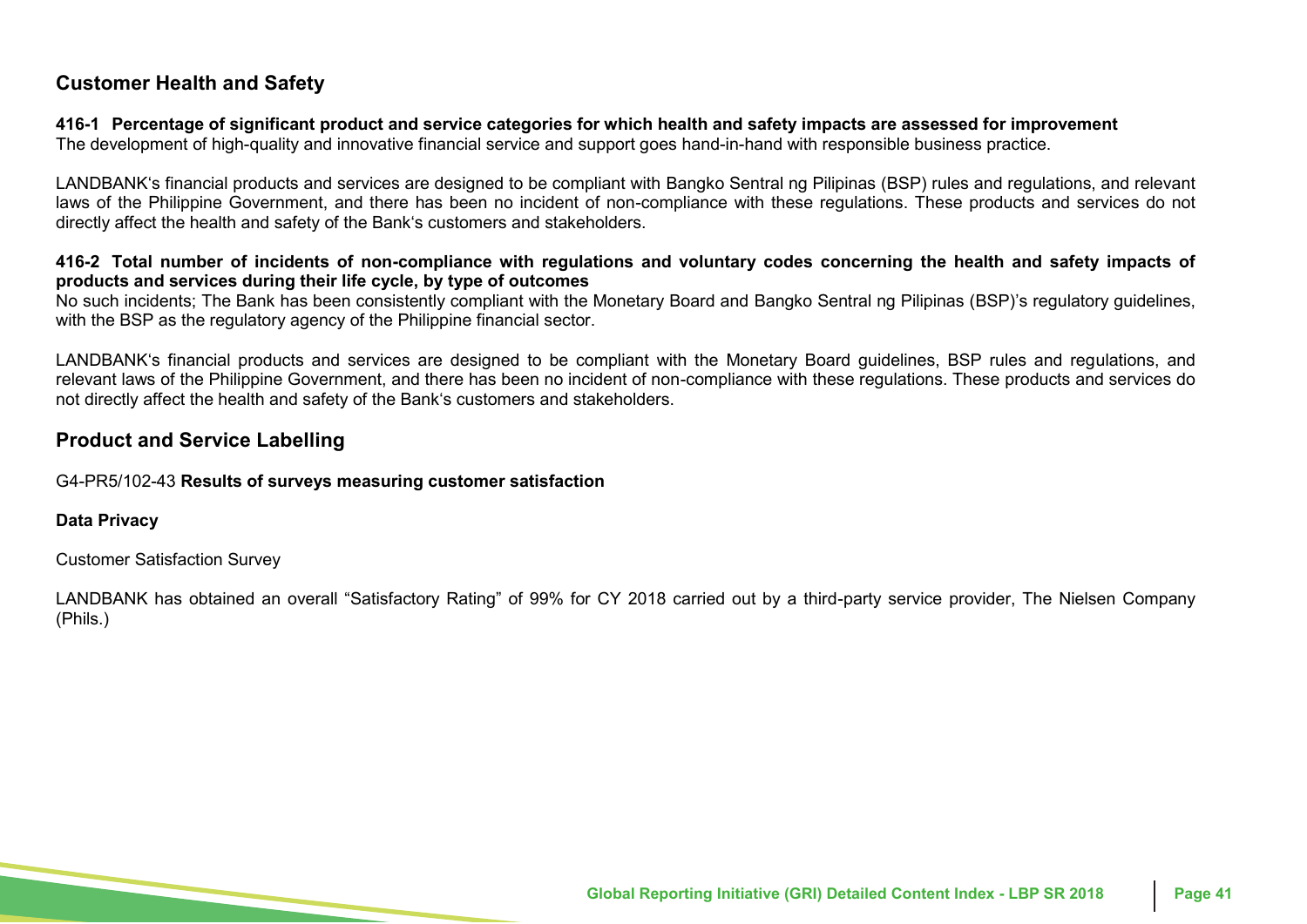### **Marketing Communications**

#### **Material Topics Identified by Stakeholders advertising, promotion, and sponsorship, by types of outcomes 417-3 Total number of incidents of non-compliance with regulations and voluntary codes concerning marketing communications, including**

**GEnERAL** For the reporting period, there have been no incidents of non-compliance with regulations and voluntary codes concerning marketing communications, including advertising, promotion, and sponsorship.

### **Customer Privacy**

418-1 Total number of substantiated complaints regarding breaches of customer privacy and losses of customer data<br>. No reported complaints regarding breaches of customer privacy and losses of customer data.

#### and Business Continuity **Customer Care Performance Highlight**

|                             | 2017    | 2018    |
|-----------------------------|---------|---------|
| <b>SERVICE LEVEL</b>        |         |         |
| <b>RECEIVED</b>             | 489,461 | 415,813 |
| ANSWERED                    | 254,755 | 358,430 |
| <b>ANSWER RATE</b>          | 52.05%  | 86.20%  |
|                             |         |         |
|                             |         |         |
| <b>EMAIL SERVICE</b>        |         |         |
| <b>RECEIVED</b>             | 209,709 | 177,750 |
| <b>RESPONDED WITHIN TAT</b> | 147,938 | 160,793 |
| <b>RESPONSE RATE</b>        | 70.54%  | 90.46%  |
|                             |         |         |
| <b>COMPLAINT MGMT.</b>      |         |         |
| <b>RECEIVED</b>             | 505     | 889     |
| CLOSED (as of Dec 31)       | 471     | 863     |
| <b>RESOLUTION RATE</b>      | 93.27%  | 97.08%  |

\*unresolved cases are still within the designated turnaround time (TAT); received by December 2018

### **Compliance**

#### and use of products and ruse or pro Internal External • Water consumption within the 419-1 Monetary value of significant fines for non-compliance with laws and regulations concerning the provision and use of products and **services**

In 2018, the Bank did not pay any monetary sanction for non-compliance with laws or regulations concerning the provision and use of products and services.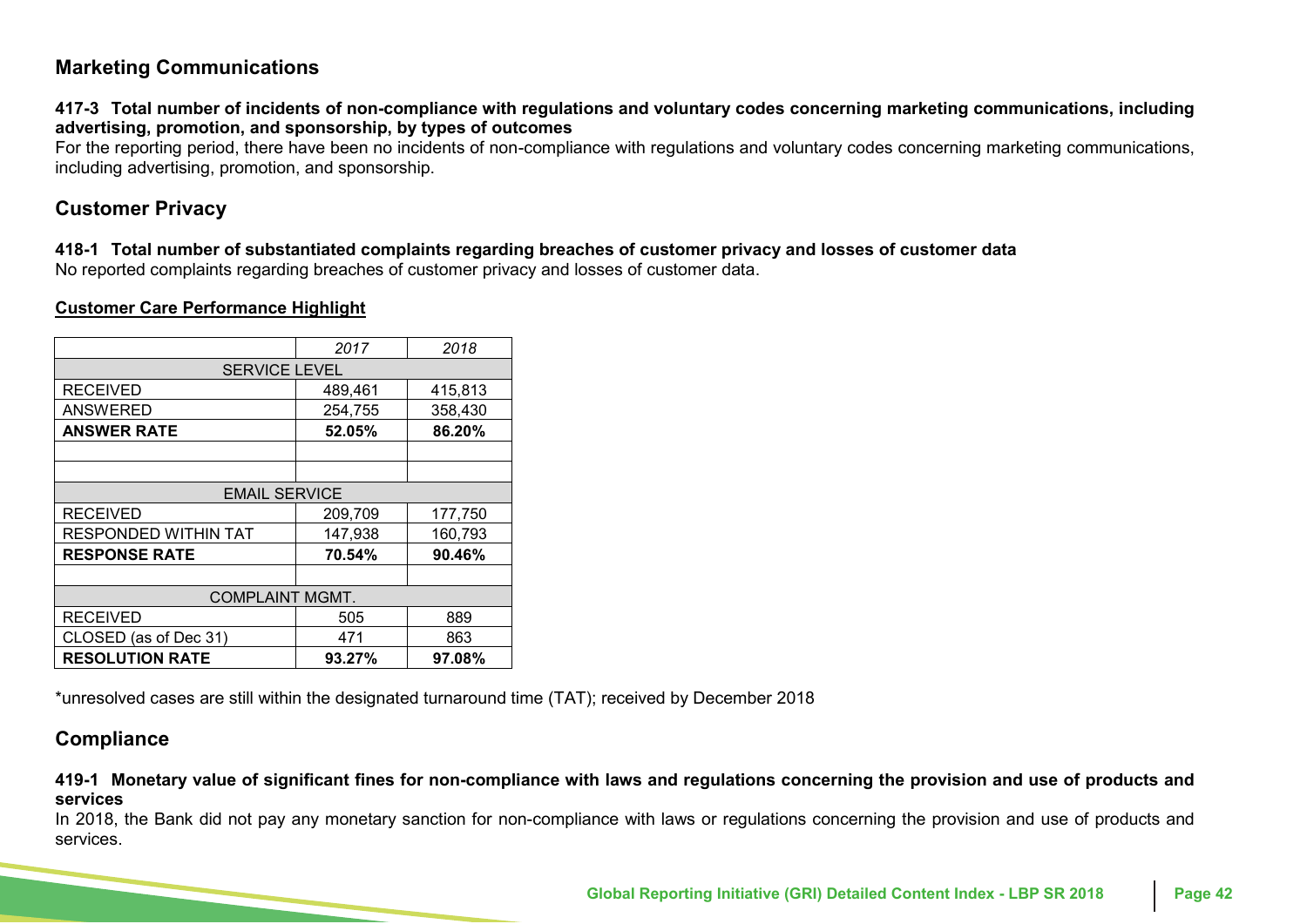## **Financial Services Sector Disclosure**

## **Material Topics Identified by Stakeholders Product Portfolio**

**G4-FS7 Monetary value of products and services designed to deliver a specific social benefit for each Business line broken down by purpose**

*Please refer to LBP Loans to All Sectors - Annex A.* 

#### ess line broken do<sup>,</sup> • Compliance G4-FS8 Monetary value of products and services designed to deliver a specific environmental benefit for each business line broken down<br>hy nurpose **by purpose**

• Risks, Impacts, Opportunities *Please refer to LBP Loans to All Sectors - Annex A.*  $\sum_{i=1}^{n} a_i$ 

#### Management Audit-DMA Coverage and frequency of audits to assess implementation of environmental and social policies and risk assessment<br>procedures (former ES9) **procedures (former FS9)**

Agreements To ensure its independence, the Internal Audit Group (IAG) reports functionally to the Board-designated Audit and Compliance Committee (AC Com)<br>and reports administratively to the President and CEO and reports administratively to the President and CEO.

management processes and IT controls; and (2) by determining the degree of compliance with laws, regulations, managerial policies, accountability<br>management processes and IT controller and (2) by determining the degree of measures, ennear etanaarde and completion exigencies. In covere an approach or the plan or eigenization and an the coordinated memode and measures, in order to recommend courses of action on matters relating to operations measures, in erast to recommend courses or astern on matters relating to operations and management controller moreover, in compilance, measures, ethical standards and contractual obligations. It covers an appraisal of the plan of organization and all the coordinated methods and<br>measures, in solar to recommend accreed of action or matters relating to conce  $\mathbf{r}$  is the set of  $\mathbf{r}$ The IAG plays a key role in assisting the Board of Directors, thru the AC Com, in the discharge of its corporate governance responsibilities (1) by performing an independent and objective evaluation/assessment of management controls and operations performance, including technology risk

As provided for in the approved IAG Charter, with strict accountability for confidentiality and safeguarding records and information, IAG is authorized to have unrestricted access to any and all Bank documents, records, properties, personnel, and information technology assets pertinent to carrying out an engagement and is relatedly authorized to require any personnel of the audited units to supply information and/or explanation as needed; and have<br>discussions with any personnel of the quditable units during reasonable e discussions with any personnel of the auditable units during reasonable office time.

redits and other services aim to draw attention to any breakdown in interretion control or significant issues so that (1) remedial action may be undertaken; (2) improvements in procedures and systems to prevent waste, This to provent where are added and the model of the model of the Mobile Bank in the Mobile Bank in the Mobile Bank in the Society IAG also provides periodic reports on the internal audit activity's purpose, authority, and responsibility, as well as performance relative to its plan<br>including significant rick expecures and central issues, fraud ricks, extravagance and fraud are recommended; and (3) appropriate system of controls and other accounting and operational matters are advised. The Internal Expediate and Common Reduce The results of its assurance services, consulting services, special/fraud audits and other services aim to draw attention to any breakdown in internal including significant risk exposures and control issues, fraud risks, governance issues, and other matters needed or requested.

ابورية<br>Com on the internal audit activity's Quality Assurance and Im The IAG is also responsible for reporting to Senior Management and the AC Com on the internal audit activity's Quality Assurance and Improvement Program, including results of on-going assessments and external assessments conducted at least every year and every five years, respectively, including the status of compliance on the agreed corrective actions/plans on unresolved audit issues.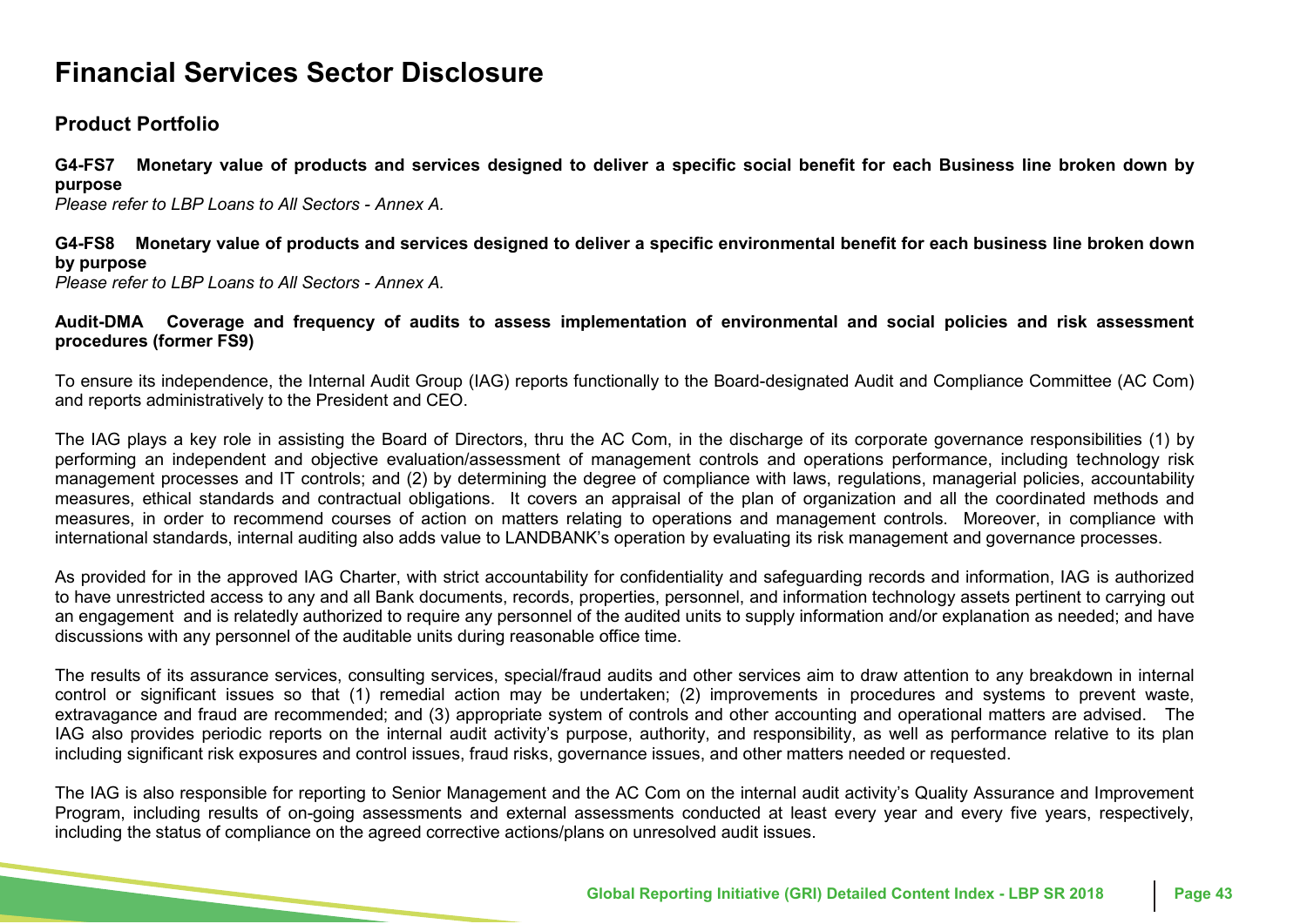Meanwhile, to ensure that environmental and social policies and risk assessment procedures are being complied with and implemented by business units, IAG provided the following services to the Bank in 2018:

- **Material Topics Identified by Stakeholders** Conducted risk-based operations audit of business units as part of its assurance services which covered, among others, compliance with EMS good practices implemented by the Bank
- quirements by de **Management-Department-** $\gamma$  EPMD and that oth  $\frac{1}{2}$  and  $\frac{1}{2}$  in projects imanced by the Bank with applicable environmental oupported by<br>Fion internal at documentary requirements are complied with • Risks, Impacts, Opportunities whether they are supported by Environmental Compliance Certificate issued by the Environmental Program and Management Department (EPMD). In addition, internal audit also validated whether the lending units ensured the conduct of site validations by EPMD and that other<br>documentery requirements are complied with Reviewed the conformity of projects financed by the Bank with applicable environmental laws, regulations and requirements by determining
- Conducted a limited scope operations audit of EPMD whose main functions, among others, are to implement the environmental policy on uncuono, an credit delivery and provide technical support on environmental due diligence and climate change vulnerability assessment on Bank-financed<br>programs and projects programs and projects.
- Provided assistance as resource persons to the Quality Management Department on its Integrated Management System project (integration of on Department on he midge<br>Issessments as one of the the EMS and QMS standards) and participated in the IMS internal assessments as one of the assessors.<br>.

units by focusing on selected sub-processes that are assessed as high risk areas. Moreover, IAG enhanced its Audit Risk Scoring System of business units to consider the Risk and Control Self-Assessment results on residual and actual losses which are relevant in prioritizing units to be audited in 2018. It had also implemented the limited scope audit to cover more business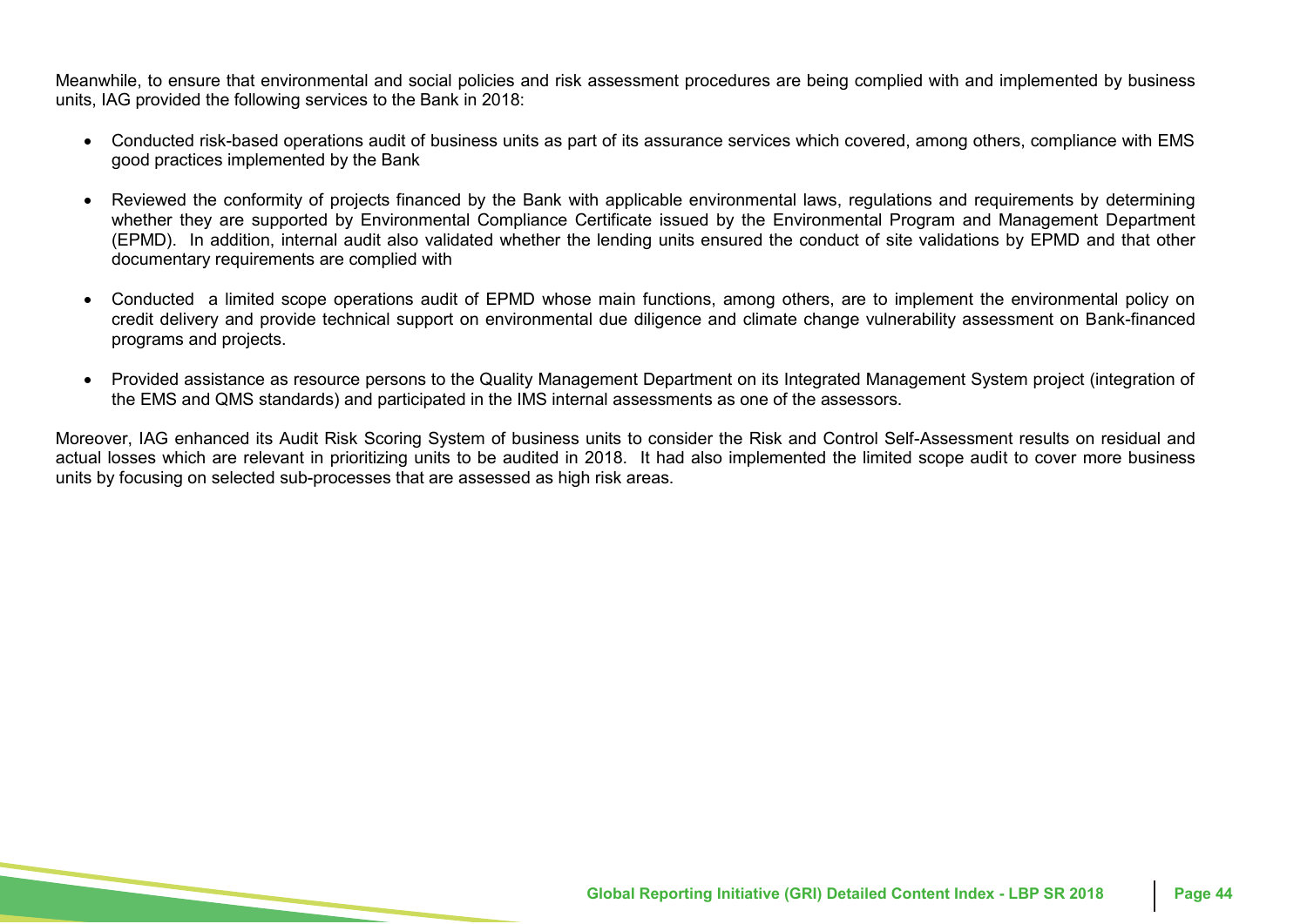## **MATERIAL TOPIC BY A LBP GROSS LOAN PORTFOLIO** *As of 31 December 2018*

(<del>P</del> Millions)

|                                                                |            | % SHARE TO                    |  |
|----------------------------------------------------------------|------------|-------------------------------|--|
| <b>SECTORS</b>                                                 |            | <b>AMOUNT</b><br><b>TOTAL</b> |  |
| <b>Mandated Sector</b>                                         |            |                               |  |
| Small farmers including agrarian reform beneficiaries          | 49,267.96  | 6.17%                         |  |
| and their associations                                         |            |                               |  |
| <b>Small fishers and their associations</b>                    | 78.18      | 0.01%                         |  |
| <b>Sub-Total</b>                                               | 49,346.14  | 6.18%                         |  |
| <b>Support for Agriculture and Fisheries</b>                   |            |                               |  |
| <b>Agri-business</b>                                           | 151,236.62 | 18.93%                        |  |
| <b>Aqua-business</b>                                           | 2,417.99   | 0.30%                         |  |
| Agri-aqua related projects of Local Government Units           | 19,051.50  | 2.39%                         |  |
| and Government Owned and Controlled Corporations               |            |                               |  |
| <b>Sub-Total</b>                                               | 172,706.11 | 21.62%                        |  |
| <b>Support for Other National Government Priority Programs</b> |            |                               |  |
| (Including PPP Projects)                                       |            |                               |  |
| Micro, small and medium enterprises                            | 135,312.22 | 16.94%                        |  |
| <b>Communications</b>                                          | 44,681.67  | 5.59%                         |  |
| <b>Transportation</b>                                          | 51,733.44  | 6.48%                         |  |
| Housing (Socialized, low-cost and medium-cost)                 | 58,965.93  | 7.38%                         |  |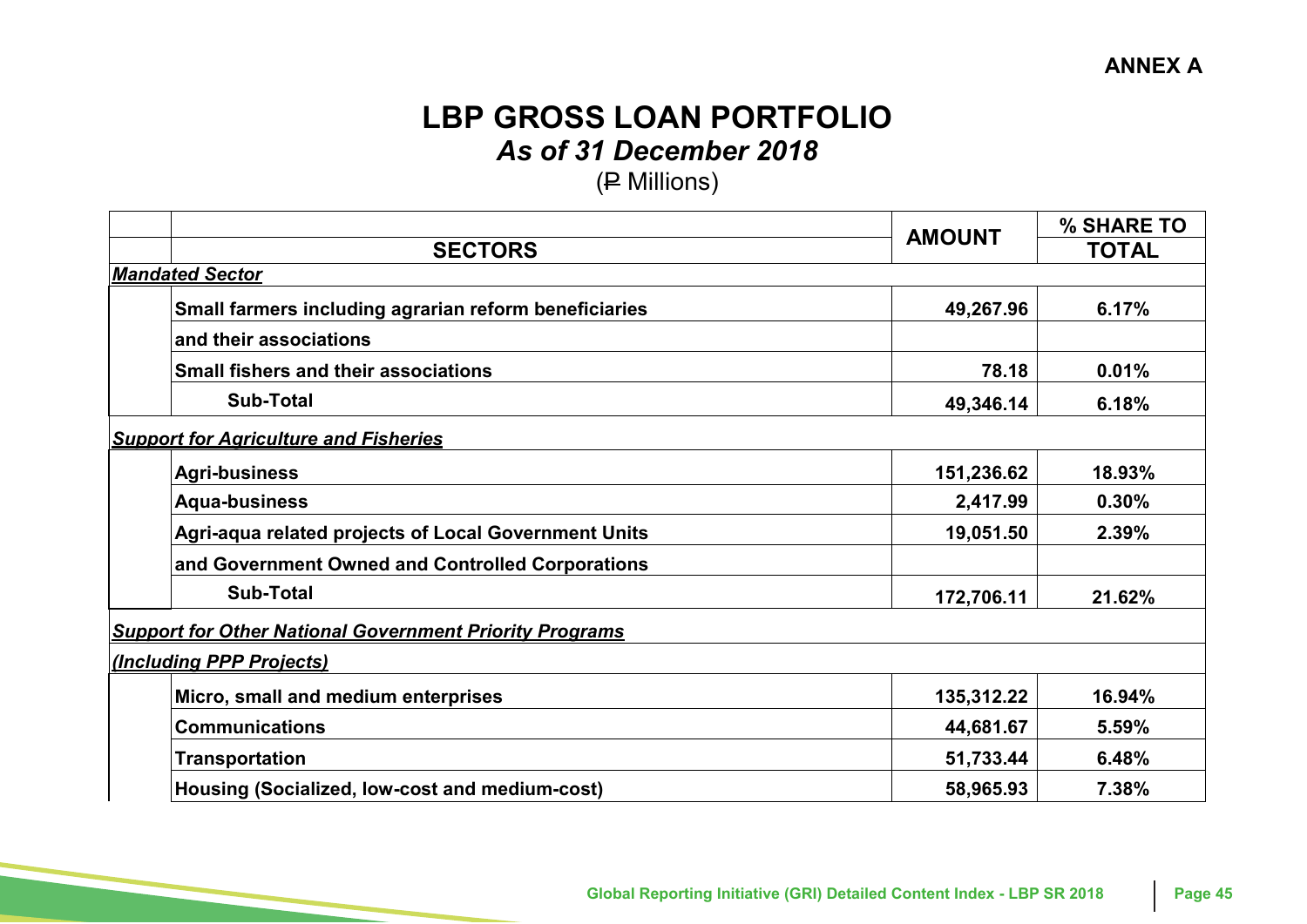| <b>Education</b>                                             | 8,108.47   | 1.02%   |
|--------------------------------------------------------------|------------|---------|
| <b>Health care</b>                                           | 19,175.83  | 2.40%   |
| <b>Environment-related projects</b>                          | 10,924.97  | 1.37%   |
| <b>Tourism</b>                                               | 22,117.70  | 2.77%   |
| <b>Utilities</b>                                             | 133,751.23 | 16.74%  |
| <b>Others</b>                                                | 27,433.86  | 3.43%   |
| Sub-Total                                                    | 512,205.32 | 64.12%  |
| <b>TOTAL PRIORITY SECTOR LOANS</b>                           | 734,257.57 | 91.92%  |
| <b>Others</b>                                                |            |         |
| <b>Local Government Units - Others</b>                       | 11,614.95  | 1.45%   |
| <b>Government Owned and Controlled Corporations - Others</b> | 1,642.77   | 0.21%   |
| <b>Others</b>                                                | 51,262.10  | 6.42%   |
| <b>TOTAL LOANS TO OTHERS</b>                                 | 64,519.83  | 8.08%   |
| <b>LOANS TO ALL SECTORS*</b>                                 | 798,777.40 | 100.00% |
| Less: Unsecured Subordinated Debt Facility on Rural Banks    | 195.00     |         |
| <b>Add: Domestic Bills Purchased Lines</b>                   | 626.87     |         |
| <b>REGULAR LOAN PORTFOLIO</b>                                | 799,209.27 |         |
| <b>Add: Treasury Loans</b>                                   | 68,087.52  |         |
| <b>GROSS LOAN PORTFOLIO</b>                                  | 867,296.79 |         |

extinues intervalue form bouns receivable (i vielga regular & i CDC/Li CDC/, bouns and receivables /<br>-<br>Repurchase Agreements, Certificates of Assignment/Darticipation with Recourse/Securities Lending and Re  $\mathbf{W}$  Washer Management Management Management Management Management Management Management Management Management Management Management Management Management Management Management Management Management Management Managem *Repurchase Agreements, Certificates of Assignment/Participation with Recourse/Securities Lending and Borrowing* **\*** *Excludes Interbank Term Loans Receivable (Foreign Regular & FCDU/EFCDU), Loans and Receivables Arising from Transactions, and Domestic Bills Purchased Lines; Includes Unsecured Subordinated Debt Facility on Rural Banks*

Stakeholder Type / Boundary: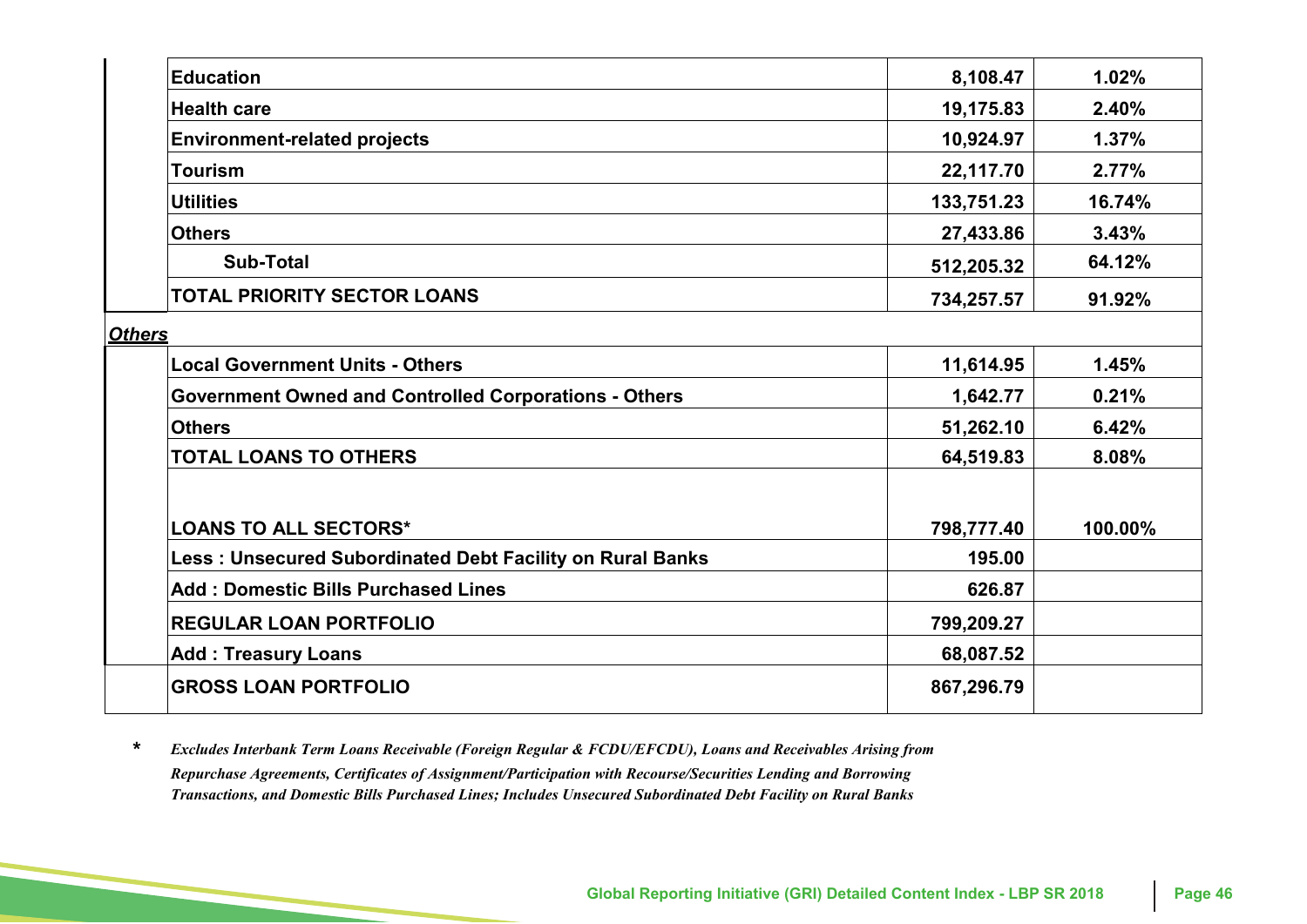#### **DEPOSIT PRODUCTS**

- 1. Regular Passbook Savings Account
- **Material Topics Identified by Stakeholders** 2. ATM Savings Account
- 3. Regular Current Account
- 4. Current Account with ATM Access
- **GE nERAL** 5. Peso E.A.S.Y (Earning Access & Sure Yield) Check
- 6. Peso E.A.S.Y (Earning Access & Sure Yield) Check with ATM Access
- 7. Regular Peso Time Deposit
- 8. Easy Savings Plus (ESP)
- • Risks, Impacts, Opportunities 9. High Yield Savings Account (HYSA)
- 10. US \$ Dollar Savings Deposit
- 11. US \$ Dollar Time Deposit
- 12. Easy \$ Dollar Pension
- 13. Euro Savings Account
- 14. Euro Time Deposit Account
- 15. High Yield U.S. Dollar Time Deposit (HYUSDTD)
- 16. Auto Save Deposit Account
- 17. Overseas Filipino (OF) Deposit Account

#### **e -BANKING PRODUCTS**

- 1. **i-Access (Retail Internet Banking Facility)**
- • Annual reporting, Economic 2. weAccess (Institutional Internet Banking Facility)
- 3. LANDBANK E-Card
- 4. LANDBANK Cash Card<br>5. E.s.: P.s.b.k
- 5. Easy Padala
- • Market Presence 6. LANDBANK Phone Access
- • Procurement Practices 7. Globe G -Cash
- 8. Radio Frequency Identification Card (RFID)
- 9. eTax Payment System (eTPS)
- 10. LANDBANK Credit Card
- 11. Electronic Modified D isbursement System (EMDS)
- **CONDITION CONSUMED BEFORE CONDITIONS**<br>**12. LANDBANK Mobile Banking Application (MBA)**
- 13. LANDBANK Link.BizPortal
- 14. Cash Deposit Machine (CDM)
- 15. LANDBANK ATM Regular Card
- 16. LANDBANK VISA Debit Card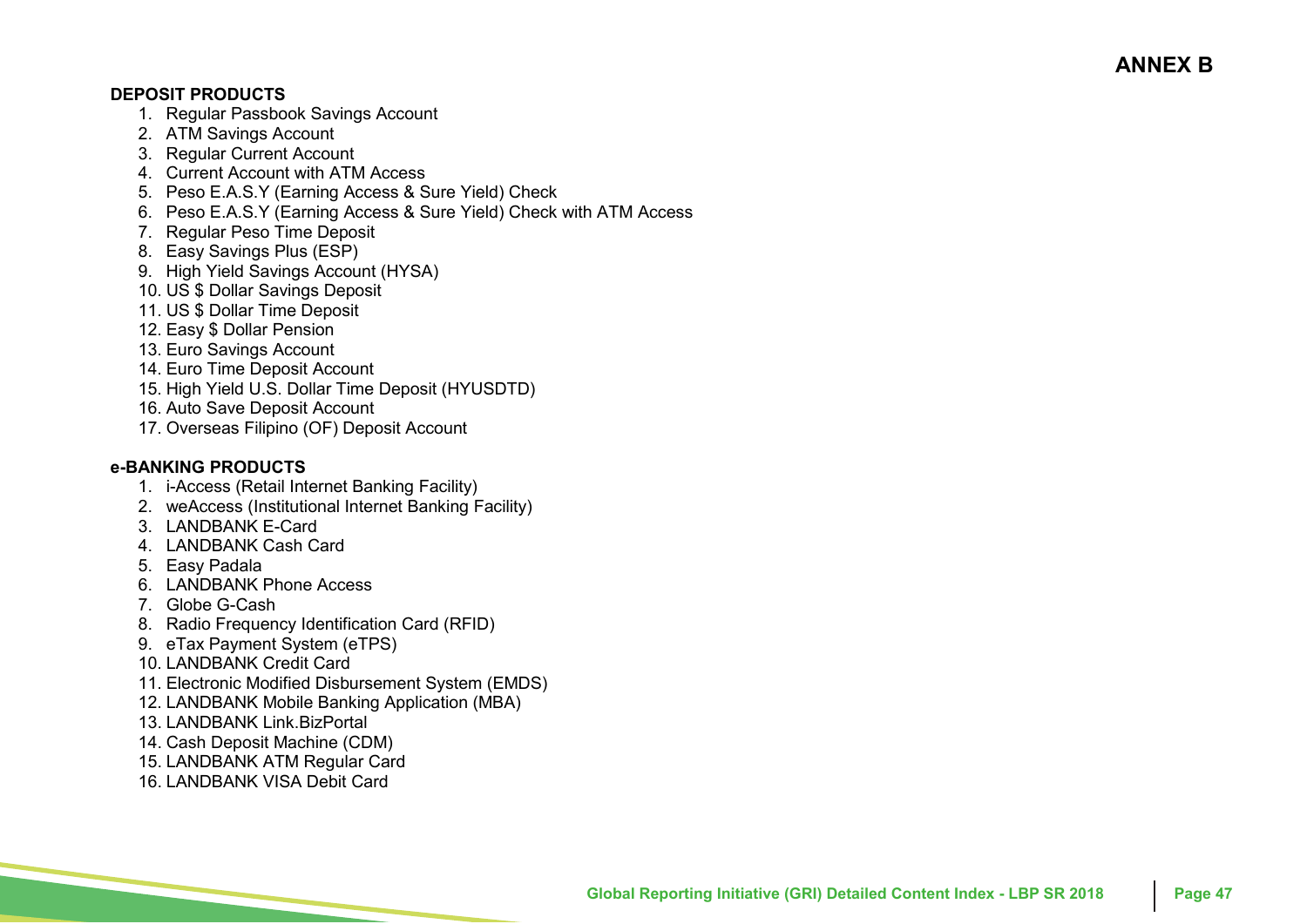#### **AGRARIAN SERVICES**

- 1. Land Transfer Claims
- 2. Bond Transactions
- **Material Topics Identified by Stakeholders** 3. Assistance to Landowners and Agrarian Reform Beneficiaries (ARBs)

#### **LOANS**

#### **HOUSING and MORTGAGE PROGRAMS**

- 1. Home Program (LANDBANK Housing Opportunities Made Easy)
- 2. Developers End Buyers Financing Tie-Up<br>。
- 3. Bahay Para sa Bagong Bayani (3-B) Program<br>4. Martasas Leen
- and Business Continuity Continuity Continuity Continuity Continuity Continuity Continuity Continuity Continuit 4. Mortgage Loan

#### **EQUITY INVESTMENT PROGRAMS**

1. Consolidation Program for Rural Banks (CPRB)

#### **MOBILE LOAN SAVER**

#### **LENDING PROGRAMS**

#### **AGRICULTURAL LENDING PROGRAMS**

- **I.** Lending Programs with Partner-Agencies
- 1. Agrarian Production Credit Program (APCP)
- 2. Agricultural and Fisheries Financing Program (AFFP)
- and Fisherico Pinaholity Program (Participa)<br>al Compotitivonees Enbeneement Eund (ACEE) Londing Program 3. Agricultural Competitiveness Enhancement Fund (ACEF) Lending Program
- er President an European crite and an antennancement<br>4. Agricultural Credit Support Project (ACSP)
- al Credit Support Project (ACSP)<br>h to Bootoro and Install Suptainable Enterprises for Agrerian Beform Benefic 5. Assistance to Restore and Install Sustainable Enterprises for Agrarian Reform Beneficiaries and Small Farm Holders (ARISE-ARBs) Program
- 6. Consolidation Program for Rural Banks (CPRB)
- Extension<br>..  $\sqrt{24}$  PPD)  $\frac{1}{2}$ 7. Credit Assistance Program for Program Beneficiaries Development (CAP-PBD) Window III Program
- riamessing Agnibusiness Opportunitie<br>Peaceful Transformation (HARVEST) 8. Harnessing Agribusiness Opportunities through Robust and Vibrant Entrepreneurship Supportive of
- 9. LANDBANK Lending Program for Former Rebels
- 10. LBP-BFAR Partnership for the Promotion of Mariculture Parks • Water consumption within the
- 11. LBP-DAR-DA Accessible and Sustainable Lending (ASL) Program for Small Farmers
- 12. LBP-SRA Socialized Credit Program under the Sugarcane Industry Development Act (SIDA)
- 13. LBP-NDA Masustansyang Inumin para sa Likas na Kalusugan (MILK) kan kang parang parang parang parang para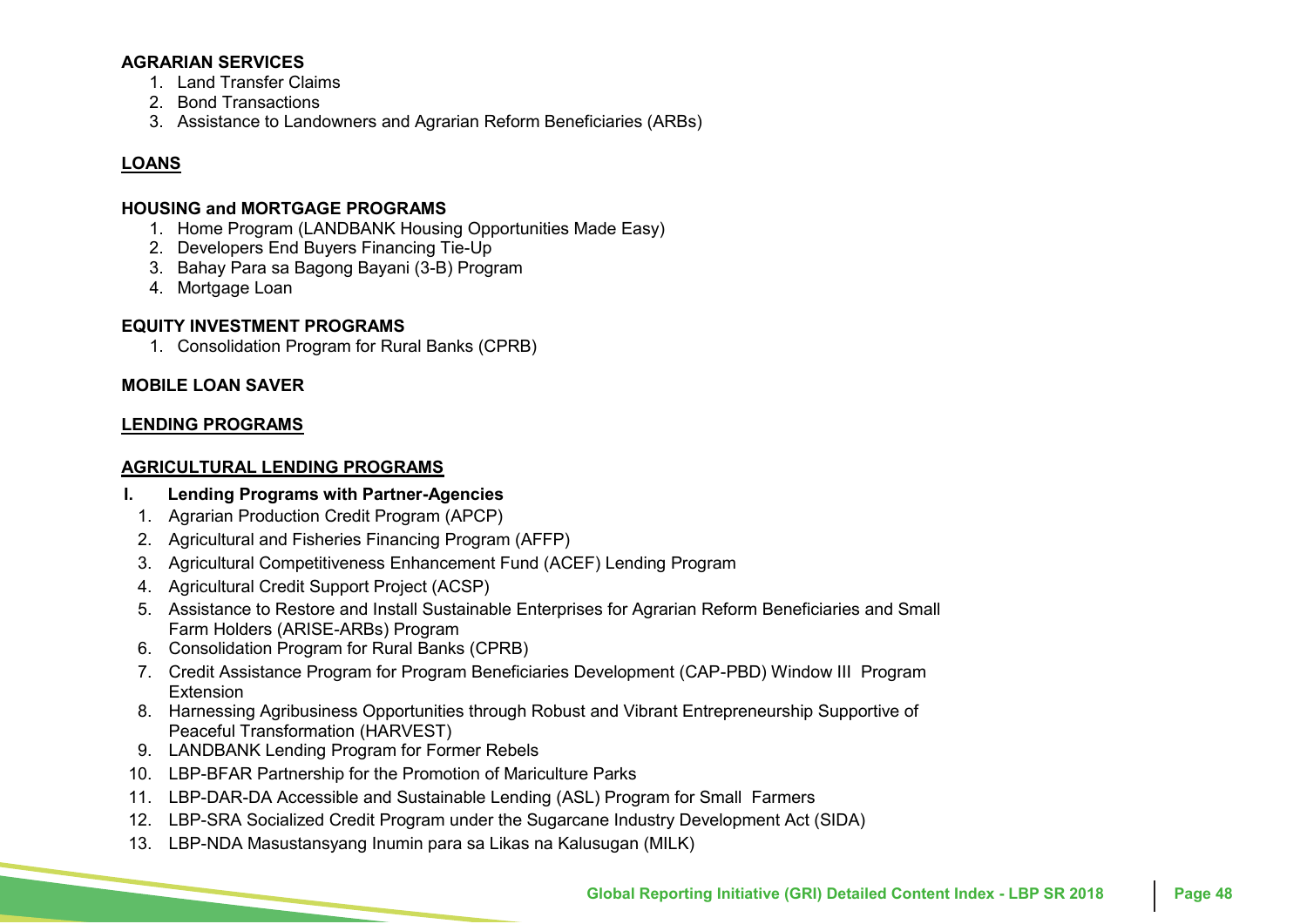- 14. Sikat Saka I and Sikat Saka II Program (SSP I & II)
- 15. Upland Southern Mindanao Credit and Institution Building Program (USM CIBP)

#### **Material Topics Identified by State Inc.**<br>There is a *Stageholder Discussion* **II. Commodity Programs**

- 1. Banana Financing Program
- 2. CACAO 100 Financing Program
- 3. Coconut Production and Processing Financing (Coco-Financing) Program  $\mathbb{P}^1(\mathbb{R}^d)$
- 4. Coffee 100 Financing Program
- 5. Integrated Support for the Development of Aquaculture (ISDA)
- ouppers for the Discreptment of Equational experience of the Supplement of Supplement of Adults and Kalifa Bar<br>In Kabuhayan Para sa Wastong Pamayanan (KAWAYAN) 6. Kalikasang Kabuhayan Para sa Wastong Pamayanan (KAWAYAN)
- 7. Oil Palm Financing Program
- and Business Continuity 8. Onion Financing Program
- 9. Poultry Lending Program
- 10. Rubber Financing Program
- 11. Seaweed Financing Program
- 12. Sugarcane Financing Program

#### **III. Other Lending Programs**

- 1. Agri-Mechanization Financing Program
- 2. Climate SAFE (Special Adaptation Facility For The Ecosystem)
- 3. Climate Resilient Agriculture Financing Program
- resing, and the constructing of egoc...<br>Ing Barangays in Remote Areas through Credit and Enterprises  $\mathbf{F} = \mathbf{F} \mathbf{F} \mathbf{F} + \mathbf{F} \mathbf{F} \mathbf{F}$ 4. Empowering Barangays in Remote Areas through Credit and Enterprises (EMBRACE)
- 5. Farm Tourism Financing Program
- Audit Committed Included Program<br>6. Farmers Corporative Inclusive Financing Program
- sorporative initiation of the region.<br>IC Corn/Cassava Assemblers and Consolidators Einancing Program. 7. LBP – SMC Corn/Cassava Assemblers and Consolidators Financing Program
- io compoassava Assemblers and consolidators i inancing Frogram<br>D Livestock Contract Growing and Shrimn Production Inclusive Einancing Pr 8. LBP-CPFP Livestock Contract Growing and Shrimp Production Inclusive Financing Program (LBP- $\mathbf{G}$ CPFP)
- 9. LBP-Rural Bank Lending to LGU Employees Partnership Program (LBP-RB Partnership)<br>0. Mierefinance Program Far Mierefinance Institutions (MEI). Petailare
- 10. Microfinance Program For Microfinance Institutions (MFI) Retailers
- 11. Partner Financial Institutions Additional Credit for Countryside Outreach and Rural Development Stakeholder Type / Boundary: (PFI-ACCORD) *[formerly "Step-up Loan Program"]*
- 12. Retail CLF CREAM / CLF CREAM
- 13. Young Entrepreneurs from School (YES!) to Agriculture Program (YESAP)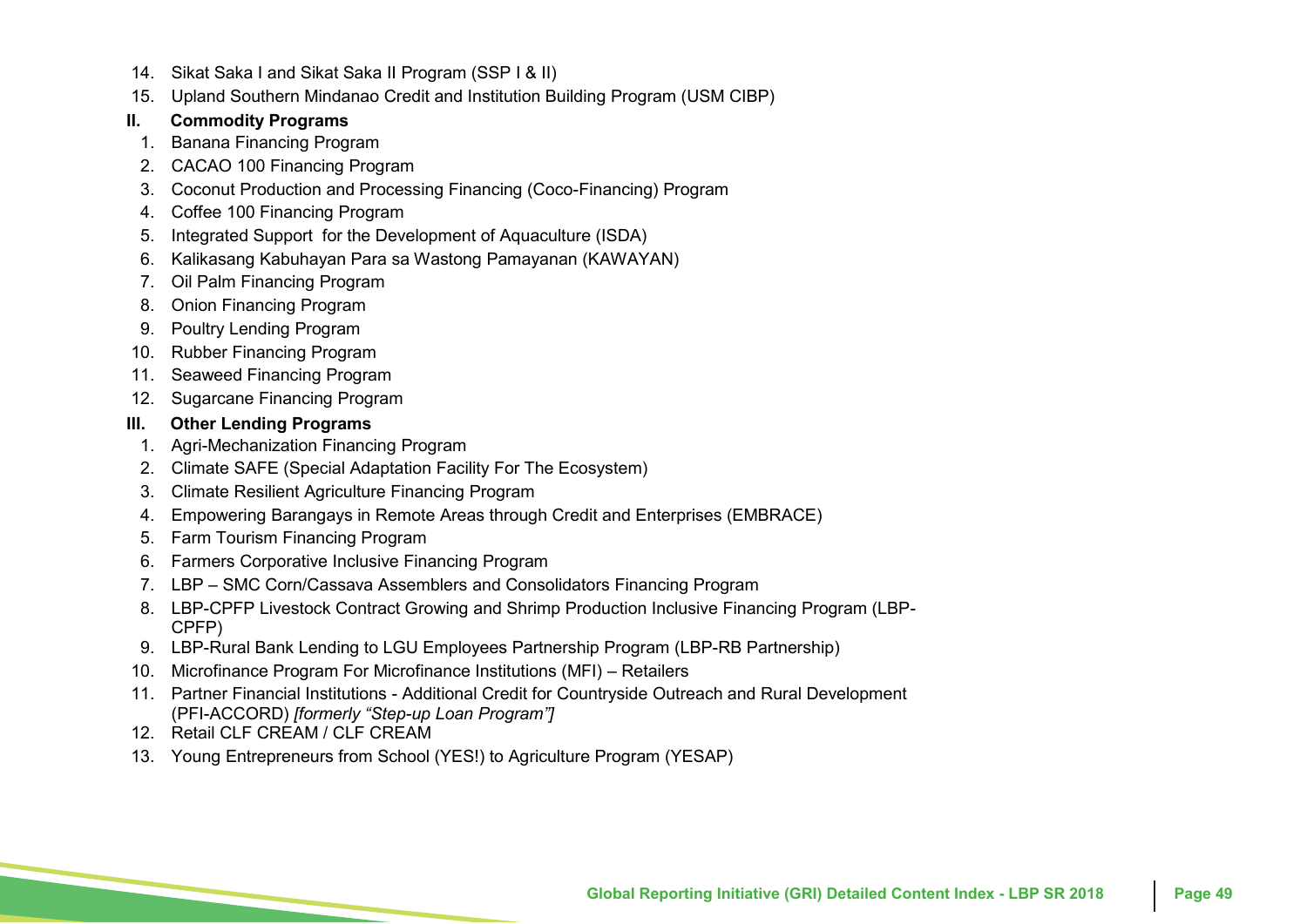#### **NON-AGRICULTURAL LENDING PROGRAMS**

- **I. Joint Program with Agencies**
- 1. Innovation and Technology (I-TECH) Lending Program
- 2. LANDBANK SPEED PUVs (Special Program for Environment-friendly and Efficiently-Driven Public Utility Vehicles)
- **GEnERAL** 3. LANDBANK-PNOC RC Go Green Program for LGUs
- • Anti-corruption 4. Metro Manila Waste Water Management Project (MWMP)
- 5. OFW Reintegration Program (OFW RP)
- 6. LANDBANK Lending Program for Economic Zone Developers

## II. Other Lending Programs

- 1. Access of Small Enterprises for Sound Lending Opportunities (ASENSO)
- 2. Bahay Para sa Bagong Bayani Program (3B) under HOME Program
- ی<br>Itional Flectrification Support Se 3. Bringing Inclusive Growth in Every Household Through National Electrification Support Services<br>פסשורים הי (BRIGHTNESS )
- age Engineer 4. Bringing Urbanization And Innovations Thru Landbank's Diverse Engineering Resources Support (BUILDERS)<br>5 Carbon Einance Support Eacility (CESE)
- 5. Carbon Finance Support Facility (CFSF)
- 6. Easy Home Loan (EHL) under HOME Program
- 7. Franchising Lending Program
- **E** 8. Health Progressive Lending For Upgraded Services Program (HEALTH PLUS)
- economic Unit<br>
19. K-12 Bridge Financing Program
- uge i manding i rogram<br>MK Calamity Rebabilitation Support Program (LANDRANK CAR 10. LANDBANK Calamity Rehabilitation Support Program (LANDBANK CARES)
- **PRIX Odiamity Terraphilation Odpport Frogram (ENTIDENTITY ONLY** 11. LANDBANK CARES Program for Islamic City of Marawi and Other LGUs in Lanao del Sur<br>49. LANDRANK Farra Bast Inclusive Financipa Program
- 1911 OAU<br>• MIZ E ----12. LANDBANK Ferry Boat Inclusive Financing Program
- $W(X \cap G)$  Doat more 13. LANDBANK Go Green Inclusive Financing for SMEs and LGUs Program
- $\frac{1}{2}$ Processing Practices Practices Practices Practices Practices Practices Practices Practices Practices Practices Practices Practices Practices Practices Practices Practices Practices Practices Practices Practices P 14. LBP ENDBUYERS Financing Tie-Up with Developers under HOME Program
- 15. LGU Lending Program/Omnibus Term Loan Facility
- 16. Renewable Energy Lending Program
- 17. SSS Lending Program
- 18. State Universities and Colleges (SUCs) Loan Program
- State Universities and Colleges (OOOs) Loan't Togram<br>TerPain And Naval Special Drogram On Peliable means of Transpor • Waste Management 19. TerRain And Naval Special Program On Reliable means of Transport (TRANSPORT) Financing Program
- Internal External External External External External External External External External External External External External External External External External External External External External External External Extern 20. Water Program for Everyone (H2OPE)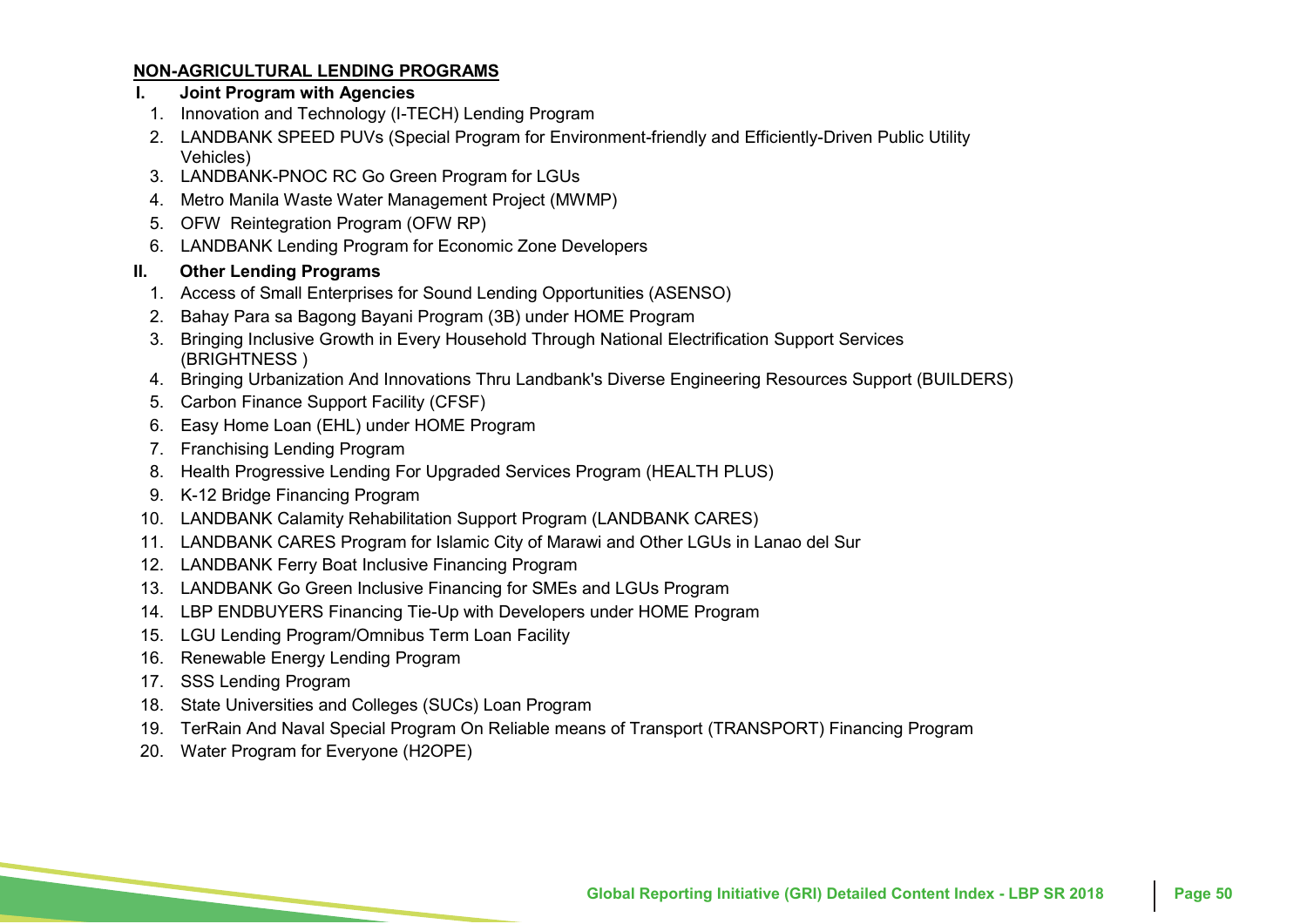#### **FCDU PRODUCTS AND SERVICES**

#### **DEPOSIT TRANSACTION**

- 1. Clearing of FX Check Deposited in an FCDU Account via Cash Letter Service<br>Check Check Object of TX Check Deposited in an FCDU Account via Cash Letter Service
- 2. Clearing of FX Check Drawn against a Local Bank via Collection Letter Service
- 3. FX Check
- **GEnERAL** 4. FX Currencies
- • Anti-corruption • Employment-Benefits-5. Incoming Local Remittance PDDTs via GSRT Mode/EOD Netting
- 6. Incoming Foreign Remittance

## **WITHDRAWAL TRANSACTION**

- 1. Via Foreign Currency Demand Draft
- 2. Via FX Currencies
- 3. Via Outgoing PDDTs GSRT Mode
- 4. Via Outgoing Foreign Electronic Fund Transfer
- 5. Via Philippine Peso

#### **FX CURRENCY PURCHASE TRANSACTION**

- 1. Outright Purchase of FX Currencies
- 2. Outright Purchase of FX Instruments

#### **FX CURRENCY SALE TRANSACTION**

- **ECONOMIC DEVICE IN ANOAC HON**<br>1. Sale of FX Currency Notes
- 2. Sale of FX thru Telegraphic Transfer
- 3. Sale of FX thru Demand Draft

#### **INWARD REMITTANCE**

- 1. Incoming Foreign Remittance from any Foreign Bank
- 2. Incoming Local Remittance PDDTs via GSRT Mode/End-of-Day (EOD) Netting
- 3. Inward Remittance

#### **INTERNATIONAL TRADE SERVICES**

#### $\mathbf T$  and  $\mathbf B$  boundary: **EXPORT**

- 1. Advice of Export LCs/Amendments
- 2. Export Collections/Outward Bills for Collection (OBC)
- 3. Export Bills Purchase (EBP)
- 4. Collection of Documentary Stamp Fees
- 5. Inward Remittances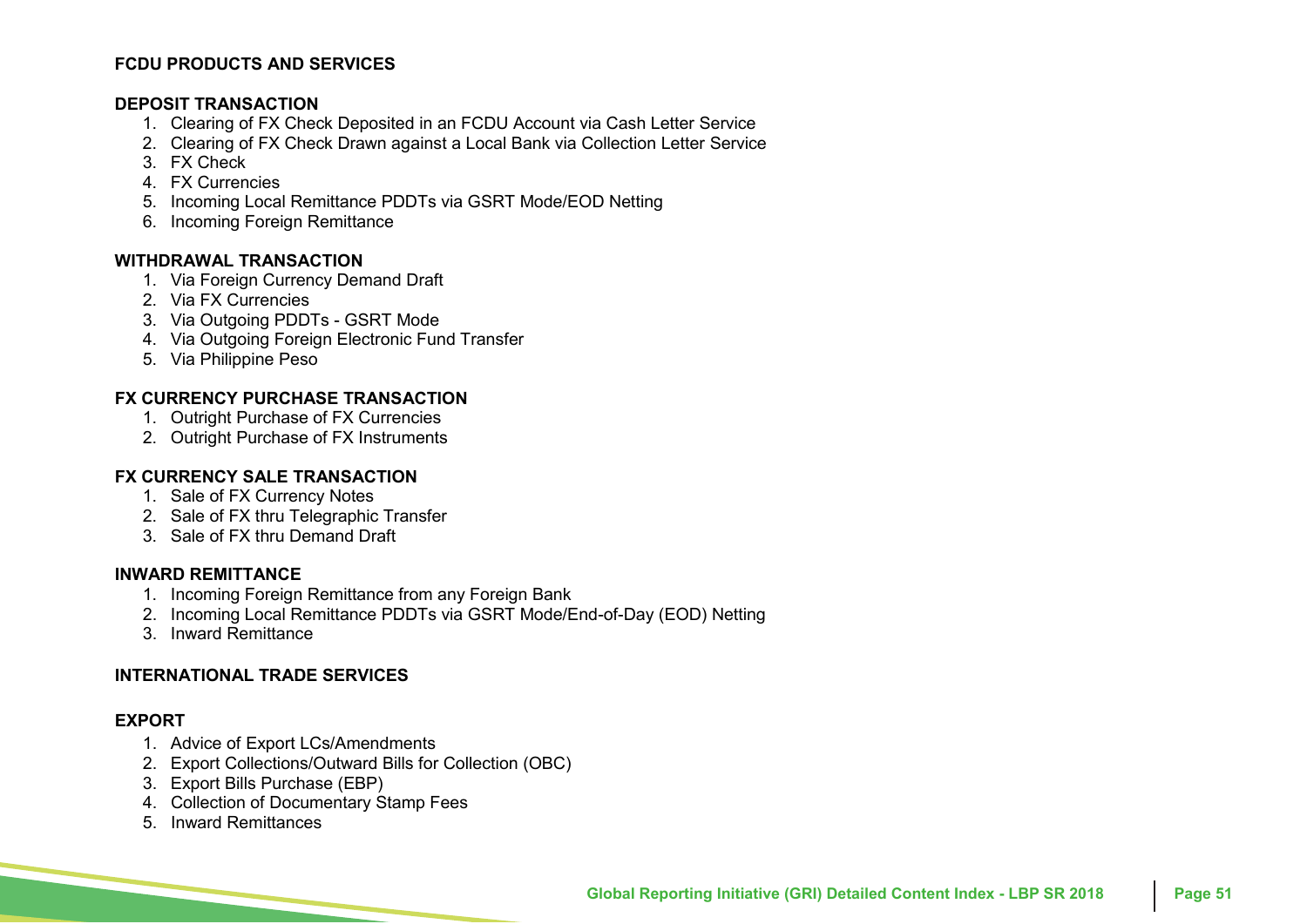#### **IMPORT**

- 1. Opening or Issuance of Foreign Commercial LC
- 2. Opening or Issuance of Domestic Commercial LC
- **Material Topics Identified by Stakeholders** 3. Processing of Commercial LC Amendment (Foreign & Domestic)
- 4. Issuance of Shipping Guaranty/Advance Release
- 5. Processing of Import Bills
- 6. Processing of Domestic Bills (DB)
- 7. Processing of Direct Remittance Import (DRI)
- 8. Processing of Advance Import Payments (AIP)<br>。。。
- 9. Opening of Issuance of Stand-By LC
- r issuarice or otariu-by L  $\mathcal{F}^{\mathcal{F}}_{\mathcal{F}}$  is the sum of the sum of the sum of the sum of the sum of the sum of the sum of the sum of the sum of the sum of the sum of the sum of the sum of the sum of the sum of the sum of the sum of the sum 10. Issuance of Guaranty (against Foreign Bank Counter – Guaranty
- 11. Collection of Import Duties
- 11. Sellection of import Battes<br>12. Processing of Open Accounts (O/A)
- 13. Processing of Documents Against Acceptance (D/A)
- 14. Documents Against Payment (D/P)
- 15. Processing of Trust Receipt (TR)

#### **INVESTMENTS**

#### **TRUST PRODUCTS AND SERVICES**

- 1. Trust Arrangements
	- a. Unit Investment Fund (UITF)
	- reproductive and (OTT *)*<br>rsonal Fquity & Retirement Account Unit Investment Trust Func b. Personal Equity & Retirement Account - Unit Investment Trust Fund (PERA-UITFs)<br>itutional Trust, Accounts
- 2. Institutional Trust Accounts
- er meadachar Hact Account
- er Carlo meadalisme, Cornecci
- Processe Practice International Contractions of the United States of the United States of the States of the S
- 6. Basic Documentary Requirements for Account Opening

#### **TREASURY PRODUCTS**

- 1. Government Securities
- 2. Corporate Securities
- 3. LANDBANK Issues

#### **INVESTMENT BANKING**

- 1. Debt and Equity Underwriting
- 2. Financial Advisory